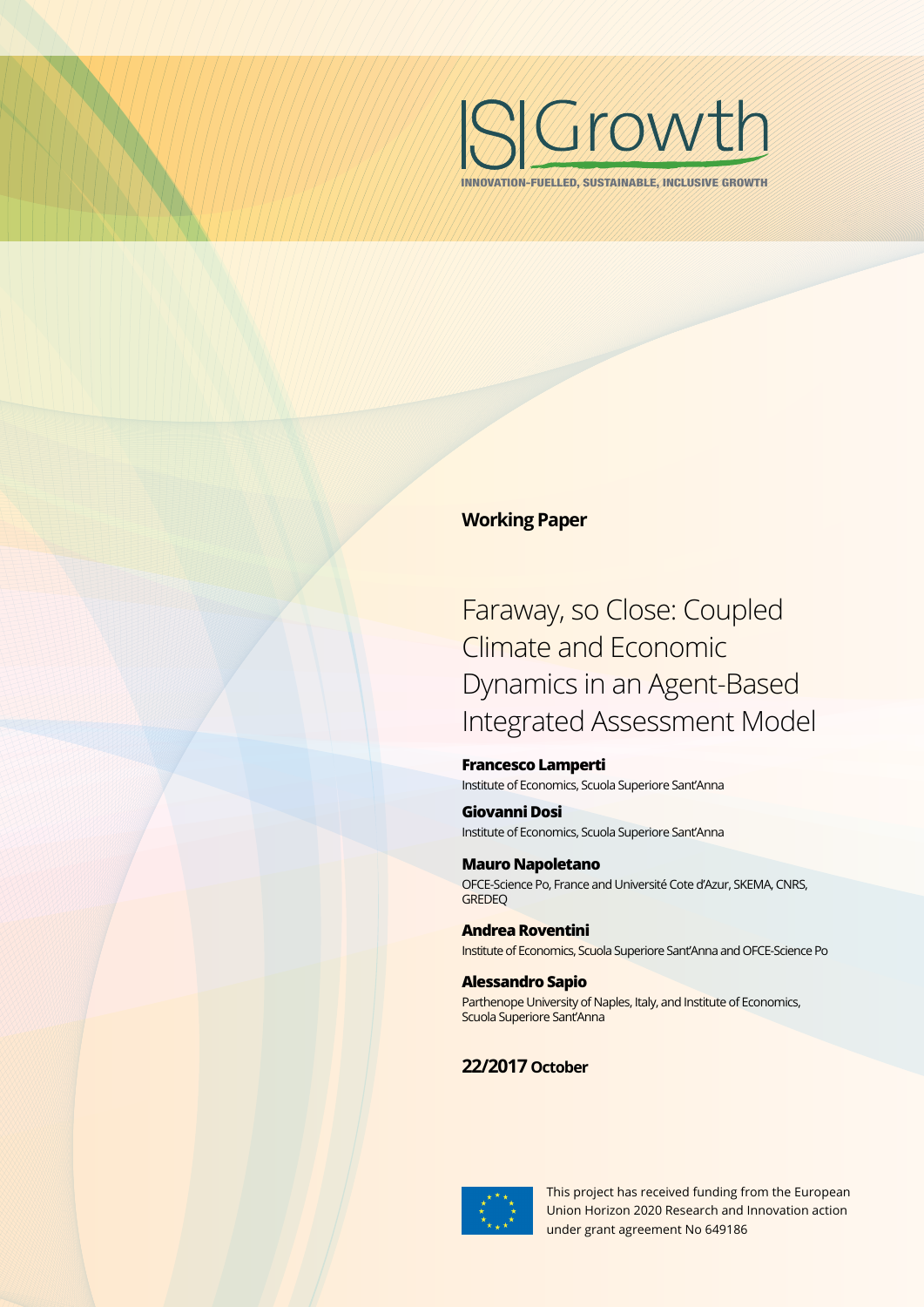**INSTITUTE** OF ECONOMICS



Scuola Superiore Sant'Anna

LEM | Laboratory of Economics and Management

**Institute of Economics** Scuola Superiore Sant'Anna

Piazza Martiri della Libertà, 33 - 56127 Pisa, Italy ph. +39 050 88.33.43 institute.economics@sssup.it

# LEM WORKING PAPER SERIES

# **Faraway, so Close: Coupled Climate and Economic Dynamics in an Agent-Based Integrated Assessment Model**

Francesco Lamperti<sup>a</sup> Giovanni Dosi<sup>a</sup> Mauro Napoletano<sup>b</sup> Andrea Roventini <sup>c</sup> Alessandro Sapio d

<sup>a</sup> Institute of Economics, Scuola Superiore Sant'Anna, Pisa, Italy **b OFCE-Science Po, Nice, France and Université Cote d'Azur, SKEMA, CNRS,** GREDEQ, Nice, France <sup>c</sup> Institute of Economics, Scuola Superiore Sant'Anna, Pisa, Italy, and OFCE-Science Po, Nice, France <sup>d</sup> Parthenope University of Naples, Italy, and Institute of Economics, Scuola Superiore Sant'Anna, Pisa, Italy

 **2017/12 April 2017 ISSN(ONLINE) 2284-0400**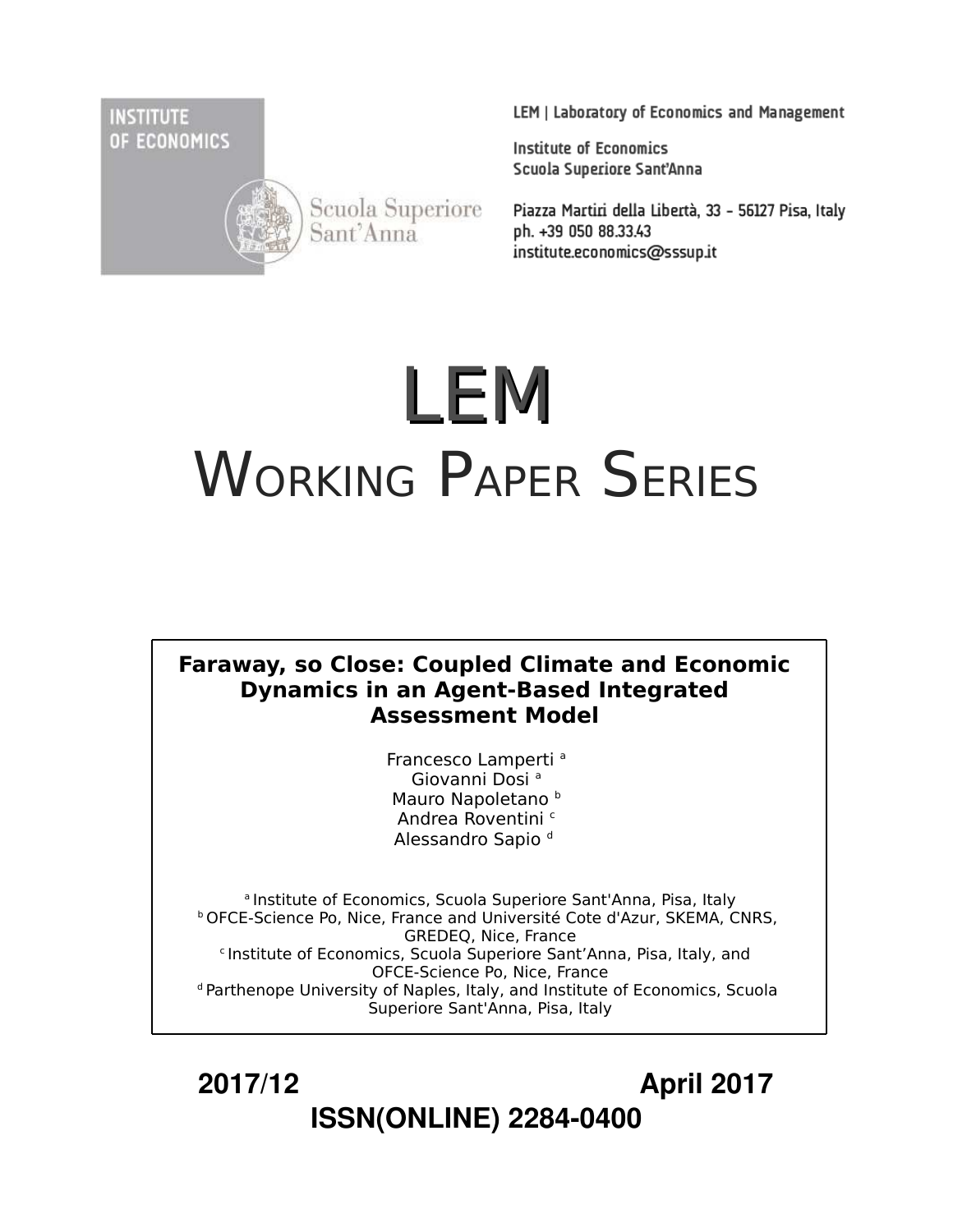# <span id="page-2-0"></span>Faraway, so Close: Coupled Climate and Economic Dynamics in an Agent-Based Integrated Assessment Model

F. Lamperti', G. Dosi, ⊤M. Napoletano,‡A. Roventini, A. Sapio¶

April 1, 2017

#### Abstract

In this paper we develop the first agent-based integrated assessment model, which offers an alternative to standard, computable general-equilibrium frameworks. The Dystopian Schumpeter meeting Keynes (DSK) model is composed of heterogeneous firms belonging to capital-good, consumption-good and energy sectors. Production and energy generation lead to greenhouse gas emissions, which affect temperature dynamics in a non-linear way. Increasing temperature triggers climate damages hitting, at the micro-level, workers' labor productivity, energy efficiency, capital stock and inventories of firms. In that, aggregate damages are emerging properties of the out-of-equilibrium interactions among heterogeneous and boundedly rational agents. We find the DSK model is able to account for a wide ensemble of micro and macro empirical regularities concerning both economic and climate dynamics. Moreover, different types of shocks have heterogeneous impact on output growth, unemployment rate, and the likelihood of economic crises. Finally, we show that the magnitude and the uncertainty associated to climate change impacts increase over time, and that climate damages are much larger than those estimated through standard IAMs. Our results point to the presence of tipping points and irreversible trajectories, thereby suggesting the need of urgent policy interventions.

Keywords: Climate Change; Agent-Based Models; Integrated Assessment; Macroeconomic Dynamics; Climate Damages.

JEL: C63, Q40, Q50, Q54.

<sup>∗</sup>Corresponding author. Institute of Economics, Scuola Superiore Sant'Anna, piazza Martiri della Libertá 33, 56127, Pisa (Italy). Email: [f.lamperti@sssup.it.](mailto:f.lamperti@sssup.it)

<sup>†</sup> Institute of Economics and LEM, Scuola Superiore Sant'Anna, Pisa (Italy). Email: [g.dosi@santannapisa.it.](mailto:g.dosi@santannapisa.it)

<sup>‡</sup>Observatoire Français des Conjonctures Economiques (OFCE), Nice (France), and Université Côte d'Azur, SKEMA, CNRS, GREDEG, Nice (France). Email: [mauro.napoletano@sciencespo.fr.](mailto:mauro.napoletano@sciencespo.fr)

<sup>§</sup> Institute of Economics and LEM, Scuola Superiore Sant'Anna, Pisa (Italy) and Observatoire Français des Conjonctures Economiques (OFCE), Nice (France). Email: [a.roventini@santannapisa.it.](mailto:a.roventini@santannapisa.it)

<sup>¶</sup>Parthenope University of Naples, Naples (Italy). Email: [alessandro.sapio@uniparthenope.it.](mailto:alessandro.sapio@uniparthenope.it)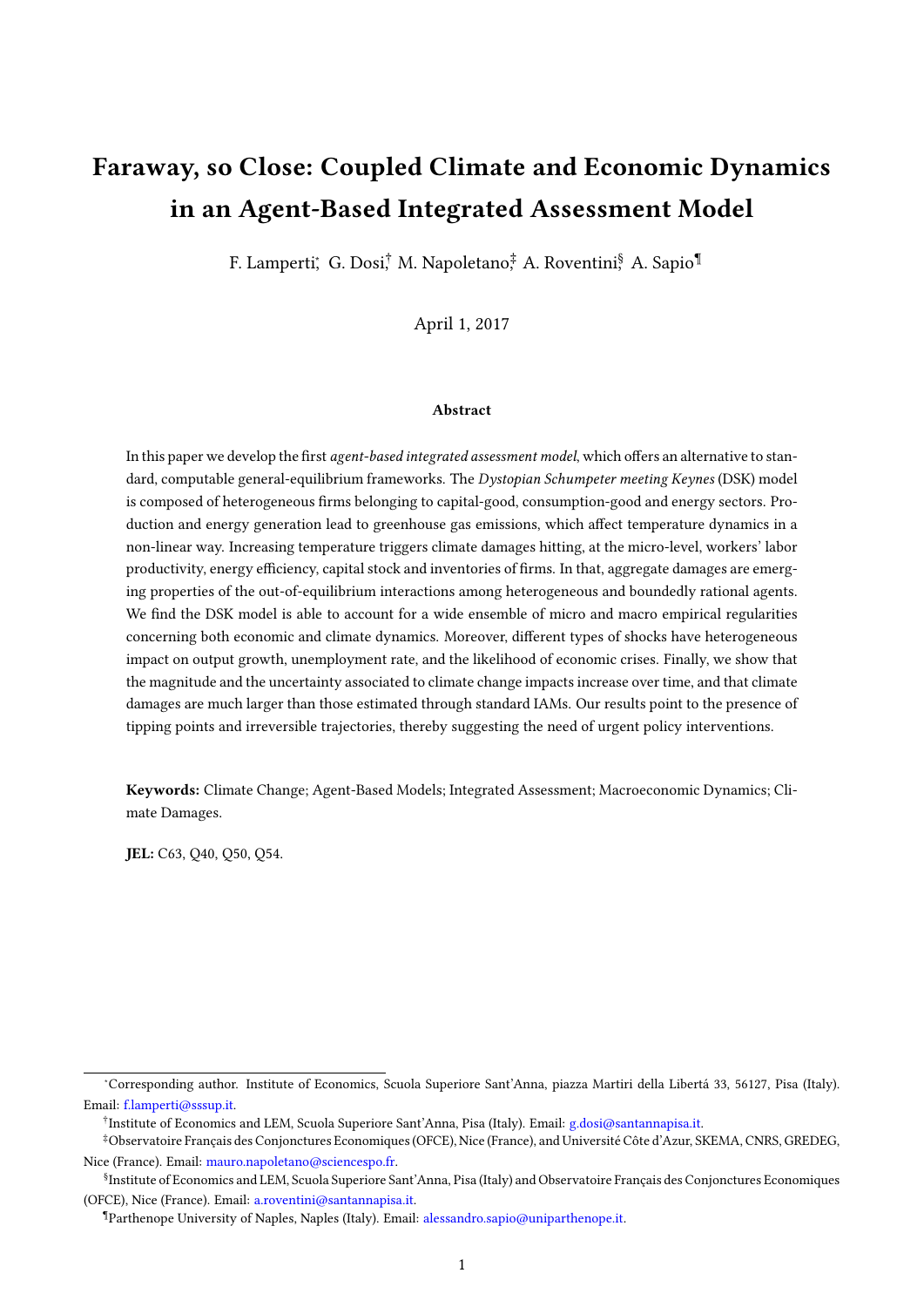Now I am become Death, the destroyer of worlds.

J. Robert Oppenheimer

# 1 Introduction

This paper presents the first *agent-based integrated assessment model*, comprising a complex evolving economy, populated by heterogeneous, boundedly-rational agents, a climate box, and a stochastic damage generating function endogenously yielding climate shocks of different magnitudes.

The Paris agreement signed by 195 countries at the 2015 United Nations Climate Change Conference constitutes an unprecedented event. It legally binds parties to undertake efforts to keep the global mean surface temperature at the end of the century within the 2 degrees above preindustrial levels, and eventually to achieve the 1.5 degree target. Unfortunately, climate change will significantly impact on our societies and economies even if such ambitious objectives are achieved [\(Weitzman,](#page-34-0) [2009;](#page-34-0) [IPCC,](#page-31-0) [2014;](#page-31-0) [Schleussner et al.,](#page-33-0) [2016\)](#page-33-0) and, in case of failure, the effects will be catastrophic.<sup>[1](#page-2-0)</sup> Accordingly, there is a lively debate is on the size of climate damages we may suffer (see e.g. [Stern,](#page-33-1) [2007;](#page-33-1) [IPCC,](#page-31-0) [2014;](#page-31-0) [Nordhaus,](#page-32-0) [2014\)](#page-32-0), and on the likelihood and effects of overcoming tipping points in the Earth biophysical system [\(Greiner et al.,](#page-30-0) [2010;](#page-30-0) [Brook et al.,](#page-28-0) [2013;](#page-28-0) [Grune et al.,](#page-30-1)  $2015$  $2015$ ).<sup>2</sup>

The impact of climate change and the design of adaptation and mitigation policies is commonly performed in climate economics by relying on integrated assessment models  $(IAMs)<sup>3</sup>$  $(IAMs)<sup>3</sup>$  $(IAMs)<sup>3</sup>$  which add a simple carbon cycle module to a computable general equilibrium barebone (e.g. [Nordhaus,](#page-32-1) [1992;](#page-32-1) [Tol,](#page-34-1) [1997;](#page-34-1) [Hope,](#page-30-2) [2006;](#page-30-2) [Bosetti et al.,](#page-27-0) [2006;](#page-27-0) [Golosov et al.,](#page-30-3) [2014\)](#page-30-3). However, IAMs have been fiercely criticized by an increasing number of scholars for their simplifying assumptions (see [Pindyck,](#page-32-2) [2013;](#page-32-2) [Stern,](#page-33-2) [2013,](#page-33-2) [2016;](#page-33-3) [Weitzman,](#page-34-2) [2013;](#page-34-2) [Revesz et al.,](#page-33-4) [2014;](#page-33-4) [Farmer et al.,](#page-30-4) [2015;](#page-30-4) [Balint et al.,](#page-27-1) [2017,](#page-27-1) among many contributions). The reason is that IAMs make completely ad-hoc assumptions on the relationship between  $CO<sub>2</sub>$  atmospheric concentration and temperature increases, as well as about the damage function linking climate change to socio-economic damages [\(Pindyck,](#page-32-2) [2013\)](#page-32-2). As a result, they usually underestimate or neglect the scale of the risks of climate change, which can possibly lead to the emergence of tipping points and non-reversibilities [\(Stern,](#page-33-3) [2016\)](#page-33-3). Moreover, IAMs rely on unreasonable assumptions, such as homogenous preferences, rational expectations, inter-temporal optimization, market-clearing and general equilibrium effects in order to determine welfare changes.<sup>[4](#page-2-0)</sup> Such assumptions are difficult to defend in presence of deep uncertainty characterizing the occurrence of extreme physical events and technical change. In addition, they do not allow to capture the effects of the interactions among heterogeneous, adaptive agents on economic dynamics, and thus prevent the study of the dynamics of income and wealth inequality in relation to climate change and to the possible policy responses.<sup>[5](#page-2-0)</sup>

<sup>&</sup>lt;sup>1</sup>See also Sections 1.3 and 2.3 of the [IPCC](#page-31-0) [\(2014\)](#page-31-0) for what concerns current and future impacts and the review in [Carleton and](#page-28-1) [Hsiang](#page-28-1) [\(2016\)](#page-28-1).

<sup>&</sup>lt;sup>2</sup>On the latter theme, the literature on early warning indicators has been expanding as well, see [Biggs et al.](#page-27-2) [\(2009\)](#page-27-2); [Brock and](#page-28-2) [Carpenter](#page-28-2) [\(2010\)](#page-28-2); [Bentley et al.](#page-27-3) [\(2014\)](#page-27-3).

 $3$ As a possible alternative, [Pindyck](#page-32-3) [\(2016\)](#page-32-3) is recently proposing to substitute the use of integrated assessment models with statistical analysis of expert opinions of future impacts of climate change.

<sup>4</sup>The assumption of the representative agent is questionable on both theoretical [\(Kirman,](#page-31-1) [1992\)](#page-31-1) and empirical [\(Forni and Lippi,](#page-30-5) [1997;](#page-30-5) [Heckman,](#page-30-6) [2001\)](#page-30-6). However, some attempts to include heterogeneity in integrated assessment models is currently under development (Bosetti and Maffezzoli, [2013\)](#page-27-4).

<sup>&</sup>lt;sup>5</sup>A relevant disclaimer applies. In the present discussion we refer to standard integrated assessment models as those used in the economics literature and pioneered by Nordhaus (1992). These models are mainly concerned with cost-benefit assessments. Differently, main models used within the IPCC exercises, despite being mostly CGE based, are employed to project socio-economic conditions under different scenarios and to assess different mitigation pathways. See [Clarke et al.](#page-28-3) [\(2009\)](#page-28-3) for an overview of main models and [Emmerling](#page-29-0) [et al.](#page-29-0) [\(2016\)](#page-29-0) for recent and detailed example.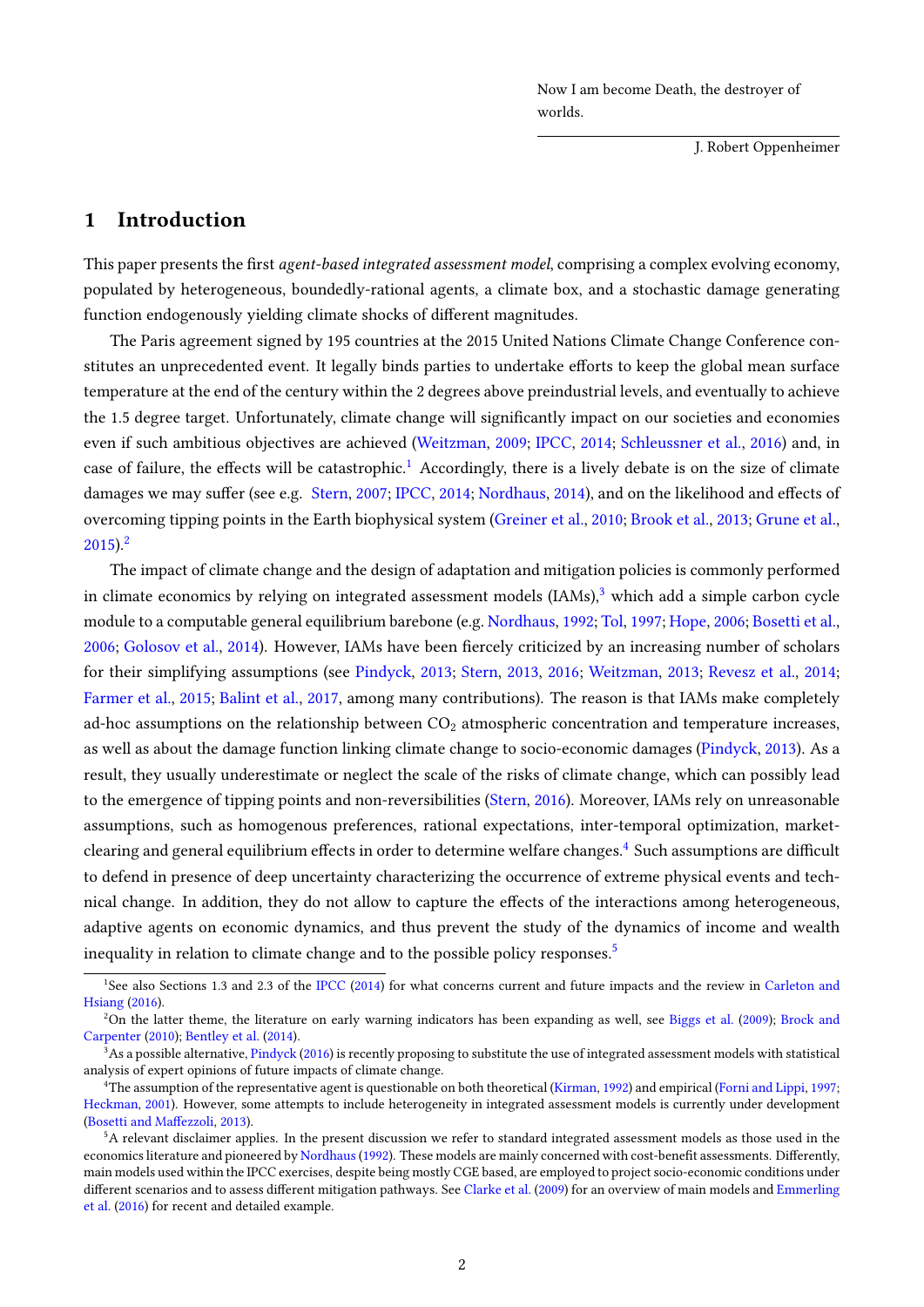Given the current impasse, new approaches to modeling the co-evolution of climate change and economic dynamics are needed. Agent-based models [\(Tesfatsion and Judd,](#page-33-5) [2006;](#page-33-5) [Fagiolo and Roventini,](#page-29-1) [2012,](#page-29-1) [2017\)](#page-29-2) constitute a valuable and promising alternative to IAMs [\(Smajgl et al.,](#page-33-6) [2011;](#page-33-6) [Farmer et al.,](#page-30-4) [2015;](#page-30-4) [Stern,](#page-33-3) [2016;](#page-33-3) [Mer](#page-32-4)[cure et al.,](#page-32-4) [2016;](#page-32-4) [Balint et al.,](#page-27-1) [2017\)](#page-27-1). Agent-based models consider the real world as a complex evolving system (more on this in [Farmer and Foley,](#page-29-3) [2009;](#page-29-3) [Dosi,](#page-29-4) [2012;](#page-29-4) [Dosi and Virgillito,](#page-29-5) [2016;](#page-29-5) [Kirman,](#page-31-2) [2016\)](#page-31-2), wherein the interaction of many heterogenous agents, possibly across different spatial and temporal scales, gives rise to the emergence of aggregate properties that cannot be derived by the simple aggregation of individual ones. Moreover, agent-based models offer flexible tools to study the evolution of persistently out-of-equilibrium systems, where behaviours that are nearly stable for long time may change dramatically, stochastically, and irreversibly in response to small endogenous shocks [\(Balint et al.,](#page-27-1) [2017\)](#page-27-1).<sup>[6](#page-2-0)</sup>

A new generation of agent-based models studying the intricate links between economic growth, energy, and climate change at regional, national, and global level has blossomed in the last years (see [Gerst et al.,](#page-30-7) [2013;](#page-30-7) [Hasselmann and Kovalevsky,](#page-30-8) [2013;](#page-30-8) [Wolf et al.,](#page-34-3) [2013;](#page-34-3) [Ponta et al.,](#page-32-5) [2016;](#page-32-5) [Safarzyńska and van den Bergh,](#page-33-7) [2016](#page-33-7) and the survey in [Balint et al.,](#page-27-1) [2017\)](#page-27-1).<sup>[7](#page-2-0)</sup> However, little effort has been devoted to the development of integrated frameworks, wherein the economy and the climate may endogenously interact.

For these reasons, we develop the Dystopian Schumpeter meeting Keynes (DSK) model, which is the first attempt to provide a fully-fledged agent-based integrated assessment framework. It builds on [Dosi et al.](#page-29-6) [\(2010,](#page-29-6) [2013,](#page-29-7) [2016\)](#page-29-8) and extends the Keynes+Schumpeter (K+S) family of models, which account for endogenous growth, business cycles and crises. The model is composed by heterogeneous firms belonging to a capital-good industry and to a consumption-good sector. Firms are fed by an energy sector, which employ dirty or green power plants. The production activities of energy and manufacturing firms lead to  $CO<sub>2</sub>$  emissions, which increase the Earth surface temperature in a non-linear way as in [Sterman et al.](#page-33-8) [\(2013\)](#page-33-8). Increasing temperatures trigger micro stochastic climate damages impacting in a heterogeneous way on workers' labour productivity, and on the energy efficiency, capital stock and inventories of firms. The DSK model accounts both for frequent and mild climate shocks and low-probability but extreme climate events. Technical change occurs both in the manufacturing and energy sectors. Innovation determines the cost of energy produced by dirty and green technologies, which, in turn, affect the energy-technology production mix and the total amount of  $CO<sub>2</sub>$  emissions. In that, structural change of the economy is intimately linked to the climate dynamics. At the same time, climate shocks affect economic growth, business cycles, technical-change trajectories, green-house gas emissions, and global temperatures.

The DSK model provides the first attempt to link a complex adaptive economy with endogenous technical change, to a climate box characterized by feedback loops and non-linear relationships within the carbon cycle (see [Sterman et al.,](#page-33-9) [2012\)](#page-33-9). Moreover, it provides a genuine micro-foundation of climate-related damages. In particular, we introduce a stochastic damage function, where the probability and magnitude of damages evolves according to the behaviour of Earth's average temperature, which in turn is affected by the dynamics of the economic system. A variety of shocks and their combinations are explored, and simulation results are compared to recent results from standard IAMs [\(Nordhaus,](#page-32-0) [2014\)](#page-32-0).

Simulation results show that the DSK model is able to replicate a wide array of micro and macro-economic stylized facts and climate-related statistical regularities. Moreover, the exploration of different climate shock scenarios reveals that the impact of climate change on economic performances is substantial, but highly hetero-

<sup>6</sup>The adoption of agent-based integrated assessment model also ease stakeholder participation and scenario plausibility exploration [\(Moss et al.,](#page-32-6) [2001;](#page-32-6) [Moss,](#page-32-7) [2002a\)](#page-32-7). Indeed, the higher degree of realism of agent based models [\(Farmer and Foley,](#page-29-3) [2009;](#page-29-3) [Farmer et al.,](#page-30-4) [2015;](#page-30-4) [Fagiolo and Roventini,](#page-29-2) [2017\)](#page-29-2) allows to involve policy makers in the process of the development of the model employed for policy evaluation [\(Moss,](#page-32-8) [2002b\)](#page-32-8).

<sup>7</sup>Some interesting attempts at providing mixed system dynamics and agent based frameworks [\(Monasterolo and Raberto,](#page-32-9) [2016\)](#page-32-9), as well as stock-flow consistent macro simulation models [\(Dafermos et al.,](#page-28-4) [2017\)](#page-28-4) are appearing.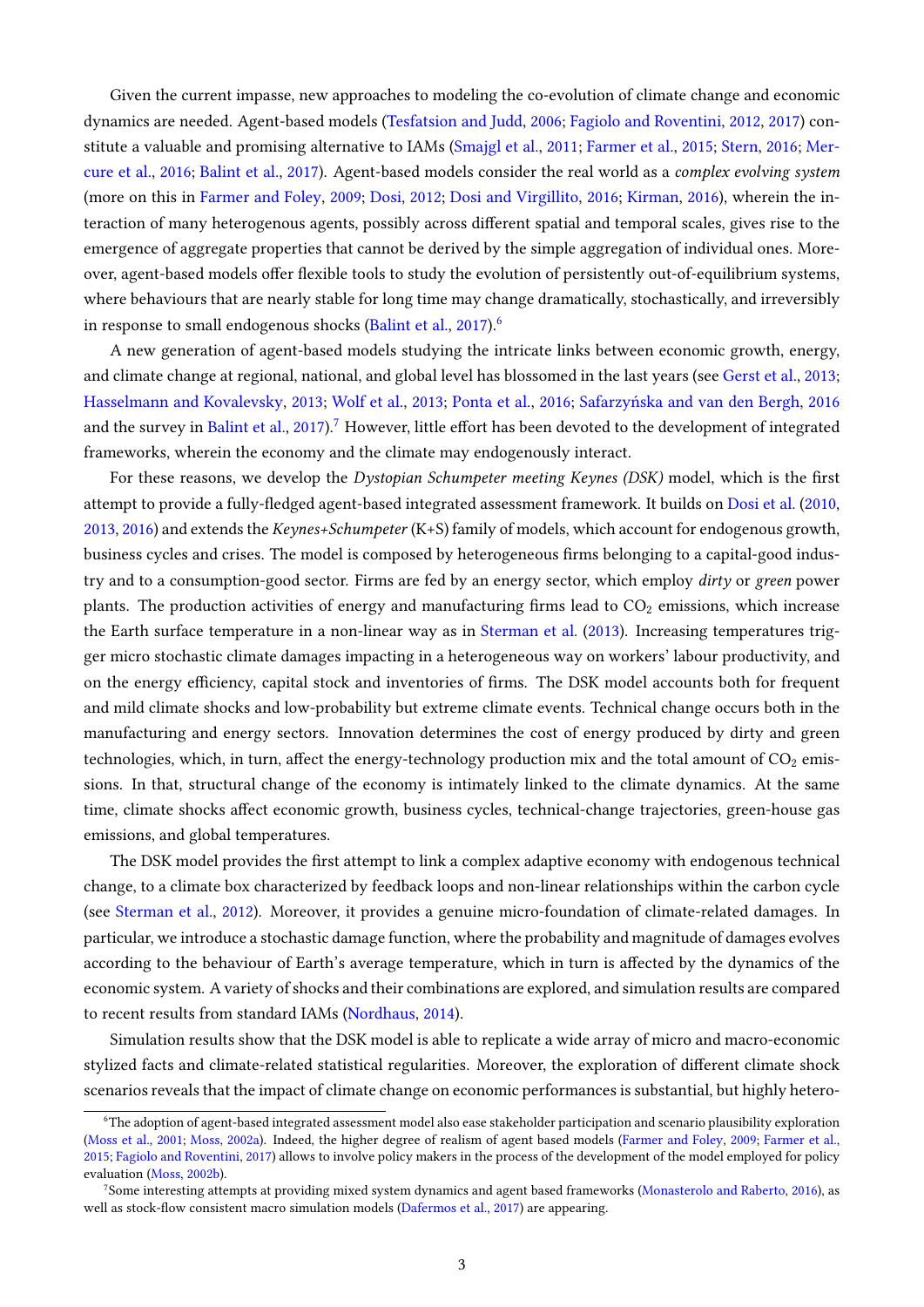geneous, depending on the type of climate damages. More specifically, climate shocks to labour productivity and capital stocks lead to the largest output losses and the highest economic instability, respectively. We also find that the ultimate macroeconomic damages emerging from the aggregation of agent-level shocks are more severe than those obtained by standard IAMs, with the emergence of tipping-points and irreversible catastrophic events.

Our results highlight the role of agents' heterogeneity and interactions in the transmission and magnication of climate shocks across the economy. In that, our results call for urgent of policy interventions to contain the possibly enormous economic losses produced by climate change, which could bring the system towards disasters along the current business-as-usual growth path.

The paper is organized as follows. Section [2](#page-5-0) describes the structure of the DSK model. Section [3](#page-15-0) illustrates the dynamics generated by the model and its capability to account for economic and climate empirical regularities. In Section [4,](#page-18-0) we explore a wide range of climate shock scenarios and their impact of economic dynamics. Finally, [5](#page-25-0) discusses the results and concludes the paper.

## <span id="page-5-0"></span>2 The DSK model

The Dystopian Schumpeter meeting Keynes (DSK) model couples an economy populated by heterogenous, interacting firms and a climate box. The economy and the climate are linked by multiple, non-linear feedbacks, and co-evolve over time. Figure [1](#page-6-0) provides a graphical representation of the model.

The economy builds on the K+S model [\(Dosi et al.,](#page-29-6) [2010,](#page-29-6) [2013\)](#page-29-7) and is composed by two vertically separated industries, wherein firms are fed by an energy sector and financed by loans from a bank - if needed. Capitalgood firms invest in R&D and innovate to improve the productivity, and possibly the energy-efficiency and environmental friendliness of their machines. Consumption-good firms invest in capital-goods and produce an homogenous product.

Both the energy and industrial sectors emit  $CO<sub>2</sub>$ , whose concentrations in the atmosphere affect the evolution of the climate. Specifically, we model a carbon cycle characterized by feedback loops linking Earth's radiative forcing and the global mean surface temperature. The effects of an increase in Earth's temperature on the economic system are captured by a stochastic disaster generating function. Under a warming climate, the probability of large shocks hitting, e.g. firms' labour productivity or capital stocks, increases together with the mean size of the damage. Therefore, an increase in Earth's surface temperature does not translate automatically in higher aggregate damages as in most IAM, but rather, it modifies the very structure of the economy, thus affecting stochastic process characterizing economic growth. The details on model structure are spelled out in Appendix [A.](#page-35-0)

#### 2.1 Consumption and capital good sectors

The economy comprises a capital-good and a consumption-good sector, which are vertically related by investment in machines.

Firms in the capital-good industry produce machine-tools using labour and energy. The technology of the machines of vintage  $\tau$  is captured by their labour productivity, energy efficiency and environmental friendliness and it is represented by a set of six coefficients  $(A_{i,\tau}^k,B_{i,\tau}^k)$ , with  $k\in\{L,EE,EF\}$ . Let us start with labor productivity, L:  $A^L_{i,\tau}$  stands for the productivity of the capital-good in the consumption-good industry, while  $B^L_{i,\tau}$  is the productivity of the production tecnique needed to manufacture the machine. The apex EE, instead, refers to energy efficiency:  $A_{i,\tau}^{EE}$  represents the output per energy unit obtained by a consumption-good firm using the machine-tool, and  $B^{EE}_{i,\tau}$  is the corresponding ratio characterizing the production of the capital-good manufactrer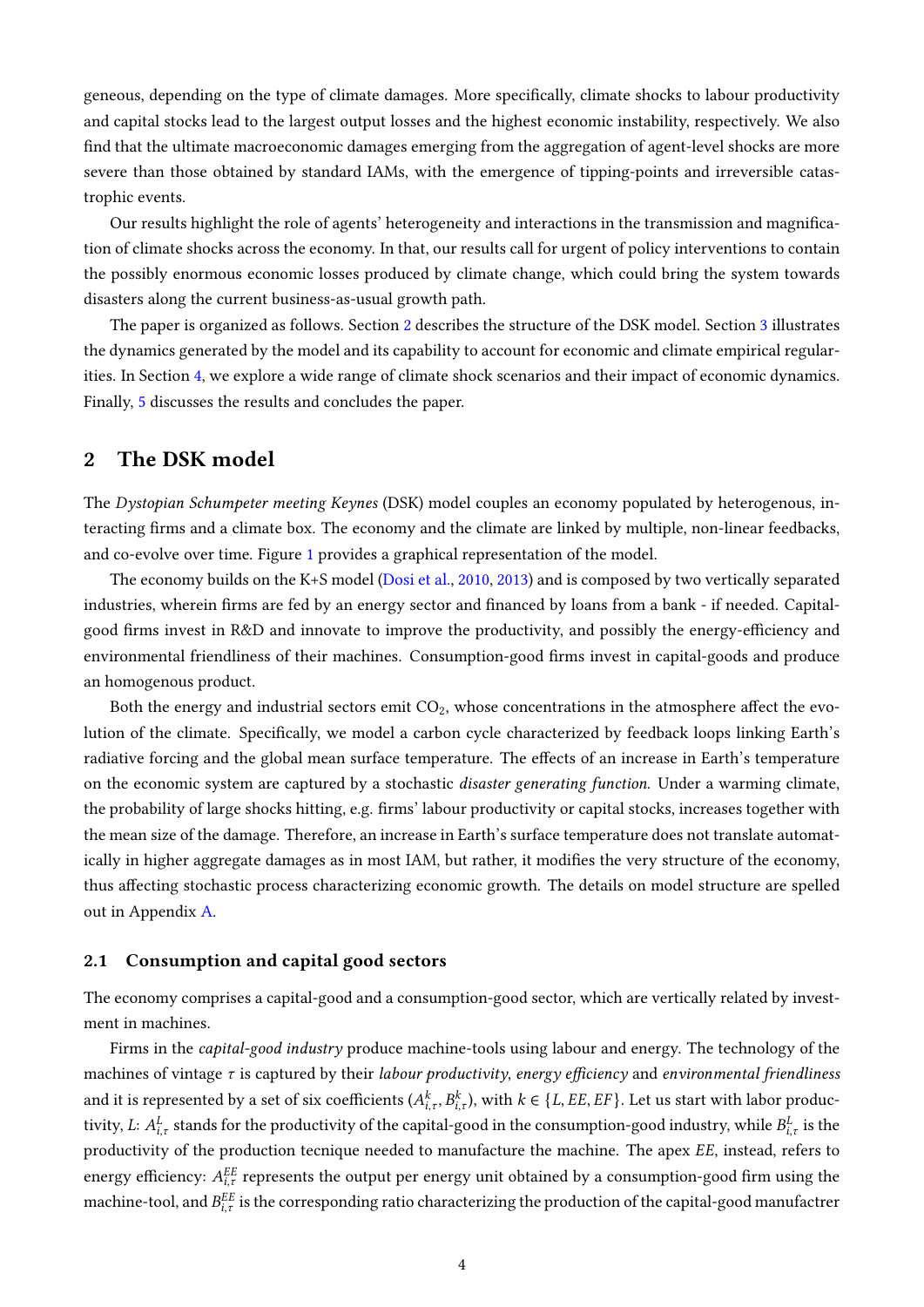<span id="page-6-0"></span>

Figure 1: A stylized representation of the DSK model.

technique. Given the monetary wage,  $w(t)$ , and the cost of energy,  $c^{en}(t)$ , the unitary cost of production for capital-good firm  $i$  is given by:

$$
c_i^{cap}(t) = \frac{w(t)}{B_{i,\tau}^L} + \frac{c^{en}(t)}{B_{i,\tau}^{EE}}.
$$
 (1)

Similarly, the unitary production cost of a consumption-good firm  $j$  is:

$$
c_j^{con}(t) = \frac{w(t)}{A_{i,\tau}^L} + \frac{c^{en}(t)}{A_{i,\tau}^{EE}}.
$$
 (2)

Finally, machines and techniques are characterized by their degree of environmental friendliness (identified by the apex *EF*), which corresponds to the amount of polluting substances they emit in each period for each unit of energy employed throughout the production process. Pollutants can be of different sources and affect the quality of air, water and ground.<sup>[8](#page-2-0)</sup> In what follows, we focus only on Greenhouse Gases (GHGs) and, in particular, on  $CO_2$  as it represents the major driver of climate change [\(IPCC,](#page-31-3) [2013\)](#page-31-3). Hence,  $A^{EF}_{i,\tau}$  refers to the environmental friendliness of the machine-tool, while  $A_{i,\tau}^{EF}$  to that of firm *i*'s production technique.

Firms in the capital-good industry adaptively strive to increase market shares and profits trying to improve their technology via innovation and imitation. They are both costly processes: firms invest in R&D a fraction of their past sales in the attempt to discover new technology or to imitate more advanced competitors. As in [Dosi et al.](#page-29-6) [\(2010\)](#page-29-6), both innovation and imitation are modelled as two step processes. The first step captures the stochastic nature of technical change and determines whether a firm successfully innovates or imitates through a draw from a Bernoulli distribution, where the (real) amount invested in R&D, that is, ultimately, number of people devoted to search, affects the likelihood of success. The second step determines the size of the technological advance via additional stochastic processes:

<span id="page-6-1"></span>
$$
A_{i,\tau+1}^k = A_{i,\tau}^k (1 + \chi_{A,i}^k) \quad \text{for } k = L, EE \tag{3}
$$

$$
B_{i,\tau+1}^k = B_{i,\tau}^k (1 + \chi_{B,i}^k) \quad \text{for } k = L, EE,
$$
 (4)

<sup>8</sup>See the website of the US Environmental Protection Agency (EPA) for additional information about specic pollutants, [http:](http://epa.gov) [//epa.gov](http://epa.gov).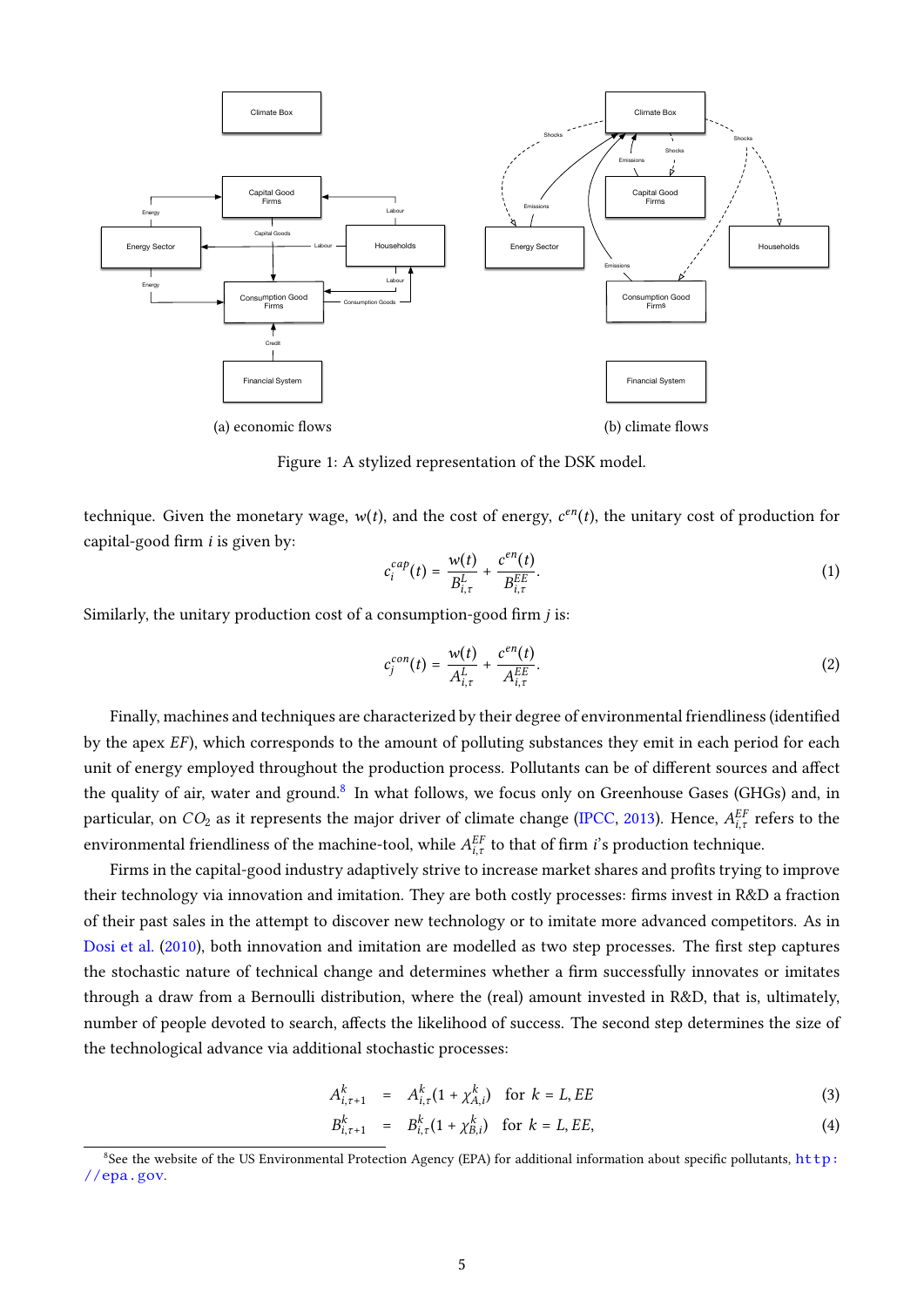<span id="page-7-0"></span>
$$
A_{i,\tau+1}^{EF} = A_{i,\tau}^{EF} (1 - \chi_{A,i}^{EF})
$$
 (5)

$$
B_{i,\tau+1}^{EF} = B_{i,\tau}^{EF} (1 - \chi_{B,i}^{EF}), \tag{6}
$$

where  $\chi^k_{A,i}$  and  $\chi^k_{B,i}$  are independent draws from  $Beta(\alpha^k, \beta^k)$  distributions over the supports  $[\underline{x}^k, \overline{x}^k]$ , respectively for  $k \in \{L, EE, EF\}$ . The support of each distribution defines the potential size of the technological opportunity [\(Dosi,](#page-29-9) [1988\)](#page-29-9) along the corresponding dimension. Specifically, in case of successful innovation, the new vintage of capital-goods will be characterized by a novel combination of labour productivity, energyefficiency and environmental friendliness (i.e. amount of pollutants per unit of energy used in the production process, see equations [5](#page-7-0) and [6\)](#page-7-0). Finally, sucessful imitators have the opportunity to copy the technology of the closest competitors in the technological space.

Firms in the consumption-good industry produce a homogeneous good using their stock of machines, energy and labour under constant returns to scale. Their demand comes from the consumption expenditures of workers. Firms plan their production according to (adaptive) demand expectations, <sup>[9](#page-2-0)</sup> desired inventories, and their stock of inventories. Whenever the capital stock is not sufficient to produce the desired amount, firms invest in order to expand their production capacity.

Firms also invest to replace current machines with more technologically advanced ones. In particular, given  $\Xi_i(t)$ , the set of all vintages of machines owned by firm *j* at time *t*, the machine of vintage  $\tau$  is replaced with a new one if

<span id="page-7-1"></span>
$$
\frac{p^{new}}{c_j^{con}(t) - c^{new}} = \frac{p^{new}}{\left[\frac{w(t)}{A_{i,\tau}^L} + \frac{c^{en}(t)}{A_{i,\tau}^{EE}}\right] - c_j^{new}} \le b
$$
\n(7)

where  $p^{new}$  and  $c^{new}$  are the price and unitary cost of production associated to the new machine and b is a pay-back parameter determining firms' "patience" in obtaining net returns on their investments.<sup>[10](#page-2-0)</sup> Gross investment of each firm is the sum of expansion and replacement investments. Aggregate investment just sums over the investments of all consumption good firms.

Labour productivities, energy consumption and emissions in the consumption-good industry evolve according to the technology embedded in the capital stock of each firm. Consumption-good firms choose their capital-good supplier comparing price, productivity, and energy efficiency of the currently manufactured machine tools they are aware of. Indeed, as the capital-good market is characterized by imperfect information, consumption-good firms can directly buy from a subset of machine-tool producers. Machine production is a time-consuming process: consumption-good firms receive the ordered machines at the end of the period. Pricing follows a variable mark up rule.<sup>[11](#page-2-0)</sup>

Consumption-good firms must finance their investments as well as their production. In line with a large body of literature [\(Stiglitz and Weiss,](#page-33-10) [1981;](#page-33-10) [Greenwald and Stiglitz,](#page-30-9) [1993\)](#page-30-9) we assume imperfect credit markets. Firms first employ their cash stock, and if the latter does not fully cover total production and investment costs, they borrow external funds from a bank. More precisely, we assume that each firm deposits its net cash flows at the bank and, if it falls short of that, it can get access to an overdraft credit line. The bank sets the maximum amount of credit as a multiple of firms' deposits and it allocates them to borrowers on a pecking-order basis according to the ratio between net worth and sales (see [Dosi et al.,](#page-29-7) [2013\)](#page-29-7). <sup>[12](#page-2-0)</sup> Total credit demand by firms can

<sup>&</sup>lt;sup>9</sup>In the benchmark setup, expectations are myopic. The results are robust for different expectation setups. More on that in [Dosi](#page-29-10) [et al.](#page-29-10) [\(2006\)](#page-29-10) and [Dosi et al.](#page-29-11) [\(2017a\)](#page-29-11).

<sup>&</sup>lt;sup>10</sup>This is in line with a large body of empirical analyses showing that replacement investment is typically not proportional to the capital stock (e.g. [Feldstein and Foot,](#page-30-10) [1971;](#page-30-10) [Eisner,](#page-29-12) [1972;](#page-29-12) [Goolsbee,](#page-30-11) [1998\)](#page-30-11).

<sup>&</sup>lt;sup>11</sup>These assumptions finds all in line with large bodies of literature; see, e.g., [Rotemberg](#page-33-11) [\(2008\)](#page-33-11) for details on pricing, imperfect information and behavioural attitudes of consumers and [Boca et al.](#page-27-5) [\(2008\)](#page-27-5) for presence of gestation lag effects in firms' investments.

 $12$ Notice that firms' deposits constitute the only "debt" of the bank in the model. Accordingly, the rule for the determination of maximum credit is equivalent to one where the bank sets credit supply in order not to violate a desired target on the debt-to-asset ratio.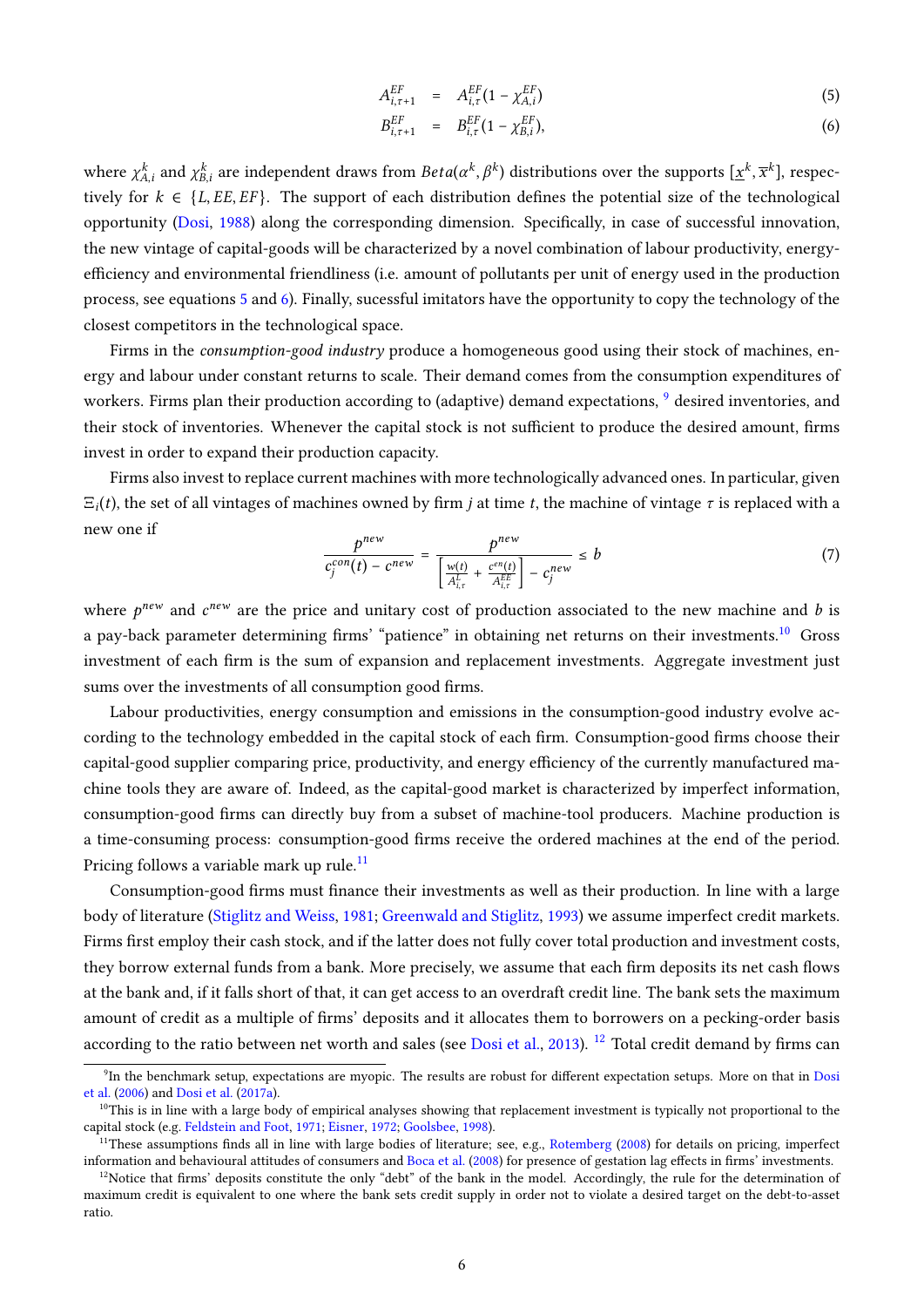be higher than the maximum supply of credit, in which case credit rationing arises.<sup>[13](#page-2-0)</sup>.

Firms sets the price of their final good applying a variable mark-up  $(\mu_j)$  on their unit cost of production:

$$
p_j^{con}(t) = c_j^{con}(t)[1 + \mu_j(t)].
$$
\n(8)

The mark-up change over time according to the evolution of firm's market share,  $f_j$  (in line with a lot of evolutionary literature and also with "customer market" models originally described by [Phelps and Winter,](#page-32-10) [1970\)](#page-32-10):

<span id="page-8-1"></span>
$$
\mu_j(t) = \mu_j(t-1) \left[ 1 + \nu \frac{f_j(t-1) - f_j(t-2)}{f_j(t-2)} \right] \tag{9}
$$

with  $0 \le v \le 1$ .

Also the consumption-good market is characterized by imperfect information (see [Rotemberg,](#page-33-11) [2008,](#page-33-11) for a survey on consumers' imperfect price knowledge). As a consequence, consumers cannot instantaneously switch to the most competitive producer even if the good is homogenous. In turn, market shares evolve according to a "quasi replicator" dynamics: more competitive firms expand while firms with a relatively lower competitiveness level shrink. The competitiveness of firms depends on price as well as on unfilled demand.

At the end of every period, capital- and consumption-good firms compute their profits, pay taxes, and update their stock of liquid assets. A firm exits the market if its stock of liquid assets is negative or if its market share falls to zero. As the number of firms is fixed over time, each dead firm is replaced by a new entrant.<sup>[14](#page-2-0)</sup>

#### 2.2 The energy industry

Energy production is performed by a profit-seeking, vertically-integrated monopolist through power plants embodying green and dirty technologies.<sup>[15](#page-2-0)</sup> The energy monopolist produces on demand  $D_e(t)$  units of electricity for firms in the capital-good and consumption-good industries (we exclude the possibility of energy blackouts). The profits of the energy producer are equal to:

<span id="page-8-0"></span>
$$
\Pi_e(t) = p_e(t)D_e(t) - PC_e(t) - IC_e(t) - RD_e(t),
$$
\n(10)

where  $p_e(t)$  is energy price,  $PC_e(t)$  is the total cost of generating an amount  $D_e(t)$  of energy,  $IC_e(t)$  denotes expansion and replacement investments, $RD_e(t)$  is the R&D expenditure. In the next sections, we explain in details the elements in equation [10.](#page-8-0)

#### 2.2.1 Electricity producing technologies, costs and revenues

The energy firms produce electricity from a portfolio of power plants. The plants are heterogeneous in terms of cost structures, thermal efficiencies and environmental impacts. Green plants convert freely available, renewable sources of energy (such as wind, sunlight, water) into electrical power at a null unit production cost, i.e.  $c_{ge}(t) = 0$ , and produce no greenhouse gas emissions. We shall assume for simplicity that green plants work at full capacity, hence the quantity of electricity that can be produced through the green technology,  $Q_{ge}(t)$ , is equal to its capacity  $K_{ge}(t)$ . Dirty plants burn fossil fuels (e.g. natural gas, coal, oil) through a process characterized by thermal efficiency  $A_{de}^{\tau}$ , where  $\tau$  denotes the technology vintage. Hence, the average production cost

 $13$ Finally, also the firms that are not credit rationed face limits in the utilization of their overdraft credit. The ratio between a firm's debt and its sales cannot exceed a maximum threshold that depends on the firm's past sales (see [Dosi et al.,](#page-29-7) [2013,](#page-29-7) for more details)

 $14$ Furthermore, in line with the empirical literature on firm entry [\(Caves,](#page-28-5) [1998\)](#page-28-5), we assume that entrants are on average smaller capital and stock of liquid assets than incumbents.

<sup>&</sup>lt;sup>15</sup>The assumption of monopolistic production may sound questionable in light of the liberalization process at work in the energy markets, but it is worth noting that oligopolistic liberalized electricity markets are prone to tacit collusion rooted in repeated interaction, tall entry barriers, and a relatively high degree of transparency in supply offers (see e.g. [Fabra and Toro,](#page-29-13) [2005\)](#page-29-13).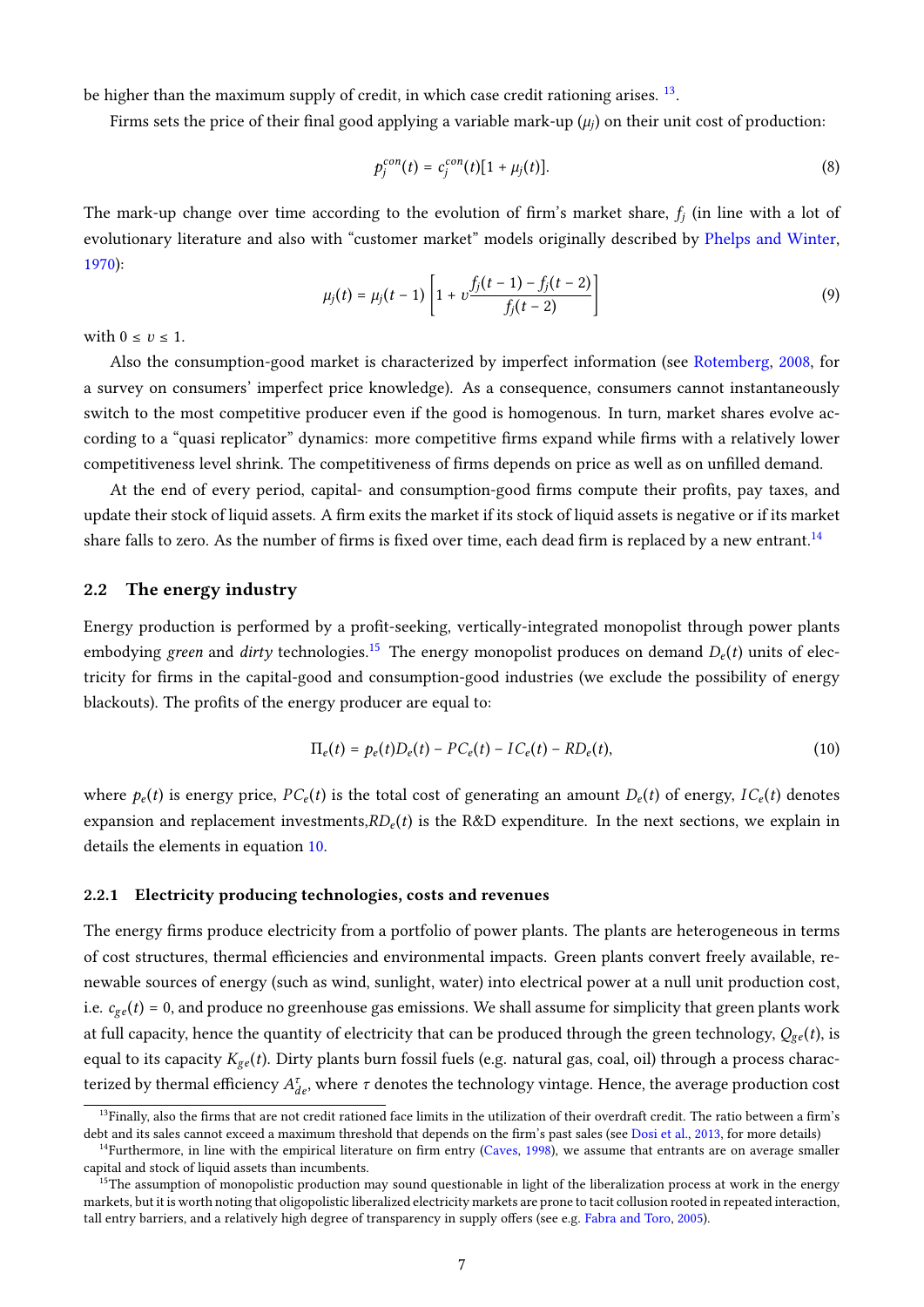for a dirty plant of vintage  $\tau$  is given by

$$
c_{de}(\tau, t) = \frac{p_f(t)}{A_{de}^{\tau}}
$$
\n(11)

where  $p_f(t)$  is the price of fossil fuels, exogenously determined on international markets.<sup>[16](#page-2-0)</sup> The dirty technology leaves a carbon footprint, in that burning fossil fuels yields  $em_{de}^{\tau}$  emissions per energy unit.

As the electricity production is a highly capital-intensive process, which mainly requires power generation assets and resources, we assume away labour from electricity production. The total production cost depends on which plants are used. As the marginal cost of electricity production of green plants is null, the monopolist will employ them first and it will switch on the dirty plants only if the green capacity is insufficient to satisfy demand. Even in that case, the cheapest dirty plants will be used first.<sup>[17](#page-2-0)</sup>

Let *IM* be the set of infra-marginal power plants, whose total production equals demand. If  $D_e(t) \le K_{ge}(t)$ , *IM* only includes green plants and the total production cost is zero. If  $D_e(t) > K_{ge}(t)$ , the total energy production cost  $(PC_e)$  is positive as dirty power plants are activated:

$$
PC_e(t) = \sum_{\tau \in IM} g_{de}(\tau, t) c_{de}(\tau, t) A_{de}^{\tau}, \qquad (12)
$$

where  $g_{de}(\tau, t)$  is the absolute frequency of vintage  $\tau$  plants.

The energy producer adds a fixed markup  $\mu_e \ge 0$  on the average cost of the most expensive infra-marginal plant. Hence the selling price reads:

<span id="page-9-0"></span>
$$
p_e(t) = \begin{cases} \mu_e & \text{if } D_e(t) \le K_{ge}(t) \\ \overline{c}_{de}(\tau, t) + \mu_e & \text{if } D_e(t) > K_{ge}(t) \end{cases}
$$
\n
$$
(13)
$$

where  $\bar{c}_{de}(\tau, t)$  = max<sub> $\tau \in I_M$ </sub>  $c_{de}(\tau, t)$ . Note that according to equation [13,](#page-9-0) the energy producer gains a positive net revenue on all infra-marginal plants.<sup>[18](#page-2-0)</sup>

#### 2.2.2 Energy plant investment

The energy producing firm needs to replace obsolete plants, as well as to perform expansion investments whenever the current capacity is insufficient to cover demand. New plants are built in house, but the costs of building new green and dirty plants differ. More specifically, we normalize to zero the costs of building new dirty plants, whereas a cost of  $IC_{ge}^{\tau}$  must be sustained in order to install a new green plant.

The capacity stock  $K_{\epsilon}(t)$  is defined as the sum of the capacities of all power plants across technologies (green, dirty) and vintages. As the capacities of individual plants are normalized to one, the capacity stock reads:

$$
K_e(t) = \sum_{\tau} g_{de}(\tau, t) + \sum_{\tau} g_{ge}(\tau, t), \qquad (14)
$$

where  $g_{de}(\tau, t)$  denotes the absolute frequency of vintage- $\tau$  dirty plants, and  $g_{ge}(\tau, t)$  is the same for green plants. Given that green power plants produce at full capacity and dirty plants are characterized by thermal

<sup>&</sup>lt;sup>16</sup>The markets for fossil fuels are globally integrated and the prices of different fuels are linked, as also shown by the evidence of cointegration of their time series. Recently, the shale gas revolution has blurred this relationship [\(Caporin and Fontini,](#page-28-6) [2016\)](#page-28-6). However, in presence of institutional factors, such as prices indexed on baskets of energy goods, we can consider fossil fuels as homogeneous in their impacts on electricity production costs.

 $17$ Such a merit order rule is based on the actual functioning of the electricity industry. Even before liberalization, the traditional goal of energy systems management was the minimization of system-wide electricity production, transmission, and distribution costs.

<sup>&</sup>lt;sup>18</sup>Other empirically observed ways of exploiting market power include withholding relatively cheap plants and causing network congestion. We think that modeling market power through markups captures all these practices. Note also that a monopolistic producer could arbitrarily increase the price beyond any limit, but this usually does not occur as producers fear regulatory intervention, wish to discourage entry, or there is a price cap set by the regulatory agency.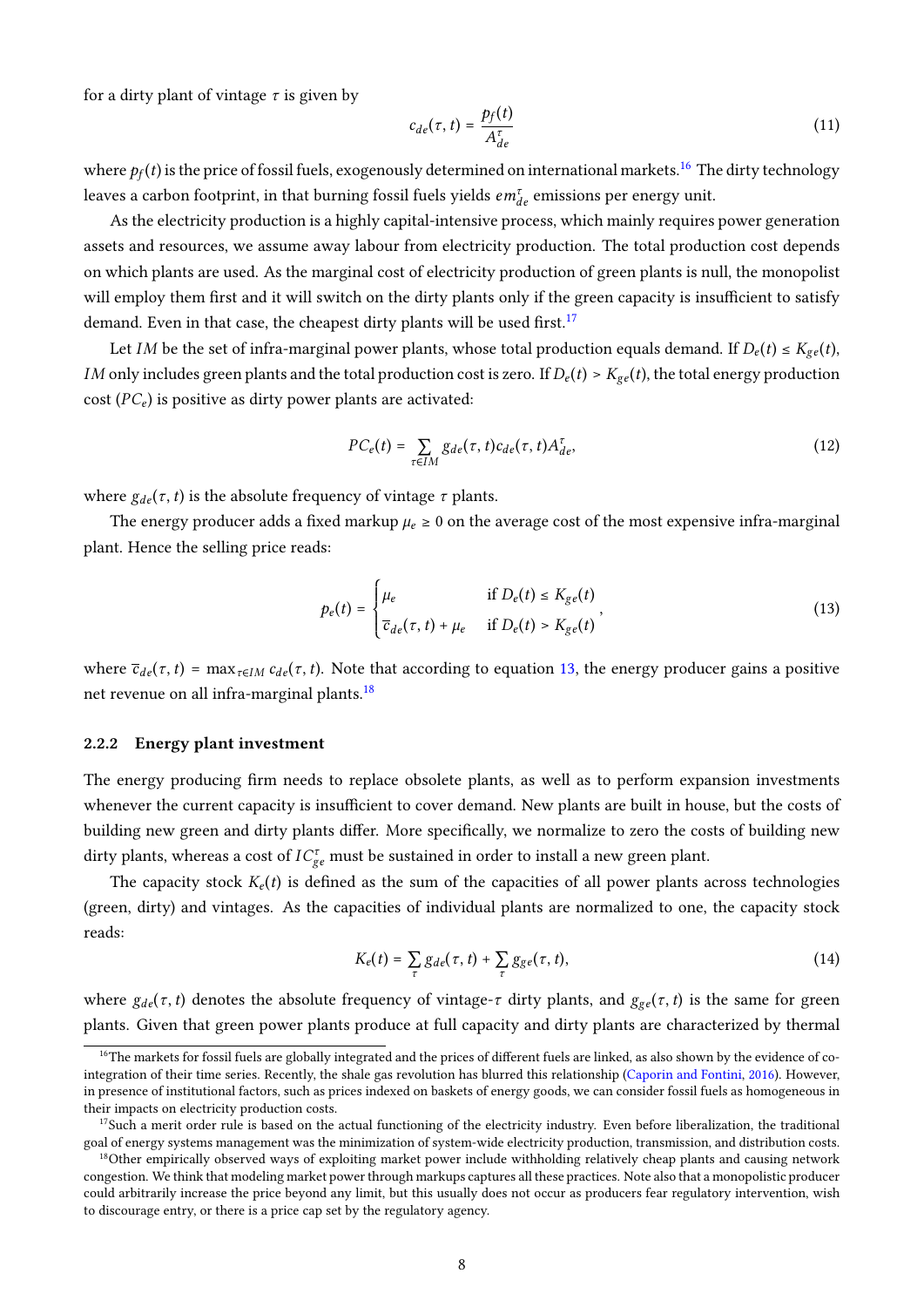efficiencies  $A_{de}^{\tau}$ , the maximum production level that can be obtained with the available capacity stock is

$$
\overline{Q}_e(t) = \sum_{\tau} g_{de}(\tau, t) A_{de}^{\tau} + \sum_{\tau} g_{ge}(\tau, t).
$$
\n(15)

Whenever the maximum electricity production level  $Q_e(t)$  falls short of the electricity demand  $D_e(t)$ , the monopolist invests  $(EI_e^d)$  to expand the capital stock:

$$
EI_e^d(t) = \begin{cases} K_e^d(t) - K_e(t) & \text{if } \overline{Q}_e(t) < D_e(t) \\ 0 & \text{if } \overline{Q}_e(t) \ge D_e(t) \end{cases} \tag{16}
$$

The energy producers employ a payback period routine to choose the technology of its expansion investment. More specifically, the expansion investment involves only new green capacity, whenever the fixed cost of building the cheapest vintage of green plants  $(\underline{IC}_{ge})$  is below the discounted production cost of the cheapest dirty plant  $(\underline{c}_{de})$ :

$$
\underline{IC}_{ge} \leq b_e \underline{c}_{de}
$$

where  $b_e$  is a discount factor,  $\underline{IC}_{ge}$  =  $\min_{\tau} IC_{ge}^{\tau}$ , and  $\underline{c}_{de}$  =  $\min_{\tau} C_{de}^{\tau}$ . If so, the producer builds  $EI_e^{d}(t)$  units of new green capacity and the expansion investment cost amounts to

$$
EC_e(t) = \underline{IC}_{ge}EI_e^d(t) \tag{17}
$$

If instead the payback rule is not met, the entire expansion investment consists of the cheapest dirty plants and is undertaken at no cost  $(EC_e(t) = 0)$ .

#### 2.2.3 R&D expenditures and outcomes

The energy producer tries to innovate in order to discover new green and dirty technologies. The R&D investment is a fraction  $v_e \in (0, 1)$  of previous period sales:

$$
RD_e(t) = v_e S_e(t-1) \tag{18}
$$

The R&D budget is split among green  $(IN_{ge})$  and dirty  $(IN_{de})$  technologies according to the following rule:

$$
IN_{ge}(t) = \xi_e R D_e(t) \qquad IN_{de}(t) = (1 - \xi_e) R D_e(t),
$$

with  $\xi_e \in (0, 1)$ . Given the R&D investment, the innovative search in the green and dirty technological trajectories is successful with probabilities  $\theta_{ge}(t)$  and  $\theta_{de}(t)$ :

$$
\theta_{ge}(t) = 1 - e^{-\eta_{ge} I N_{ge}(t)} \qquad \theta_{de}(t) = 1 - e^{-\eta_{de} I N_{de}(t)} \tag{19}
$$

with  $\eta_{ge} \in (0, 1), \eta_{de} \in (0, 1).$ 

Successful innovation in the green technology reduces the fixed costs, thus encouraging the installment of green plants.<sup>[19](#page-2-0)</sup> Formally, the installment cost of a new vintage of green plants,  $IC_{ge}^{\tau}$ , is lowered by a factor

 $19$ In real world, the thermal efficiencies of green technologies is far below 100% and there can be efficiency-improving innovations. As higher thermal efficiency allows a faster amortization of the fixed construction cost, we think that our modeling choice yields the same effects (lower fixed construction costs reduce the break-even point) in a more parsimonious setting.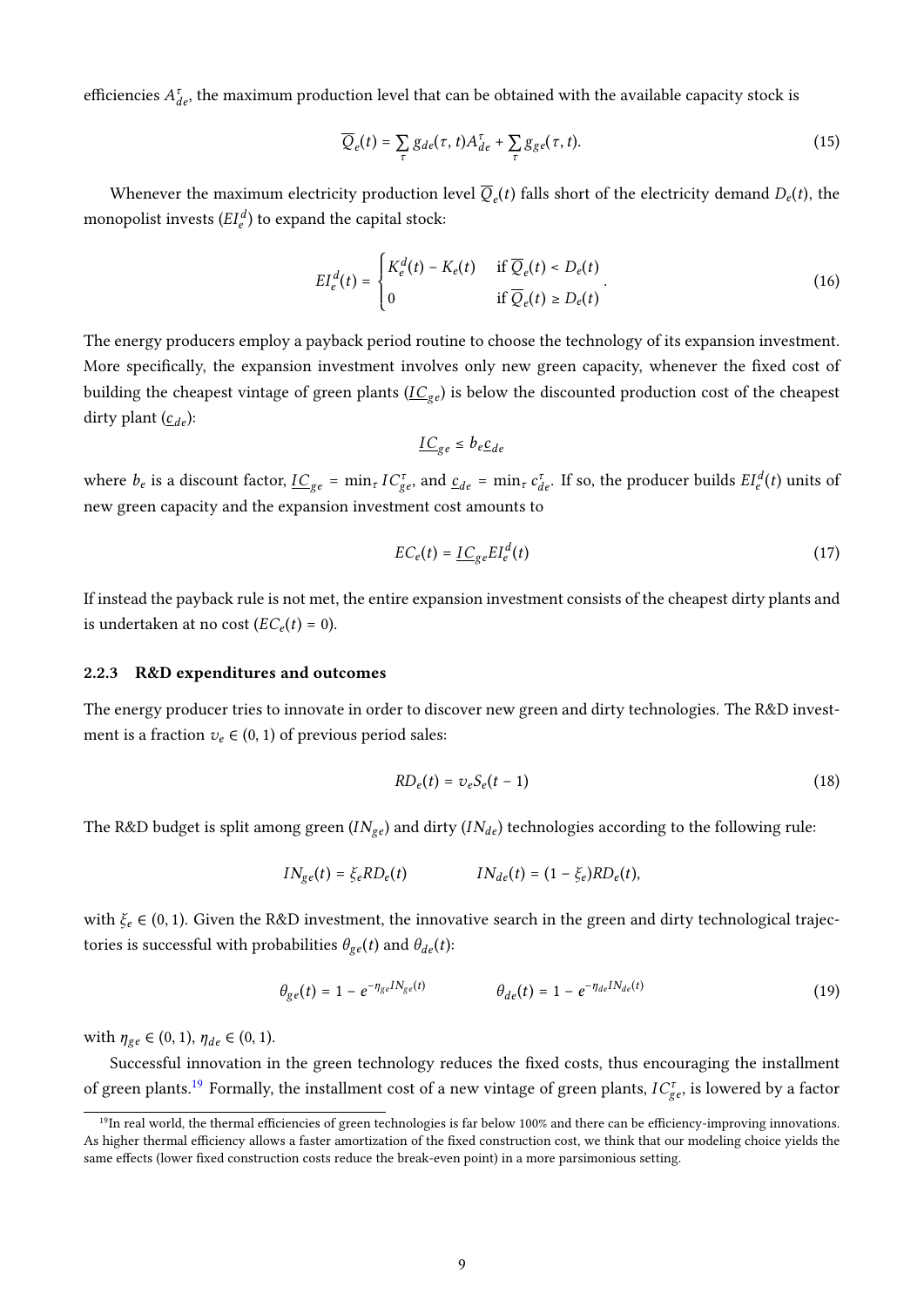$x_{ge} \in (0, 1)$  (a random draw from a Beta distribution) with respect to the previous vintage:

$$
IC_{ge}^{\tau} = IC_{ge}^{\tau-1} x_{ge}
$$
 (20)

A successful innovation in the dirty technology, instead, works through a better thermal efficiency and the abatement of greenhouse gas emissions. The efficiency and emissions of a new dirty technology (vintage  $\tau$ ) are represented as a pair  $(A_{de}^{\tau}, em_{de}^{\tau})$ , related to the existing values as follows:

$$
A_{de}^{\tau} = A_{de}^{\tau-1} (1 + x_{de}^{A}) \qquad \qquad em_{de}^{\tau} = em_{de}^{\tau-1} (1 - x_{de}^{em}) \qquad (21)
$$

where  $x_{de}^A$  and  $x_{de}^{em}$  are independent random draws from a Beta distribution. Note that the new dirty technology could also be characterized by higher thermal efficiency but higher levels of emissions.

#### <span id="page-11-1"></span>2.3 The climate box

The climate box links  $CO_2$  emissions with atmospheric carbon concentrations and the dynamics of Earth's mean surface temperature. Such relationships are modeled through a core carbon cycle as in [Sterman et al.](#page-33-9) [\(2012,](#page-33-9) [2013\)](#page-33-8). The climate box captures the major features of the physical and chemical relations governing climate change, paying particular attention to the feedbacks that might give rise to non-linear dynamics, while avoiding a complex and detailed description of the climatic process. Note that such feedbacks are generally overlooked by standard climate-economy models, even though there is ample evidence of their importance in accelerating global warming [\(Cox et al.,](#page-28-7) [2000\)](#page-28-7).<sup>[20](#page-2-0)</sup>

#### 2.3.1 The carbon cycle

Our carbon cycle is modelled as a one-dimensional compartment box based on [Goudriaan and Ketner](#page-30-12) [\(1984\)](#page-30-12) and [Oeschger et al.](#page-32-11) [\(1975\)](#page-32-11). On the one hand, atmospheric  $CO_2$  is determined in each period by the interplay of anthropogenic emissions, exchanges with the oceans, and natural emissions from the biosphere. On the other hand,  $CO<sub>2</sub>$  is removed from the atmosphere as it is dissolved in the oceans and taken up by biomass through net primary production. To simplify, we model the biosphere as an aggregate stock of biomass endowed with a first order kinetics.

Net primary production (NPP), modeled here as the flux of carbon from the atmosphere to biomass, grows logarithmically with the  $CO<sub>2</sub>$  stock [\(Wullschleger et al.,](#page-34-4) [1995\)](#page-34-4) and it is negatively affected by temperature's increase:

<span id="page-11-0"></span>
$$
NPP(t) = NPP(0) \left( 1 + \beta_C \log \frac{C_a(t)}{C_a(0)} \right) (1 - \beta_{T_1} T_m(t-1)),
$$
\n(22)

where  $C_a(t)$  represents the stock of carbon in the atmosphere at time t,  $T_m$  is the increase in mean surface temperature from the pre-industrial level (corresponding to  $t = 0$ ),  $\beta_C$  is the strength of the CO<sub>2</sub> fertilization feedback, $^{21}$  $^{21}$  $^{21}$  while  $\beta_{T_1}$  captures the magnitude of the temperature effect on NPP. A negative relationship between NPP and surface temperature is included to account for such an important climate-carbon feedback. Note that in line with recent findings [\(Zhao and Running,](#page-34-5) [2010\)](#page-34-5), the second term of equation [22](#page-11-0) captures the negative impact of global warming on the biosphere uptake, which gives rise to positive climate-carbon cycle feedbacks

 $^{20}$ Our modelling effort give rise to a structure that can be categorized in between so-called Simple Climate Models [\(Harvey et al.,](#page-30-13) [1997,](#page-30-13) for a review) and Earth-system Models of Intermediate Complexity [\(Claussen et al.,](#page-28-8) [2002,](#page-28-8) for a review).

<sup>&</sup>lt;sup>21</sup>The fertilization feedback refers to the phenomenon of increasing biosphere's carbon uptake due to the stimulus that  $CO_2$  atmospheric concentrations exerts on vegetation productivity [\(Allen,](#page-27-6) [1990;](#page-27-6) [Allen and Amthor,](#page-27-7) [1995;](#page-27-7) [Matthews,](#page-31-4) [2007\)](#page-31-4).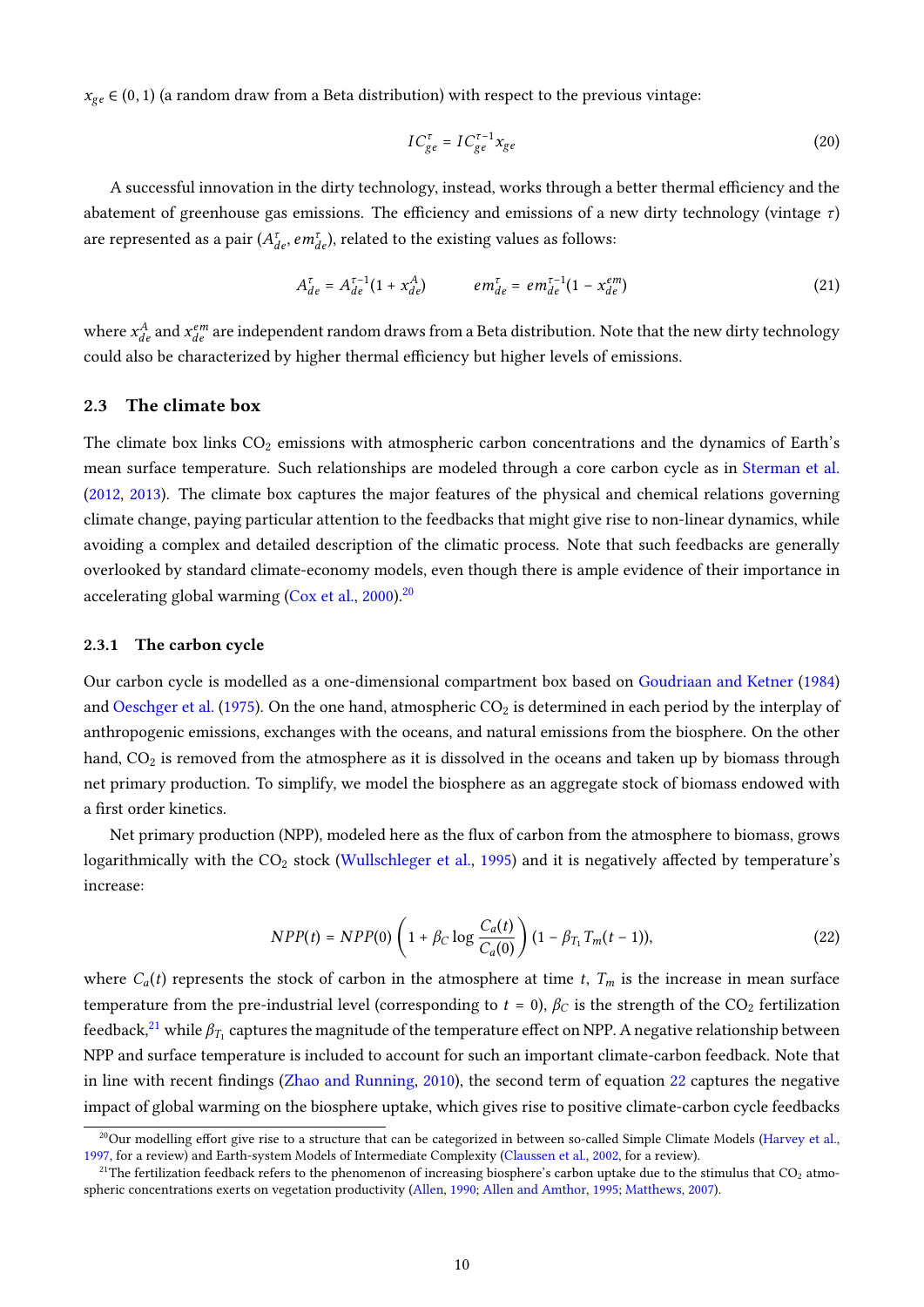# [\(Sterman et al.,](#page-33-9) [2012\)](#page-33-9).<sup>[22](#page-2-0)</sup>

The concentration of carbon in the atmosphere depends also on the structure of exchanges with the oceans. The latter are represented by a two-layer eddy diffusion box which simplifies [Oeschger et al.](#page-32-11)  $(1975)^{23}$  $(1975)^{23}$  $(1975)^{23}$  $(1975)^{23}$  In particular, it is composed by a 100 meters mixed layer (which constitutes upper oceans) and a deep layer of 3700 meters for an average total depth of 3800 meters. The equilibrium concentration of carbon in the mixed layer  $(C_m)$  depends on the atmospheric concentration and the buffering effect in the oceans created by carbonate chemistry:

$$
C_m(t) = C_m^*(t) \left[ \frac{C_a(t)}{C_a(0)} \right]^{1/\xi(t)}
$$
\n(23)

where  $C_m^*$  is the reference carbon concentration in the mixed layer,  $C_a(t)$  and  $C_a(0)$  are respectiviely the concentrations of atmospheric carbon at time t and at the initial point of the simulation, and  $\xi$  is the buffer (or Revelle) factor.<sup>[24](#page-2-0)</sup>

The Revelle factor is not constant and rises with atmospheric  $CO<sub>2</sub>$  [\(Goudriaan and Ketner,](#page-30-12) [1984;](#page-30-12) [Rotmans,](#page-33-12) [1990\)](#page-33-12) implying that the oceans' marginal capacity to uptake carbon diminishes as its concentration in the atmosphere increases:

$$
\xi(t) = \xi_0 + \delta \log \left[ \frac{C_a(t-1)}{C_a(0)} \right] \tag{24}
$$

where  $\xi_0$  is the initial value of the Revelle factor, and  $\delta > 0$  expresses the sensitivity of  $\xi$  to the relative atmospheric concentration of carbon.

The reference carbon concentration in the mixed layer  $(C_m^*)$  is affected by the negative effect of global warming on the seawater solubility of CO<sub>2</sub> [\(Fung,](#page-30-14) [1993;](#page-30-14) [Sarmiento et al.,](#page-33-13) [1998\)](#page-33-13), which, in turn accelerates climate change [\(Cox et al.,](#page-28-7) [2000\)](#page-28-7). As in the previous case, we approximate this feedback to a first order term:

<span id="page-12-0"></span>
$$
C_m^*(t) = C_m(0)[1 - \beta_{T_2}T_m(t-1)] \tag{25}
$$

where  $C_m(0)$  is the initial concentration of carbon in the mixed layer of the oceans, and  $\beta_{T_2}$  models the sensitivity to temperature changes of the equilibrium carbon concentration in seawater .

Net flux of carbon through the oceans is determined by the relative concentrations of carbon in the two layers. In particular, the net flux from the mixed to the deep layer ( $\Delta C_{md}$ ), is defined by:

$$
\Delta C_{md}(t) = k_{eddy} \frac{\left[\frac{C_m(t-1)}{d_m} - \frac{C_d(t-1)}{d_d}\right]}{\bar{d}_{md}}
$$
\n(26)

where  $d_d$  and  $d_m$  are respectively the thickness of deep and mixed layers,  $\bar{d}_{md}$  is the mean thickness of the mixed and deep oceans, and  $k_{eddy}$  is the eddy diffusion parameter. The flux of carbon through the atmosphere, biosphere and oceans affects the heat transfer across the system and, hence, the dynamics of Earth's surface mean temperature.

<sup>&</sup>lt;sup>22</sup>The role of warming on the biosphere uptake of carbon is still debated and strongly depends on local conditions [\(Shaver et al.,](#page-33-14) [2000;](#page-33-14) [Chiang et al.,](#page-28-9) [2008;](#page-28-9) [IPCC,](#page-31-5) [2001,](#page-31-5) ch. 3). However, the [IPCC](#page-31-6) [\(2007b\)](#page-31-6) reports evidences of stronger positive climate-carbon cycle feedbacks than previously thought, which would increase future estimates of  $CO<sub>2</sub>$  concentrations in the atmosphere.

 $23$ Our representation of the oceans resembles that in [Nordhaus](#page-32-1) [\(1992\)](#page-32-1). The eddy diffusion refers to any diffusion process by which substances are mixed in a fluid as a result of a turbulent flow. A simplifying example consists in the diffusion of a dissolved sugar molecule across a coffee cup due to the eddies generated by the movements of the spoon.

 $^{24}$ The Revelle factor [\(Revelle and Suess,](#page-33-15) [1957\)](#page-33-15) expresses the absorption resistance of atmospheric carbon dioxide by the ocean surface layer. The capacity of the ocean waters to take up surplus  $CO<sub>2</sub>$  is inversely proportional to its value.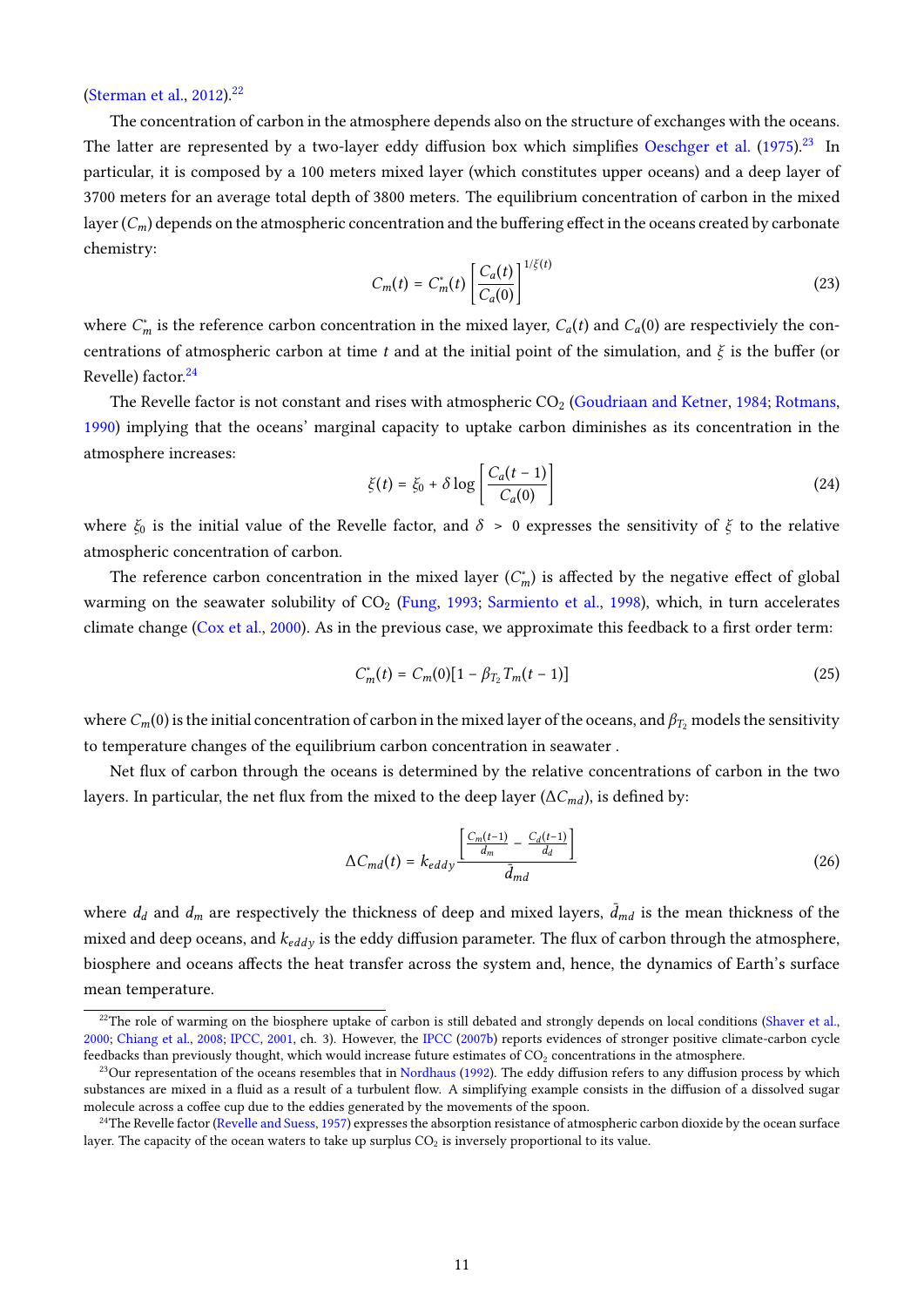#### 2.3.2 Global warming

Once carbon exchanges among the atmosphere, the oceans and the biomass reach a new equilibrium, the updated concentrations of carbon affect global warming mainly via radiative forcing. In particular, the global mean surface temperature is determined by the heat content of the surface and mixed layer of the oceans, which are aggregated into a single compartment. We model the behavior of temperatures in the different layers building on [Schneider and Thompson](#page-33-16) [\(1981\)](#page-33-16) and [Nordhaus](#page-32-1) [\(1992\)](#page-32-1). The heat content of the different layers is modulated by their reciprocal exchanges and, with respect to the upper compartment (atmosphere and surface oceans), by the  $CO_2$  radiative forcing  $(F_{CO_2})$ .<sup>[25](#page-2-0)</sup> Therefore, the dynamics of the temperature in the mixed  $(T_m)$  and deep  $(T_d)$  layers can be modelled as follows:

$$
T_m(t) = T_m(t-1) + c_1 \left\{ F_{CO_2}(t) - \lambda T_m(t-1) - c_3 \left[ T_m(t-1) - T_d(t-1) \right] \right\}
$$
 (27)

$$
T_d(t) = T_d(t-1) + c_4 \{ \sigma_{md} [T_m(t-1) - T_d(t-1)] \}
$$
\n(28)

where temperature (*T*) is expressed as to pre-industrial levels,  $R_m$  and  $R_d$  are the thermal inertias in the two layers,  $\lambda$  is a climate feedback parameter,  $F_{CO_2}$  represents the radiative forcing in the atmosphere from GHG (relative to pre-industrial levels) and  $\sigma_{md}$  is a transfer rate of water from the upper to lower oceans accounting also for the heat capacity of water. The main climate variable we are interested in is the temperature of the surface-upper oceans compartment,  $T_m$ .

Accumulation of GHG leads to global warming through increasing radiative forcing  $(F_{{CO}_2})$  according to:

$$
F_{CO_2}(t) = \gamma \log \left( \frac{C_a(t)}{C_a(0)} \right),\tag{29}
$$

with  $\gamma > 0$ . The anthropogenic emissions contributes to increase carbon concentration in the atmosphere (see Section [2.4\)](#page-14-0), thus inducing climate change via the radiative forcing of GHGs. At the same time, global warming exerts two important feedbacks on the dynamics of carbon, affecting its exchanges with the biosphere (eq. [22\)](#page-11-0) and the oceans (eq. [25\)](#page-12-0).

#### 2.3.3 The timeline of events in the climate box

In each period, we assume that events in the economy and the climate box happen sequentially with the surface temperature as the last variable to be determined:

- 1. total emissions produced in period  $t$  add to the current stock of atmospheric  $CO_2$  concentrations, thereby modifying the biophysical equilibrium;
- 2. the increased carbon concentration affects oceans' marginal capacity to uptake  $CO<sub>2</sub>$ ;
- 3. carbon exchanges between the atmosphere and both biosphere and oceans take place, with the possible feedbacks from global warming;
- 4. the new equilibrium concentration of carbon in the atmosphere,  $C_a(t)$ , is determined;
- 5.  $C_a(t)$  affects the new radiative forcing of GHG;

<sup>&</sup>lt;sup>25</sup>Radiative forcing is a measure of the influence a factor has in altering the balance of incoming and outgoing energy in the Earthatmosphere system and it is an index of the importance of the factor as a potential climate change mechanism [\(IPCC,](#page-31-7) [2007a\)](#page-31-7). To simplify, we use  $CO<sub>2</sub>$  as a proxy for all greenhouse gases and we consider only its radiative forcing.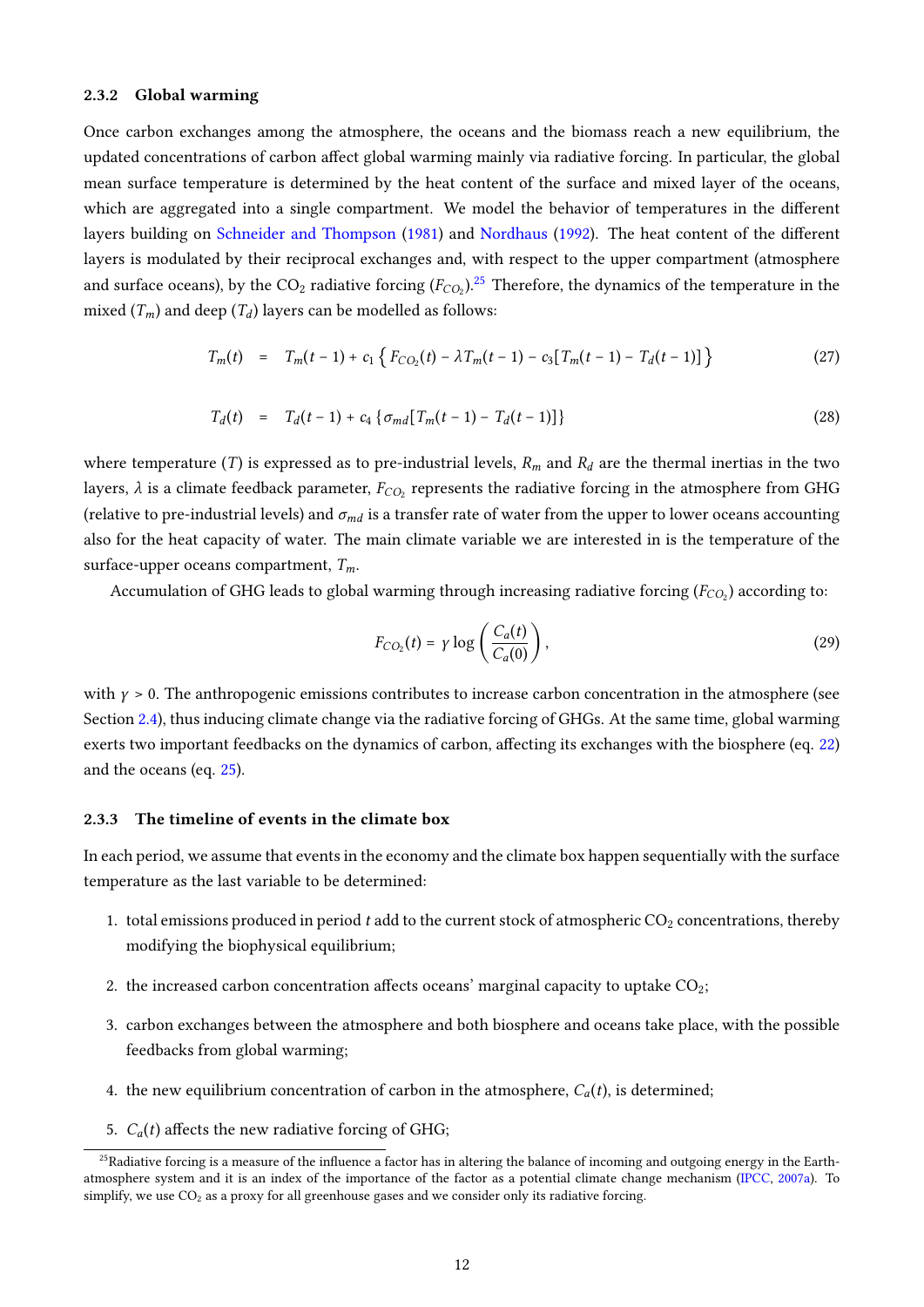- 6. the radiative forcing determines the entity of climate change, i.e. the increase in mean surface and upper oceans' temperature;
- 7. a set of stochastic shocks hitting the economy are drawn from a distribution whose density function is affected by the dynamics of surface temperature.

The last point provides the feedback between the climate evolution and the dynamics of the economy. We describe it in more details in the next Section.

#### <span id="page-14-0"></span>2.4 Climate and economy co-evolution

The dynamics of climate and the economy are intimately intertwined, with multiple feedbacks affecting their evolution.

First, production of goods and energy entails  $CO<sub>2</sub>$  emissions in the atmosphere, thereby increasing its concentration. Total emissions ( $Em$ ) are simply obtained by summing  $CO<sub>2</sub>$  emissions in the machine-tool industry ( $Em^{cap}$ ), consumption-good sector ( $Em^{con}$ ) and in energy production ( $Em^{en}$ ):

$$
Em(t) = \sum_{\tau} \left( \sum_{i} Em_{i,\tau}^{cap}(t) + \sum_{j} Em_{i,\tau}^{con}(t) + Em_{\tau}^{en}(t) \right), \qquad (30)
$$

where  $\tau$  denote the vintage of machine or power plant. Emissions are obtained straightforwardly multiplying the coefficient of environmental friendliness of the machine (plant) at stake with the total amount of energy units (fuel units, in the case of the energy sector) used in period  $t$ .

At the same time, climate change impacts on the economic system via multiple, possibly catastrophic, events hitting labour productivity, firm energy efficiency, firm-level capital stocks and inventories, etc. (see section [4](#page-18-0) for further details). Climate change originates from increasing radiative forcing due to higher and higher  $CO<sub>2</sub>$  concentration in the atmosphere. As it is well discussed in [Pindyck](#page-32-2) [\(2013\)](#page-32-2), the choice of how to represent global-warming induced damages is the most speculative element of the analysis, both because of the lack of robust empirical evidence and because of the neglect of societal adaptation processes.<sup>[26](#page-2-0)</sup> At the same time it is the litmus test of the exercise.

Most IAMs simply assess the impact of climate-change on the economy via aggregate fractional GDP losses. The usual practice consists in specifying an ad-hoc functional form for the so-called *damage function* with arbitrary parameters.<sup>[27](#page-2-0)</sup> The adoption of simple aggregate damage functions brings three further problems. First, by considering only GDP losses, IAMs do not distinguish between different types of possible damages. Second, the adoption of continuous and "smooth" damage functions rules out the treatment of catastrophic, more or less rare climate events. Finally, there is an absolute degree of certainty in the occurrence of the damage: whenever an increase in average surface temperature materializes, some output is deterministically destroyed.

In the attempt to overcome such problems, we employ a genuine bottom-up approach to climate impact modeling [\(Ciscar et al.,](#page-28-10) [2011,](#page-28-10) [2012\)](#page-28-11). More specifically, our stochastic agent-based damage generating function evolves over time according to the dynamics of the climate. At the end of each period, a draw from the distribution establishes the size of the shock affecting firms and workers. The impact of climate shocks are heterogeneous across agents (e.g. some firms can face disasters, while others mild events) and it can affect different variables (e.g. labor productivity, capital stock, etc.).

 $^{26}$ We notice that some advances in the empirical analysis of climate impacts are materializing (see [Carleton and Hsiang,](#page-28-1) [2016\)](#page-28-1) but, on the other side, we are not aware of attempts at accounting for these insights within standard IAMs.

 $27$ For example, [Nordhaus](#page-32-12) [\(2008\)](#page-32-12) uses an inverse quadratic loss function, [Weitzman](#page-34-0) [\(2009\)](#page-34-0) proposes a negative exponential functional specification emphasizing the catastrophic role of large climate changes, while [Tol](#page-34-6) [\(2002\)](#page-34-6) uses sector and area specific loss functions.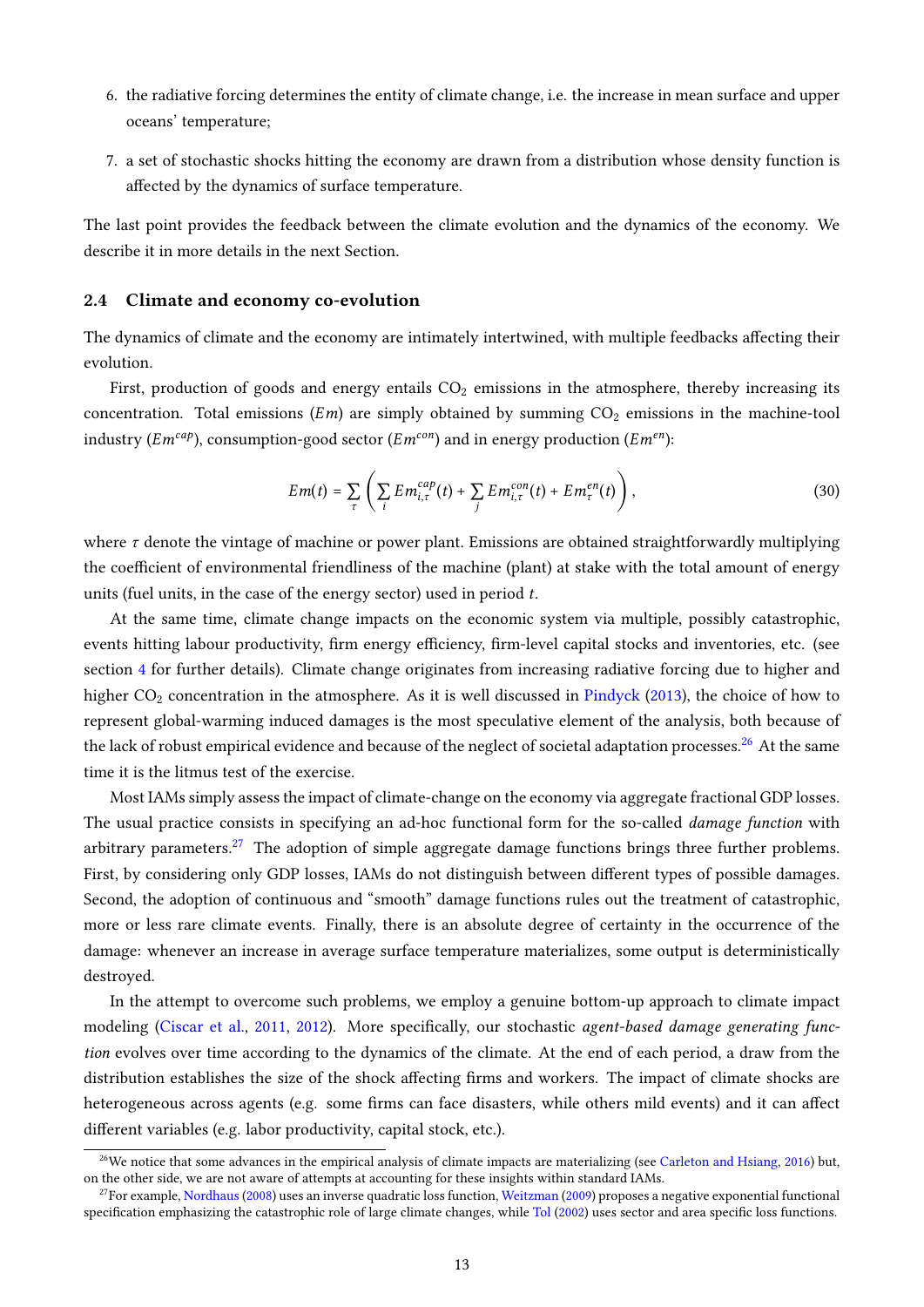The *disaster generating function* takes the form of a Beta distribution over the support  $[0, 1]$ , whose density satisfies:

$$
f(s; a, b) = \frac{1}{B(a, b)} s^{a-1} (1 - s)^{b-1},
$$
\n(31)

where  $B(\cdot)$  is the Beta function and a, b are respectively the location and scale parameters. Both parameters are assumed to evolve across time reflecting changes in climate variables:

<span id="page-15-1"></span>
$$
a(t) = a_0[1 + \log T_m(t)] \tag{32}
$$

$$
b(t) = b_0 \frac{\sigma_{10y}(0)}{\sigma_{10y}(t)},
$$
\n(33)

where  $\sigma_{10y}(t)$  captures the variability of surface temperatures across the previous decade and  $a_0$ ,  $b_0$  are pos-itive integers.<sup>[28](#page-2-0)</sup> Equations [\(32\)](#page-15-1) and [\(33\)](#page-15-1) shape the disaster generating function as a right-skewed, unimodal distribution, whose mass shifts rightward as temperature increases, thereby raising the likelihood of larger shocks.[29](#page-2-0) Equation [\(33\)](#page-15-1) determines the size of the right tail of the distribution and it allows one to account for the importance of climate variability on natural disasters [\(Katz and Brown,](#page-31-8) [1992;](#page-31-8) [Renton et al.,](#page-32-13) [2014\)](#page-32-13), which has been increasingly recognized as a major driver of climate disasters [\(Thomalla et al.,](#page-34-7) [2006;](#page-34-7) [IPCC,](#page-31-9) [2012;](#page-31-9) [Revesz](#page-33-4) [et al.,](#page-33-4) [2014\)](#page-33-4), even if most of the models do not even mention it.<sup>[30](#page-2-0)</sup>

### <span id="page-15-0"></span>3 Macroeconomic and climate dynamics in the DSK model

The DSK model allows to jointly study the short- and long-run behavior of the economy under global warming and increasingly large and volatile climate shocks. The rising temperature associated with increasing emissions can lead to stronger and more volatile climate shocks, which in their turn can induce recessions and crises, possibly hampering also the growth performance of the economy even letting alone deeper welfare shocks (more in the conclusions). Hence, in presence of climate change, Solow's plea for macroeconomic models to jointly account for short- and long-run dynamics is even more relevant (see also Rogoff, [2016,](#page-33-17) on the importance of climate shocks for short-run dynamics). Thus, the ability of the DSK model to simultaneously account for short- and long-run features is, in our opinion, a key aspect of the overall exercise and also a major advantage over standard IAMs.

We will study the dynamics of the DSK model in the business-as-usual (BAU) benchmark scenario, where no climate policies are in place. The model is calibrated and initialized on the main features of the global economy in year 2000 and climate shocks are switched off.<sup>[31](#page-2-0)</sup> As it is typically the case in agent-based computational economics, the DSK model does not allow for analytical, closed-form solutions (for a discussion, [Fagiolo and](#page-29-1) [Roventini,](#page-29-1) [2012,](#page-29-1) [2017\)](#page-29-2). We then perform extensive Monte Carlo simulation exercises to study the properties of the stochastic processes governing the co-evolution of micro- and macroeconomic variables. More specifically,

 $28$ For modelling purposes we estimate the standard deviation of the previous ten recorded temperatures; however, a widely used measure of climate variability corresponds to the count of extreme temperatures [\(IPCC,](#page-31-9) [2012\)](#page-31-9).

 $29$ Naturally, any distribution would be feasible for sampling climate shocks. Our choice should be considered as a first attempt towards a micro-foundation of climate damages. The Beta distribution is flexible enough to explore a wide range of scenarios and to genuinely account for fat-tailed climate risks [\(Ackerman et al.,](#page-27-8) [2010;](#page-27-8) [Weitzman,](#page-34-8) [2011;](#page-34-8) [Pindyck,](#page-32-14) [2012\)](#page-32-14).

 $30$ The majority of studies accounting for climate catastrophes employ some variant of the DICE model (see also [Gerst et al.,](#page-30-15) [2010;](#page-30-15) [Berger et al.,](#page-27-9) [2016\)](#page-27-9) where an arbitrary large output loss is identified as a catastrophe. To the contrary, our modeling effort should be seen as an attempt at providing evidence of how large shocks at the individual level might impact on aggregate dynamics, outside optimal growth paths.

 $31$ In particular, the model has been calibrated through an indirect calibration exercise [\(Windrum et al.,](#page-34-9) [2007\)](#page-34-9).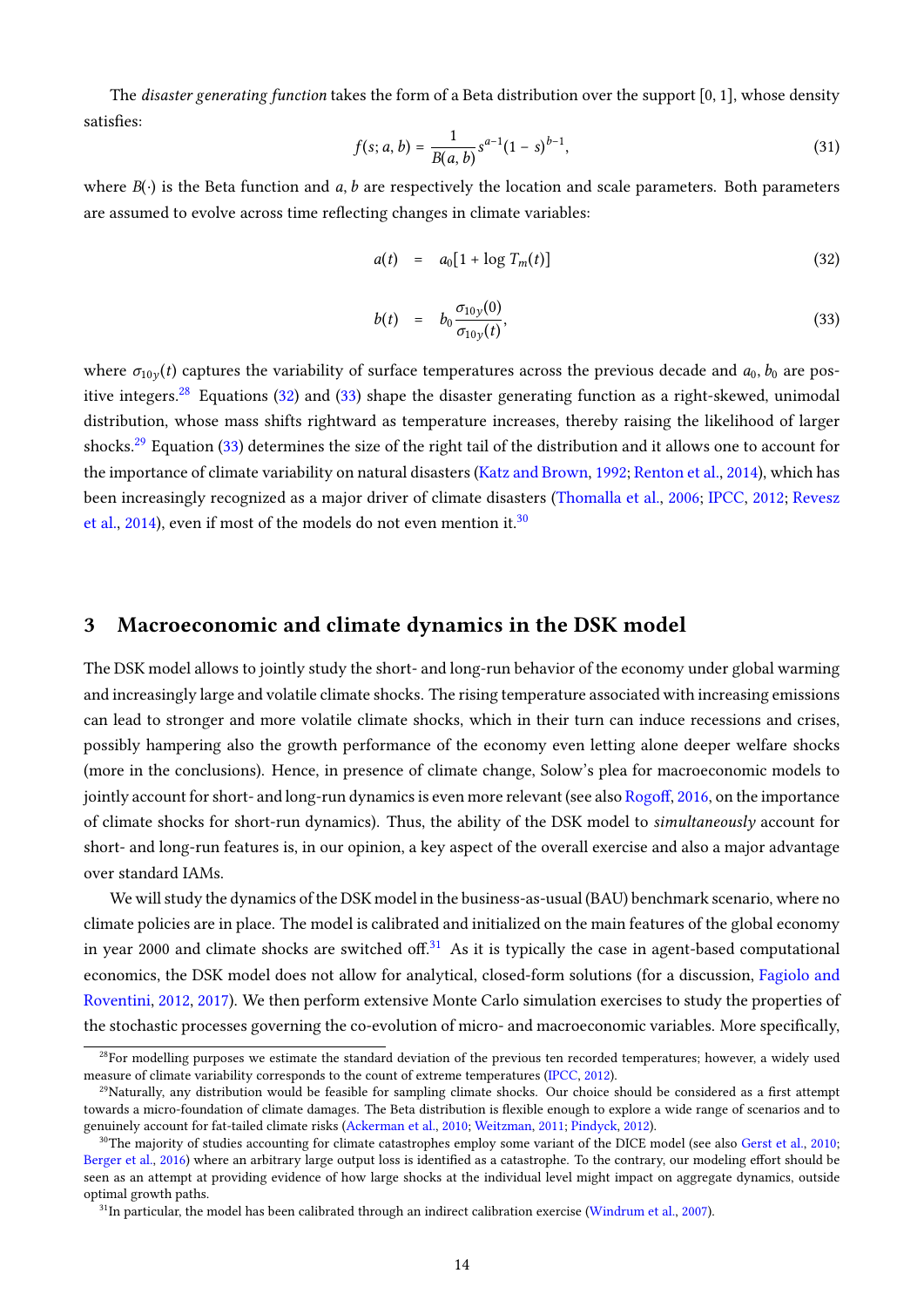<span id="page-16-0"></span>

Figure 2: Long-run evolution of selected variables, log-scale for panels [2a,](#page-16-0) [2b](#page-16-0) and [2c.](#page-16-0)

we run the model for 400 periods, which are to be interpreted as quarters, thereby obtaining projections until year 2100. As the model generates multiple possible trajectories, each linked to a different pattern of technical change in the industrial and energy sectors, we rely on Monte Carlo experiments of size 100. Note that emergent non-ergodicity, tipping points, irreversibility and hysteretic phenomena typically characterize the dynamic of the DSK model (more on that in [Brock,](#page-28-12) [1988;](#page-28-12) [Brock and Xepapadeas,](#page-28-13) [2003;](#page-28-13) [Dosi et al.,](#page-29-14) [2017b\)](#page-29-14).<sup>[32](#page-2-0)</sup>

We will first discuss in Section [3.1](#page-16-1) the macroeconomic and climate variable projections obtained by simulating the DSK model. We will then show the economic and climate stylized facts that the model is able to replicate (cf. Section [3.2\)](#page-17-0).

#### <span id="page-16-1"></span>3.1 Macroeconomic and climate variable projections

Simulation results show that the DSK model is able to track the empirical evolution of the economy with respect to a variety of measures, including output growth rates, unemployment levels, emissions growth rates and energy consumption. Figure [2](#page-16-0) shows a representative run for some quantities of interest, while MC averages and standard deviations for the main macroeconomic and climate variables are collected in Table [1.](#page-17-1)

We robustly find endogenous growth of output and energy demand, which increase at relatively similar rates. Emissions steadily grow as well, but at a lower pace, in line with recent evidence (cf. [Olivier et al.,](#page-32-15) [2015\)](#page-32-15). Moreover, projections indicate that the economic system grows with endogenous fluctuations punctuated by maior crises,<sup>[33](#page-2-0)</sup> which in turn leads to the emergence of persistent unemployment. Finally, the share of re-

 $32$ Extensive tests show that the results are robust to changes in the initial conditions for the microeconomic variables of the model. In addition,they show that, for the statistics under study, Monte Carlo distributions are sufficiently symmetric and unimodal. This justifies the use of across-run averages as meaningful synthetic indicators. All our results do not significantly change if the Monte Carlo sample size is increased. Details available from the authors.

<sup>&</sup>lt;sup>33</sup>See e.g. [NBER](#page-32-16) [\(2010\)](#page-32-16); [Claessens and Kose](#page-28-14) [\(2013\)](#page-28-14). In our framework, a crisis is defined as an event where the yearly loss of output is higher than a 5% threshold.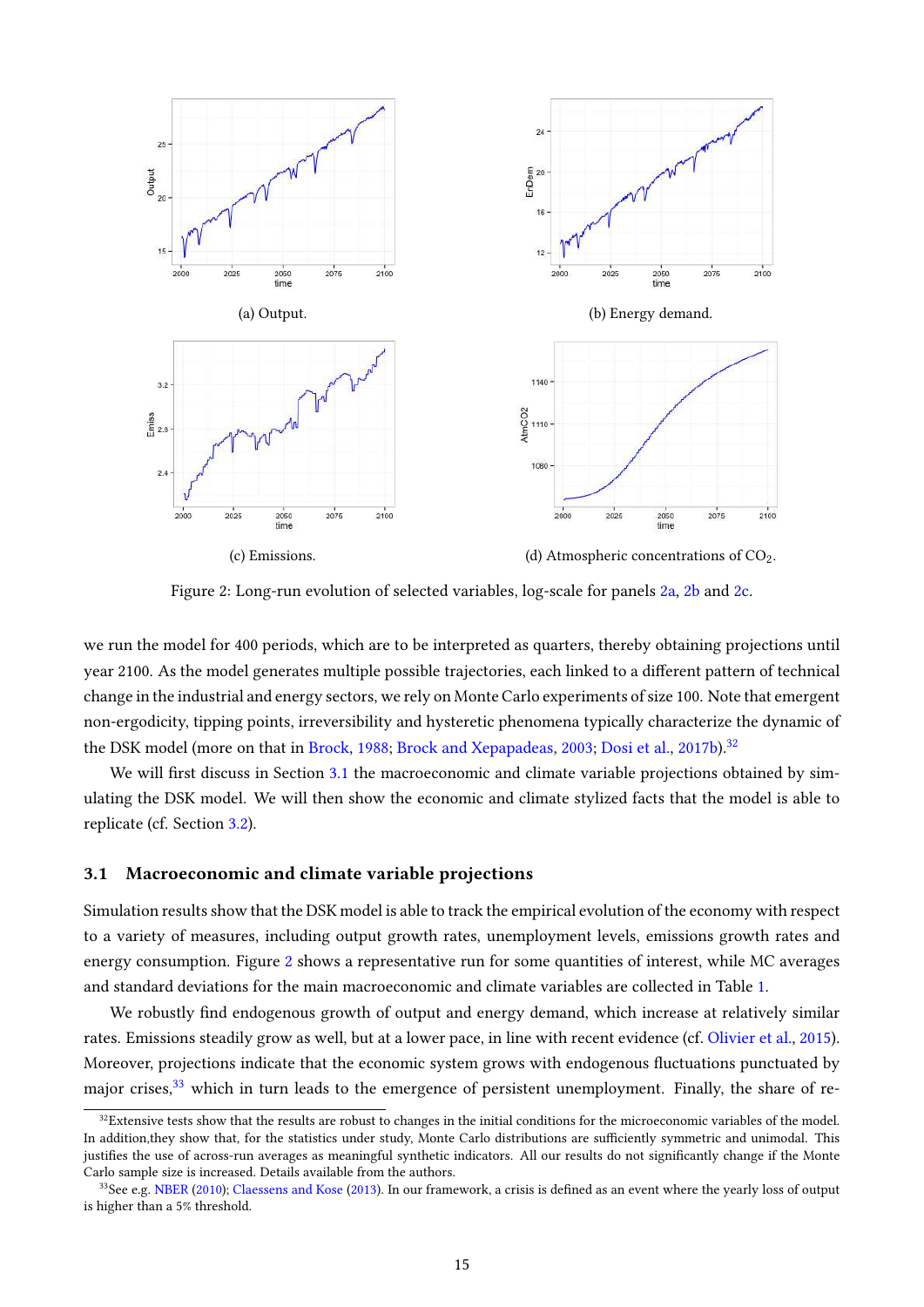<span id="page-17-1"></span>Table 1: Summary statistics on selected variables under business-as-usual scenario and no climate shocks.

|                             | MC average | MC st. dev. |                                       | MC average | MC st. dev. |
|-----------------------------|------------|-------------|---------------------------------------|------------|-------------|
| GDP growth                  | 0.032      | 0.005       | Share of emissions from energy sector | 0.614      | 0.201       |
| Likelihood of crises        | 0.121      | 0.076       | Share of green energy                 | 0.299      | 0.285       |
| Unemployment                | 0.120      | 0.032       | Periods green energy above 20%        | 0.330      | 0.103       |
| Energy demand growth        | 0.031      | 0.002       | Emissions growth                      | 0.031      | 0.003       |
| GDP volatility              | 0.278      | 0.024       | Consumption volatility                | 0.187      | 0.021       |
| Investment volatility       | 0.313      | 0.022       | Volatility of firm total debt         | 0.638      | 0.069       |
| Volatility of energy demand | 0.212      | 0.040       | Emissions volatility                  | 0.327      | 0.025       |
| Emissions at 2100           | 26.90      | 9.236       | Temperature at 2100                   | 4.54       | 0.509       |

Note: All values refer to a Monte Carlo of size 100. Emissions are expressed in GtC, which can be converted in GtCO<sub>2</sub> using the following conversion factor: 1 GtC = 3.67 GtCO<sub>2</sub>. Temperature is expressed in Celsius degrees above the preindustrial level, which is assumed to be 14 Celsius degrees.

newable energies in total energy production exhibits an average of 30% over the whole time span (which we take to stand for the period 2000-2010). Renewable energies account for more than 20% only in one third of the periods, thus indicating that transitions towards a green economy in a *business-as-usual* scenario are quite unlikely.

The DSK model delivers also reasonable results in terms of projected global mean surface temperature. Figure [3](#page-18-1) shows the dynamics of temperature along the whole time span for a Monte Carlo of size 50 and reports their distribution at the middle  $(2050)$  and final point  $(2100)$  of the simulation. Our results are relatively in line with those from the most widely used IAMs (see [Clarke et al.,](#page-28-3) [2009;](#page-28-3) [Gillingham et al.,](#page-30-16) [2015\)](#page-30-16). Note, however, that the mean and median values of our projections are somewhat higher than those of other models (details are provided in Appendix [B\)](#page-36-0). This outcome is driven by the presence, within the carbon cycle (see Section [2.3\)](#page-11-1), of different feedback loops yielding non-linear dynamics.<sup>[34](#page-2-0)</sup> In particular, we robustly find a precise behavior in the projection of temperature: a first phase of gradual increase is followed by a period (indicatively located between 2025 and 2050) where climate change accelerates dramatically, and a third phase, where climate change lowers its pace and displays an almost constant growth. The path-dependency showed by such projections calls for policy interventions that occur early enough to avoid an increase in temperatures which is substantially above the two percent threshold. Finally, Figure [3b](#page-18-1) shows the Monte Carlo distribution of temperature at the middle (2050) and final (2100) point of the simulation. As in the BAU benchmark scenario, climate shocks are switched off, such distributions characterize the uncertainty surrounding temperature projections stemming only from technical change [\(Dosi,](#page-29-9) [1988\)](#page-29-9). The mean, support, and tails of the temperature distribution all increase over time, again suggesting the non-linear and accelerating dynamics of climate change.

#### <span id="page-17-0"></span>3.2 Replication of empirical regularities

Beyond these general features, the DSK model is able to jointly reproduce a large ensemble of micro and macro stylized facts characterizing short- and long-run behavior of economies. Table [2](#page-19-0) reports the main empirical regularities replicated by the model together with the corresponding empirical studies. We discuss here the most relevant empirical regularities, leaving additional details to appendix [A.](#page-35-0)

Let us begin with business cycle stylized facts.<sup>[35](#page-2-0)</sup> Once we remove the trend with a bandpass filter [\(Baxter](#page-27-10) [and King,](#page-27-10) [1999\)](#page-27-10), output, investment and consumption series display the familiar "roller-coaster" dynamics (see e.g. [Stock and Watson,](#page-33-18) [1999;](#page-33-18) [Napoletano et al.,](#page-32-17) [2006,](#page-32-17) and Appendix [B](#page-36-0) for plots of the filtered series). In line with the empirical evidence, consumption is less volatile than GDP, while the fluctuation of investment are

 $34$ These feedbacks have been calibrated according to [Sterman et al.](#page-33-8) [\(2013\)](#page-33-8) and C-ROADS model documentation. See [https://](https://www.climateinteractive.org/tools/c-roads/technical) [www.climateinteractive.org/tools/c-roads/technical](https://www.climateinteractive.org/tools/c-roads/technical).

<sup>&</sup>lt;sup>35</sup>On the relevance of accounting for business cycles features for a climate-oriented macroeconomic model ssee [Rogo](#page-33-17)ff [\(2016\)](#page-33-17).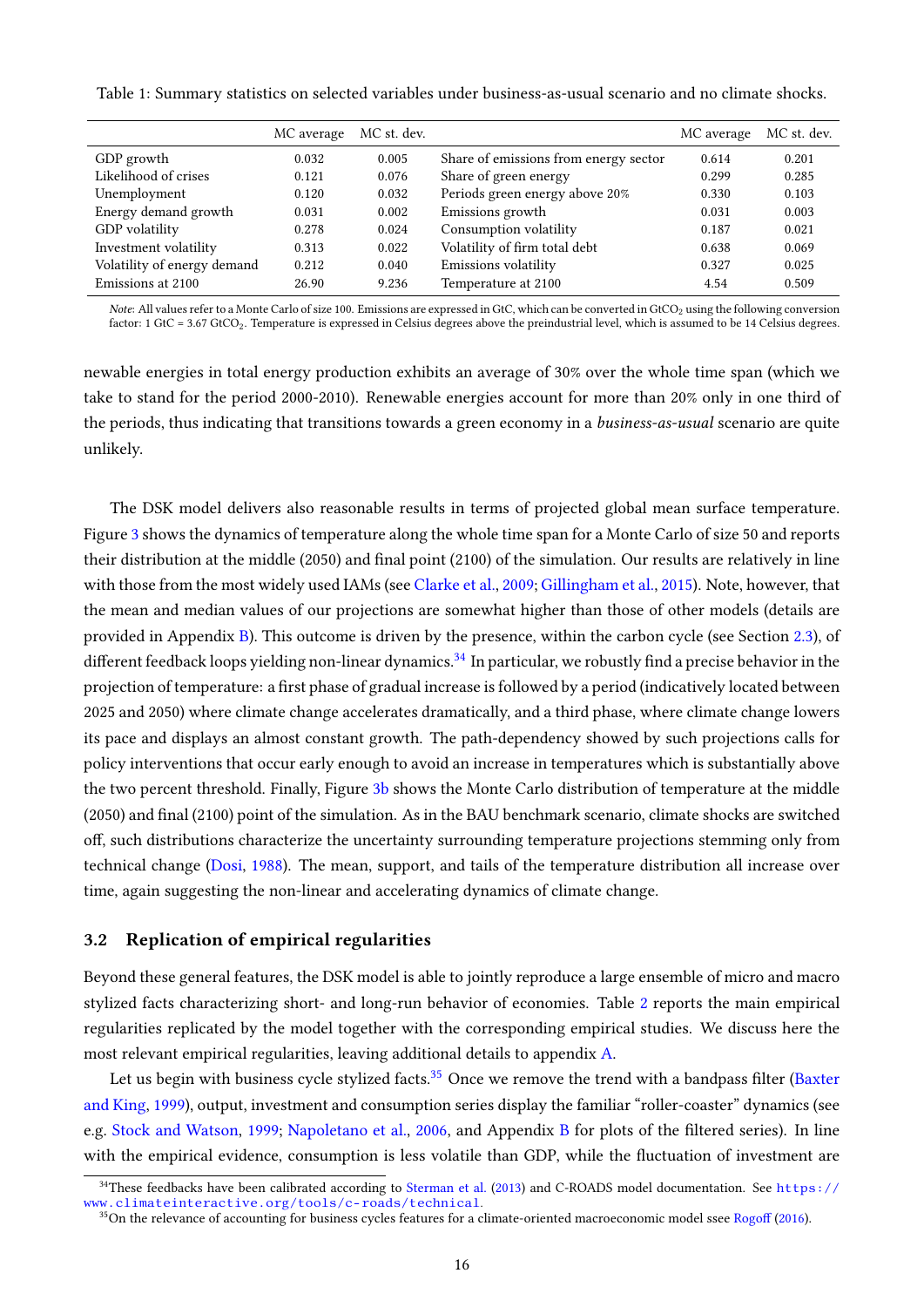<span id="page-18-1"></span>

(a) Temperature projections. (b) Distribution of temperature.

Figure 3: Temperature projections and their density estimates. Both graphs refers to a Monte Carlo of size 50. Red dashed lines in panel [3b](#page-18-1) indicate mean values.

wilder. Moreover, firms' total debt, which is an imperfect proxy for the financial side of the model, shows significantly ampler fluctuations than output (see table [1\)](#page-17-1). Finally, the real, financial and energy parts of the economic system appear to be are strongly correlated across down-swings and, to a lower extent, upswings (see appendix [B](#page-36-0) for details). This finding corroborates some recent evidence [\(Albuquerque et al.,](#page-27-11) [2015\)](#page-27-11) showing that correlations between economic fundamentals and financial markets are particularly strong across "episodes".

The co-movements between macroeconomic variables at the business cycle frequencies are well in tuned with the literature (see figure [7c](#page-38-0) in Appendix [B;](#page-36-0) cf. [Stock and Watson,](#page-33-18) [1999;](#page-33-18) [Napoletano et al.,](#page-32-17) [2006\)](#page-32-17). Cross-correlations between GDP and the other main macroeconomic variables (see figure [4](#page-19-1) and Appendix [A\)](#page-35-0) reveal that consumption and investments are pro-cyclical and coincident. Unemployment and prices are countercyclical and inflation is slightly pro-cyclical. Finally, energy demand shows a lagging and pro-cyclical pattern akin to the one of firm-level debt (see [Claessens et al.,](#page-28-15) [2009](#page-28-15) on the credit cycle). This is in line with the evidence that industrial production causes energy use at business-cycle frequencies [\(Thoma,](#page-33-19) [2004\)](#page-33-19).

Beyond business-cycle properties, the DSK model reproduces fairly well the long-run positive co-integrating relationships between energy and output (for a survey see [Ozturk,](#page-32-18) [2010\)](#page-32-18) and GDP and emissions [\(Triacca,](#page-34-10) [2001;](#page-34-10) [Attanasio et al.,](#page-27-12) [2012\)](#page-27-12). Figure [2](#page-16-0) shows that energy demand, output and emissions co-evolve in the baseline sce-nario (see also Figure [7c](#page-38-0) in Appendix [B](#page-36-0) for details). Such patterns are confirmed by a series of co-integration tests (cf. Table [3\)](#page-20-0), which show a statistically significant connections between output growth, energy demand, and emissions.

Finally, we have checked the consistency of the DSK model's emission and temperature projections with those produced by other IAMs. This step is crucial to meaningfully compare the effects of micro climate damages on macroeconomic performances with those obtained by other models. Results are in line with the literature and further details are included in Appendix [B.](#page-36-0)

# <span id="page-18-0"></span>4 Climate damages

Climate damages are usually perceived as the most speculative element of the overall integrated assessment modelling effort [\(Pindyck,](#page-32-2) [2013\)](#page-32-2) and often rely on *ad-hoc* damage functions [\(Tol,](#page-34-6) [2002\)](#page-34-6). Even though the effects of climate change are hardly understandable without extensive data and reasonable variance in temperatures, we try to provide a genuine micro-foundation of aggregate climate damages exploiting the potentiality of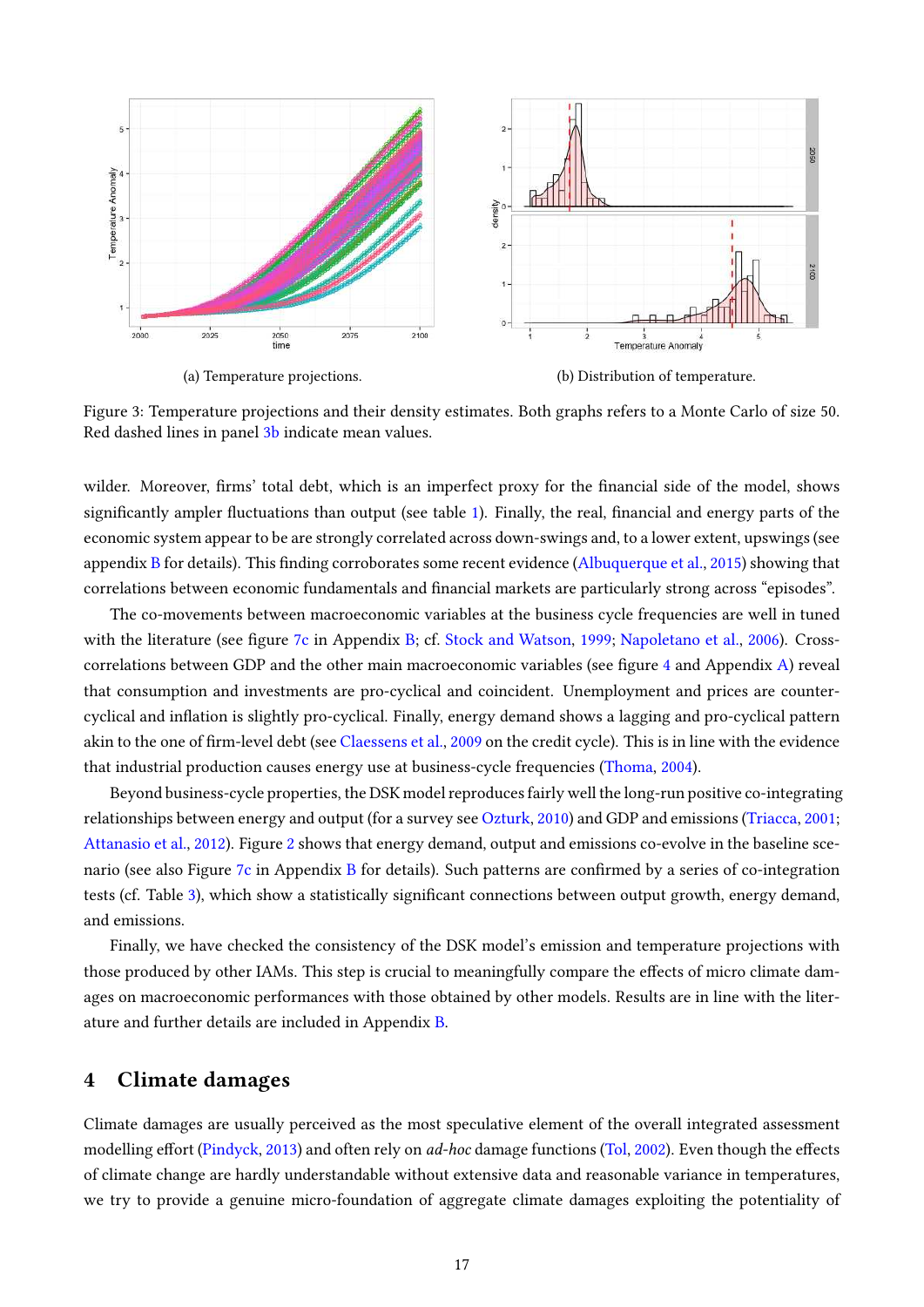Table 2: Main empirical stylized facts replicated by the DSK model.

<span id="page-19-0"></span>

| <b>Stylized facts</b>                                                   | <b>Empirical studies (among others)</b>                |
|-------------------------------------------------------------------------|--------------------------------------------------------|
| Macroeconomic stylized facts                                            |                                                        |
| SF1 Endogenous self-sustained growth                                    | Burns and Mitchell (1946); Kuznets and Murphy (1966)   |
| with persistent fluctuations                                            | Zarnowitz (1985); Stock and Watson (1999)              |
| SF2 Fat-tailed GDP growth-rate distribution                             | Fagiolo et al. (2008); Castaldi and Dosi (2009)        |
|                                                                         | Lamperti and Mattei (2016)                             |
| SF3 Recession duration exponentially distributed                        | Ausloos et al. (2004); Wright (2005)                   |
| SF4 Relative volatility of GDP, consumption, investments and debt       | Stock and Watson (1999); Napoletano et al. (2006)      |
| SF5 Cross-correlations of macro variables                               | Stock and Watson (1999); Napoletano et al. (2006)      |
| SF6 Pro-cyclical aggregate R&D investment                               | Wälde and Woitek (2004)                                |
| SF7 Cross-correlations of credit-related variables                      | Lown and Morgan (2006); Leary (2009)                   |
| SF8 Cross-correlation between firm debt and loan losses                 | Foos et al. (2010); Mendoza and Terrones (2012)        |
| SF9 Pro-cyclical energy demand                                          | Moosa (2000)                                           |
| SF10 Syncronization of emissions dynamics and business cycles           | Peters et al. (2012); Doda (2014)                      |
| SF11 Co-integration of output, energy demand and emissions              | Triacca (2001); Ozturk (2010); Attanasio et al. (2012) |
| Microeconomic stylized facts                                            |                                                        |
| SF12 Firm (log) size distribution is right-skewed                       | Dosi (2007)                                            |
| SF13 Fat-tailed firm growth-rate distribution                           | Bottazzi and Secchi (2003, 2006)                       |
| SF14 Productivity heterogeneity across firms                            | Bartelsman and Doms (2000); Dosi (2007)                |
| SF15 Persistent productivity differential across firms                  | Bartelsman and Doms (2000); Dosi (2007)                |
| SF16 Lumpy investment rates at firm-level                               | Doms and Dunne (1998)                                  |
| SF17 Persistent energy and carbon efficiency heterogeneity across firms | DeCanio and Watkins (1998); Petrick et al. (2013)      |

<span id="page-19-1"></span>Figure 4: Cross-correlations between output and main macroeconomic aggregates. Bandpass-filtered (6,32,12) series. Average cross-correlations from a Monte Carlo of size 100. Cons: consumption; Inv: investment; Tot-Debt: Firm total debt; EnDem: energy demand; Infl: inflation; Unempl: unemployment.

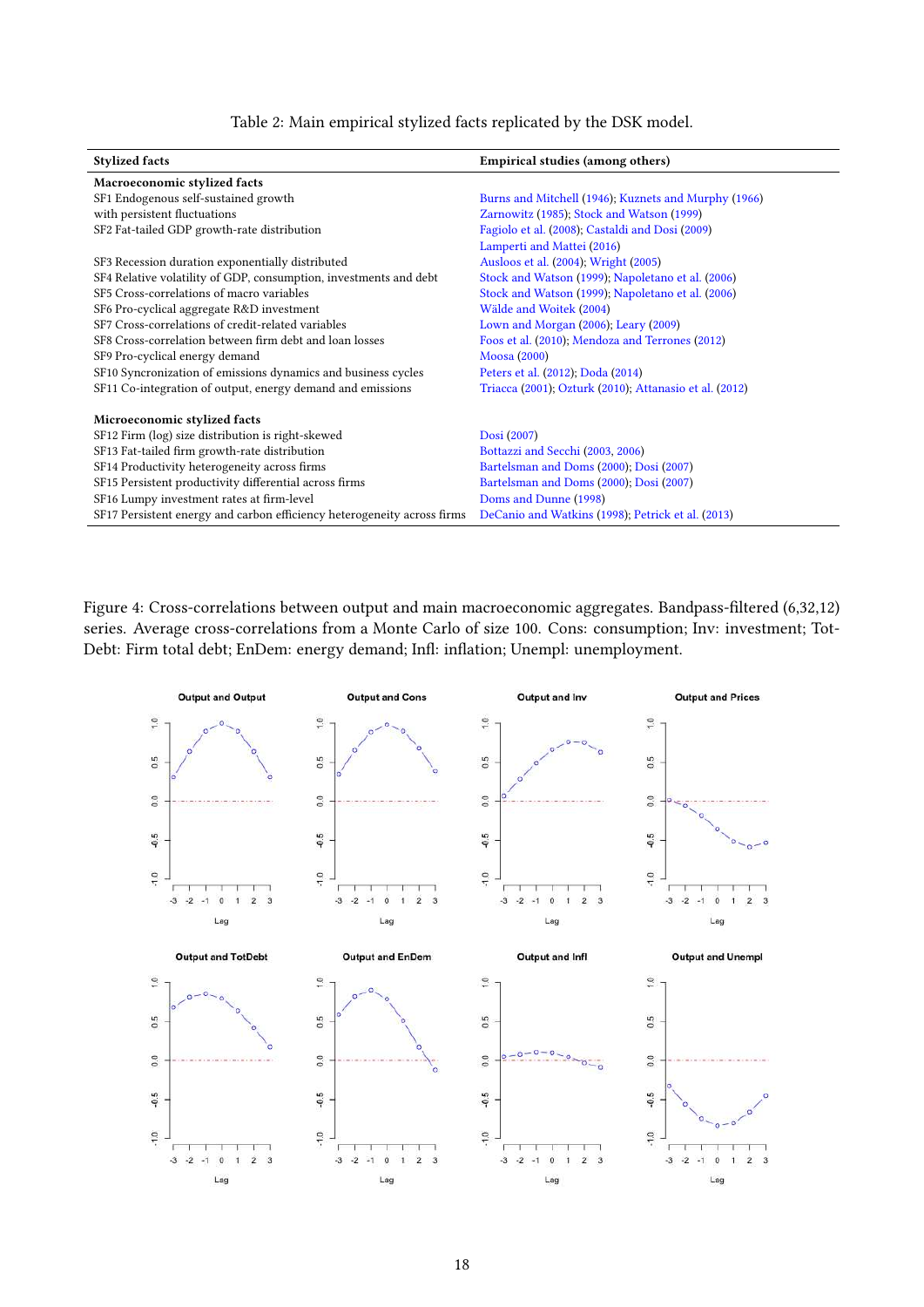<span id="page-20-0"></span>Table 3: Cointegration tests for output, energy demand and emissions. All values refer to a Monte Carlo of size 100. In the Engle-Granger procedure critical values for significance levels are taken from [Banerjee et al.](#page-27-17) [\(1993\)](#page-27-17) and there is evidence of cointegration if the test statistic is lower than the threshold. In the Phillips-Ouliaris procedure we used the so-called  $P_z$  test; evidence of cointegration if test statistic larger than the threshold. In the Johansen procedure both constant and trends are assumed, while seasonality is not considered, the lag order is set to 2 and critical values are taken from [Osterwald-Lenum](#page-32-23) [\(1992\)](#page-32-23). There is evidence of two cointegrating vectors if the r=0 and r<=1 hypothesis are rejected while the r<=2 is not; if the latter is rejected as well, all vectors are co-integrated.

|                  | Test statistic                         | 5%-threshold MC st. dev. |         | Runs passing test    |  |  |
|------------------|----------------------------------------|--------------------------|---------|----------------------|--|--|
|                  | <b>Engle-Granger Procedure</b>         |                          |         |                      |  |  |
| Output-EnDem     | $-6.738$                               | $-2.58$                  | 2.456   | 96%                  |  |  |
| Emissions-Output | -3.861                                 | $-2.58$                  | 2.969   | 64%                  |  |  |
| Emissions-EnDem  | $-7.004$                               | $-2.58$                  | 3.401   | 92%                  |  |  |
|                  |                                        |                          |         |                      |  |  |
|                  | Phillips-Ouliaris Procedure            |                          |         |                      |  |  |
| Output-EnDem     | 272.196                                | 55.19                    | 115.231 | 100%                 |  |  |
| Emissions-Output | 136.393                                | 55.19                    | 131.115 | 100%                 |  |  |
| Emissions-EnDem  | 258.777                                | 55.19                    | 132.856 | 100%                 |  |  |
|                  |                                        |                          |         |                      |  |  |
|                  | Johansen Procedure (three-variate VAR) |                          |         |                      |  |  |
| $r = 2$          | 9.245                                  | 12.25                    | 4.116   | 59% (null rejected)  |  |  |
| $r \leq 1$       | 40.146                                 | 25.32                    | 13.007  | 91% (null rejected)  |  |  |
| $r=0$            | 97.849                                 | 42.44                    | 17.581  | 100% (null rejected) |  |  |

<span id="page-20-1"></span>Table 4: First and second moment of climate shock size over time. Reported values are averages over a Monte Carlo of size 100.

|                              | 2000  | 2025  | 2050                                              | 2075  | 2100   |
|------------------------------|-------|-------|---------------------------------------------------|-------|--------|
| Average value of shocks      |       |       | $1.044\%$ $1.099\%$ $1.905\%$ $5.357\%$ $4.788\%$ |       |        |
| Standard deviation of shocks |       |       | $1.006\%$ $1.053\%$ $1.768\%$ $4.583\%$           |       | 4.034% |
| Coefficient of variation     | 0.963 | 0.958 | 0.929                                             | 0.868 | 0.844  |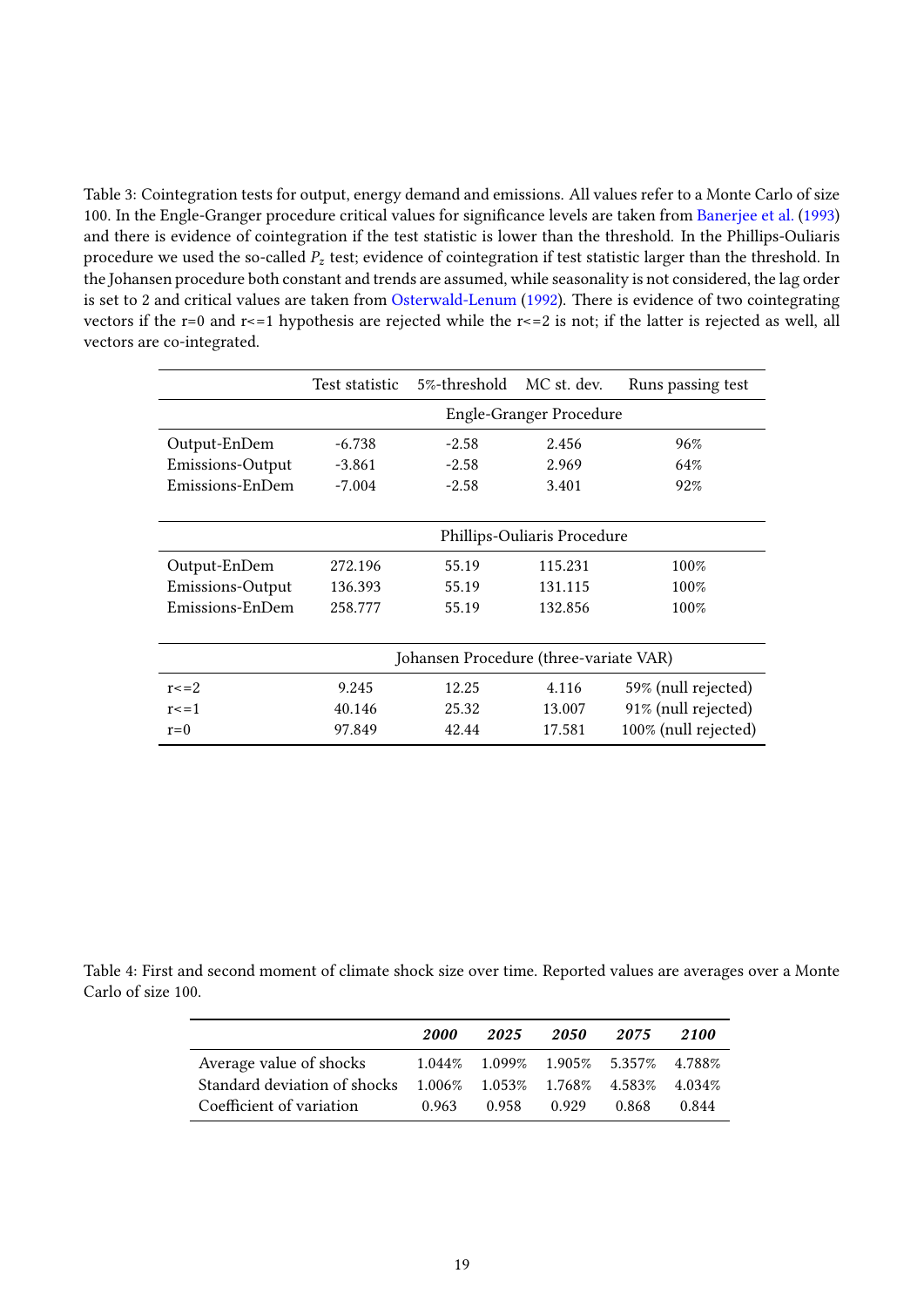<span id="page-21-0"></span>

Figure 5: Climate Damages and Shocks. The figure presents monetary estimates (in 2010 USD) of climate and weather related damages. The overall losses do not include those associated to geophysical events. Source: [IPCC](#page-31-3) [\(2013\)](#page-31-3).

agent-based models [\(Balint et al.,](#page-27-1) [2017;](#page-27-1) [Lamperti et al.,](#page-31-14) [2016\)](#page-31-14).

We now allow for feedbacks from climate to the economy in the DSK model, switching on climate shocks, whose likelihood and magnitude depend on the dynamics of temperature anomaly (cf. Section [2.4\)](#page-14-0). The average size of climate shocks lies between 1% (at the beginning of the simulation) and 5.4% (during the last quarter of the simulation), and they are fairly consistent with those used in other IAMs (e.g. [Nordhaus and Sztorc,](#page-32-24) [2013\)](#page-32-24). However, contrary to standard IAMs, the damage generation in the DSK model accounts for both increasing size and inter-annual variability of damages (cf. Table [4\)](#page-20-1), as documented by [IPCC](#page-31-3) [\(2013\)](#page-31-3) for the period 1980-2010 (see Figure [5\)](#page-21-0).

We analyze eight scenarios characterized by different targets for climate damages (see [Dell et al.,](#page-28-20) [2014,](#page-28-20) for a survey of the empirical literature addressing micro impacts of temperature and weather changes), which heterogenously impact on firms and workers. In particular, we consider the following four climate shock regimes and their possible combinations:

- Labour productivity (LP) shocks. Labor productivity ( $A_{i,\tau}^L$  and  $B_{i,\tau}^L$ ) falls by a factor that varies across firms, as climate change negatively impacts on workers' operative and cognitive tasks [\(Seppanen et al.,](#page-33-20) [2003,](#page-33-20) [2006\)](#page-33-21).
- Energy efficiency (EF) shocks. Firm-level energy efficiency ( $A_{i,\tau}^{EE}$  and  $B_{i,\tau}^{EE}$ ) is reduced as climate shocks increase energy requirements in production activities (e.g. more stringent needs of cooling in response to higher temperatures or partially ruined machines in response to natural disasters).
- Capital stock (CS) shocks. Climate shocks destroy firm-level endowments of physical capital. Consumptiongood firms loose part of their stock of machines, while capital-good firms loose part of the machines they are producing.
- Inventories (INV) shocks. Firms' consumption good inventories are reduced due to the effects of climate and weather events, such as typhoons and tornado.

While the first two scenarios account for the gradual effects of climate change, which modifies working conditions, the latter ones refer to direct damages stemming from the realization of possibly extreme climate or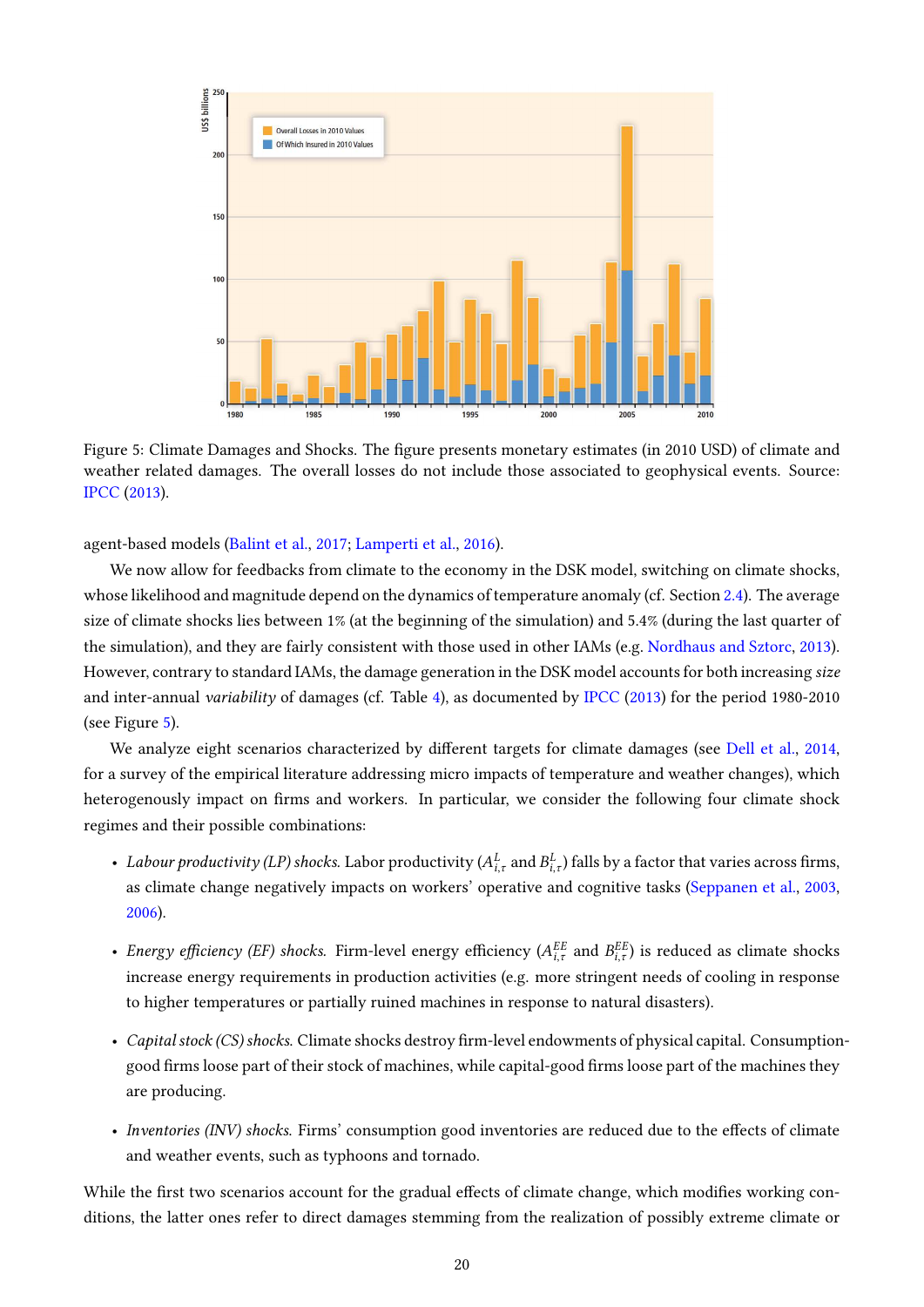| <b>Shock scenario</b>    | Output growth rate | Likelihood of crises | Unemployment |
|--------------------------|--------------------|----------------------|--------------|
| No shocks                | 3.21%              | 12.1%                | 12.0%        |
|                          | (0.005)            | (0.076)              | (0.032)      |
| Labour productivity (LP) | 1.27%              | 21.6%                | 22.2%        |
|                          | (0.006)            | (0.051)              | (0.041)      |
| Energy efficiency (EF)   | 3.05%              | 17.5%                | 13.2%        |
|                          | (0.004)            | (0.033)              | (0.033)      |
| Capital stock (CS)       | 2.91%              | 23.4%                | 13.8%        |
|                          | (0.004)            | (0.052)              | (0.035)      |
| Inventories (INV)        | 3.16%              | 18.6%                | 13.1%        |
|                          | (0.004)            | (0.048)              | (0.046)      |
| LP&EF                    | 1.03%              | 25.9%                | 22.6%        |
|                          | (0.003)            | (0.074)              | (0.047)      |
| LP&CS                    | 0.82%              | 26.0%                | 21.0%        |
|                          | (0.006)            | (0.044)              | (0.050)      |
| CS&EF                    | 2.65%              | 20.1%                | 14.6%        |
|                          | (0.004)            | (0.039)              | (0.038)      |
| CS&INV                   | 2.88%              | 21.1%                | 14.0%        |
|                          | (0.003)            | (0.053)              | (0.047)      |

<span id="page-22-0"></span>Table 5: Main economic performances under heterogeneous climate damages and shock scenarios. Monte Carlo standard deviations in parentheses.

Note: All values refer to a Monte Carlo of size 100.

weather related events (e.g. [IPCC,](#page-31-3) [2013\)](#page-31-3). Even if the ultimate effect of all these scenarios is a loss of GDP, different channels are at stake and tipping points and non-linear effects can possibly arise.<sup>[36](#page-2-0)</sup>

The results of our computational experiments are summarized in Table [5,](#page-22-0) where we report the average values of output growth, unemployment and likelihood of crises together with their Monte Carlo standard deviations for each explored scenario. Simulation results show that climate shocks targeting different variables (labor productivity, energy efficiency, capital stock, inventories) have a different impact on economic dynamics, with labour productivity and capital stock shocks producing the largest harm to the economic system (cf. Table  $5$ ).<sup>[37](#page-2-0)</sup> For instance, GDP growth under labor productivity shocks is almost one third of the one obtained in absence of climate damages (1.27% vs. 3.21%), with employment and the likelihood of crises rising by a factor close to 1.8 (see Table [5\)](#page-22-0). On the other hand, when shocks hit firms' inventories, the economy exhibits a pace of growth similar to the benchmark scenario, climate damages exacerbate economic instability and the emergence of crises.

Such a heterogenous impact of climate shocks stems from the different channels through which climate change harms the economy. Labour productivity shocks sabotage the firms' "Schumpeterian engine", thus increasing production costs more than in presence of energy efficiency shocks (in line with the empirical evidence [EU,](#page-29-18) [2014\)](#page-29-18). This, in its turn, leads to a harsher contraction in GDP growth and to a surge in unemployment. In a different manner, climate shocks to the capital stock magnify the instability of the economy — mainly via the private debt channel and lower firms' productive capacity  $-$  while keeping a relatively moderate unemployment level, as the loss of the most efficient machines increase labour demand.

<sup>&</sup>lt;sup>36</sup>The empirical literature has confirmed that both warming and climate events exert a non-negligible impact. For example, high temperatures are found to reduce output at plant level by 2% in the automobile sector, while extreme windstorms produce a 26% decline of daily output [\(Cachon et al.,](#page-28-21) [2012\)](#page-28-21).

 $37$ Further scenarios, obtained by means of further combinations of shock targets, are not reported for the sake of brevity and are available from the authors upon request.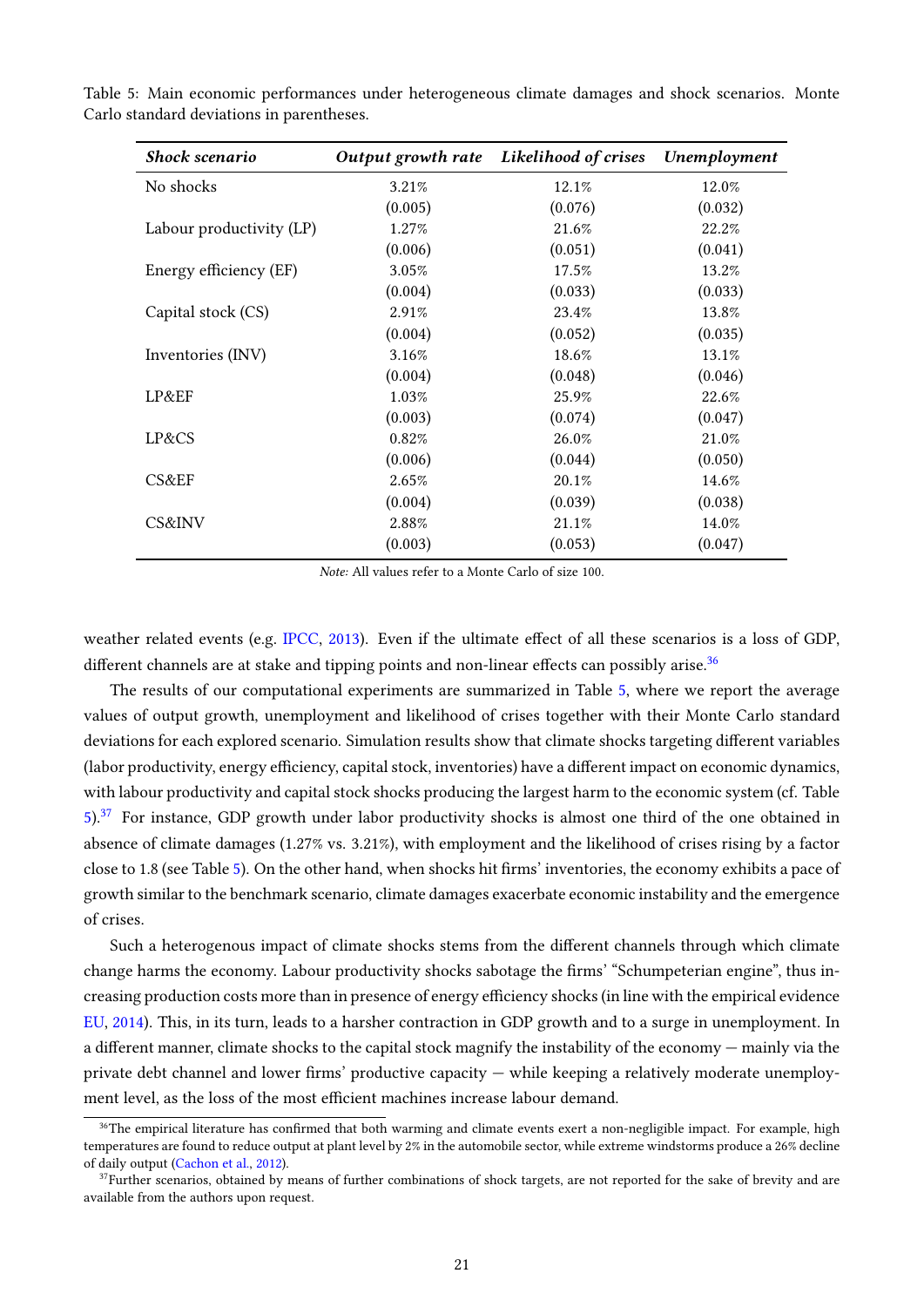<span id="page-23-0"></span>Table 6: Heterogeneous climate shocks vs. standard damage function. Up to the last column normalized economic performances relative to those obtained with [Nordhaus and Sztorc](#page-32-24) [\(2013\)](#page-32-24) damage function targeting output are reported. Absolute value of simulation t-statistic of  $H_0$ : "no difference between baseline [\(Nordhaus](#page-32-24) [and Sztorc,](#page-32-24) [2013\)](#page-32-24) and the experiment" in parentheses. In the last column, instead, we report performances relative to the "no shocks" scenario.

| <b>Shock Scenario</b>    |           | Output growth rate Likelihood of crises | Unemployment | GDP <sub>2100</sub><br>$\overline{GDP_{2100}}$ ("no shocks") |
|--------------------------|-----------|-----------------------------------------|--------------|--------------------------------------------------------------|
| Standard IAM             | 1.000     | 1.000                                   | 1.000        | $0.944*$                                                     |
|                          | (0.00)    | (0.00)                                  | (0.00)       | (1.90)                                                       |
| Labour productivity (LP) | $0.428**$ | 1.854**                                 | 1.872**      | $0.151***$                                                   |
|                          | (24.07)   | (10.96)                                 | (19.61)      | (38.12)                                                      |
| Energy efficiency (EF)   | 0.947     | 1.445**                                 | $1.126**$    | $0.865**$                                                    |
|                          | (1.56)    | (6.97)                                  | (2.61)       | (8.07)                                                       |
| Capital stock (CS)       | $0.917**$ | 1.986**                                 | $1.167**$    | $0.744**$                                                    |
|                          | (3.74)    | (12.96)                                 | (3.79)       | (12.34)                                                      |
| Inventories (INV)        | 1.001     | 1.478**                                 | $1.092*$     | 0.989                                                        |
|                          | $(-0.56)$ | (7.64)                                  | (1.96)       | (0.45)                                                       |
| LP&EF                    | $0.327**$ | $2.152**$                               | 1.836**      | $0.119**$                                                    |
|                          | (36.35)   | (13.54)                                 | (18.64)      | (39.81)                                                      |
| LP&CS                    | $0.303**$ | $2.211**$                               | 1.748**      | $0.104**$                                                    |
|                          | (29.84)   | (16.81)                                 | (15.16)      | (44.27)                                                      |
| CS&EF                    | $0.853**$ | 1.580**                                 | $1.222**$    | $0.596**$                                                    |
|                          | (7.80)    | (9.98)                                  | (5.23)       | (22.76)                                                      |
| CS&INV                   | $0.910**$ | 1.748**                                 | $1.179**$    | $0.731***$                                                   |
|                          | (4.63)    | (10.39)                                 | (3.51)       | (8.45)                                                       |

Note: All values refer to a Monte Carlo of size 100. <sup>\*\*</sup> Significant at 5% level; <sup>\*</sup> Significant at 10% level.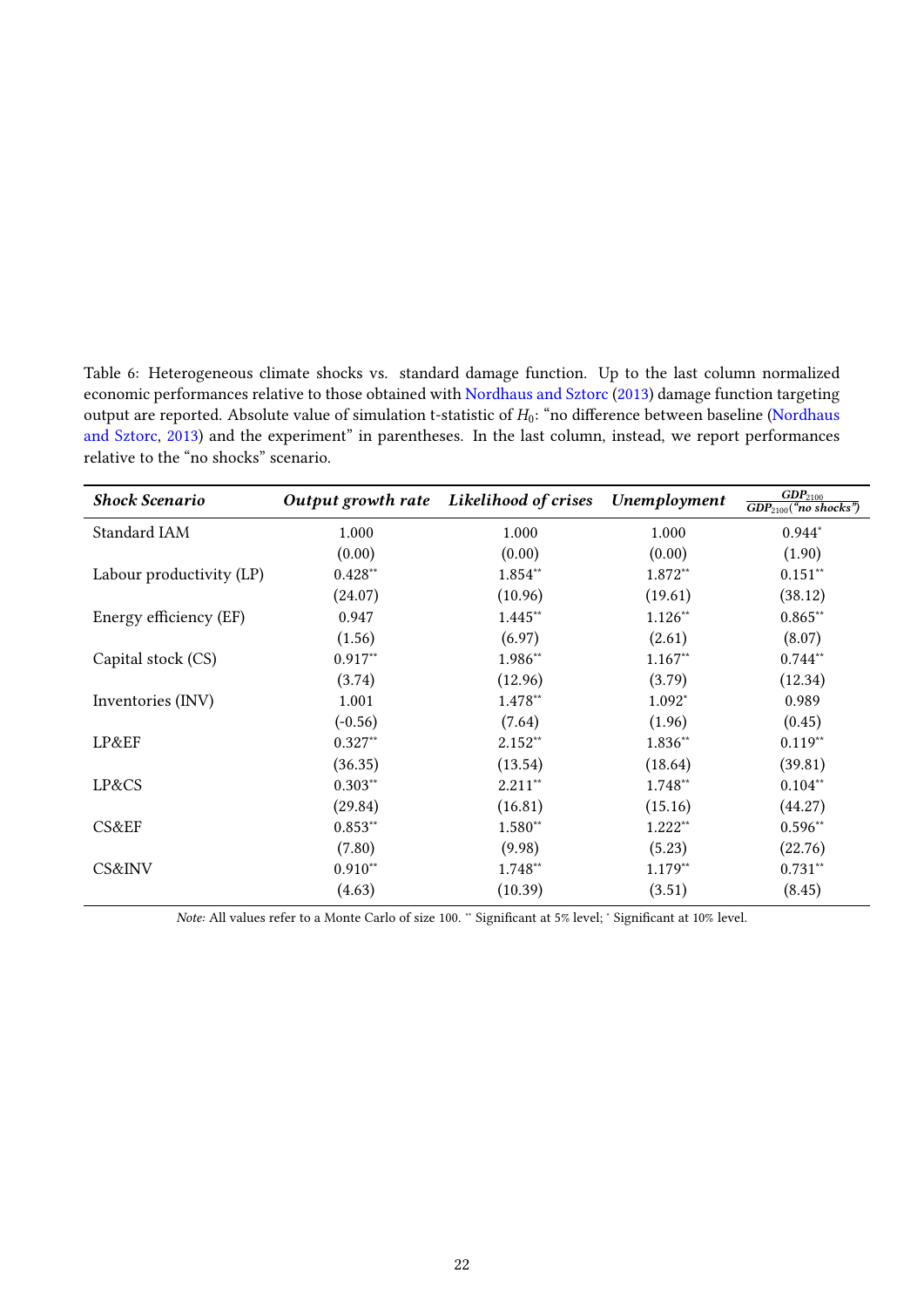<span id="page-24-0"></span>Figure 6: Economic performances under climate shocks by time slices. LP: Labour Productivity shocks ; EN: Energy Efficiency shocks; CS: Capital Stock shocks; IN: Inventories shocks.



(a) Output growth; shocks un-combined.



(c) Likelihood of crises; shocks un-combined.



(e) Unemployment; shocks un-combined.



(b) Output growth; shocks combined.



(d) Likelihood of crises; shocks combined.



(f) Unemployment; shocks combined.

Note: All panels refer to a Monte Carlo of size 100. Average values are reported. Monte Carlo standard deviations for each case are available from the authors.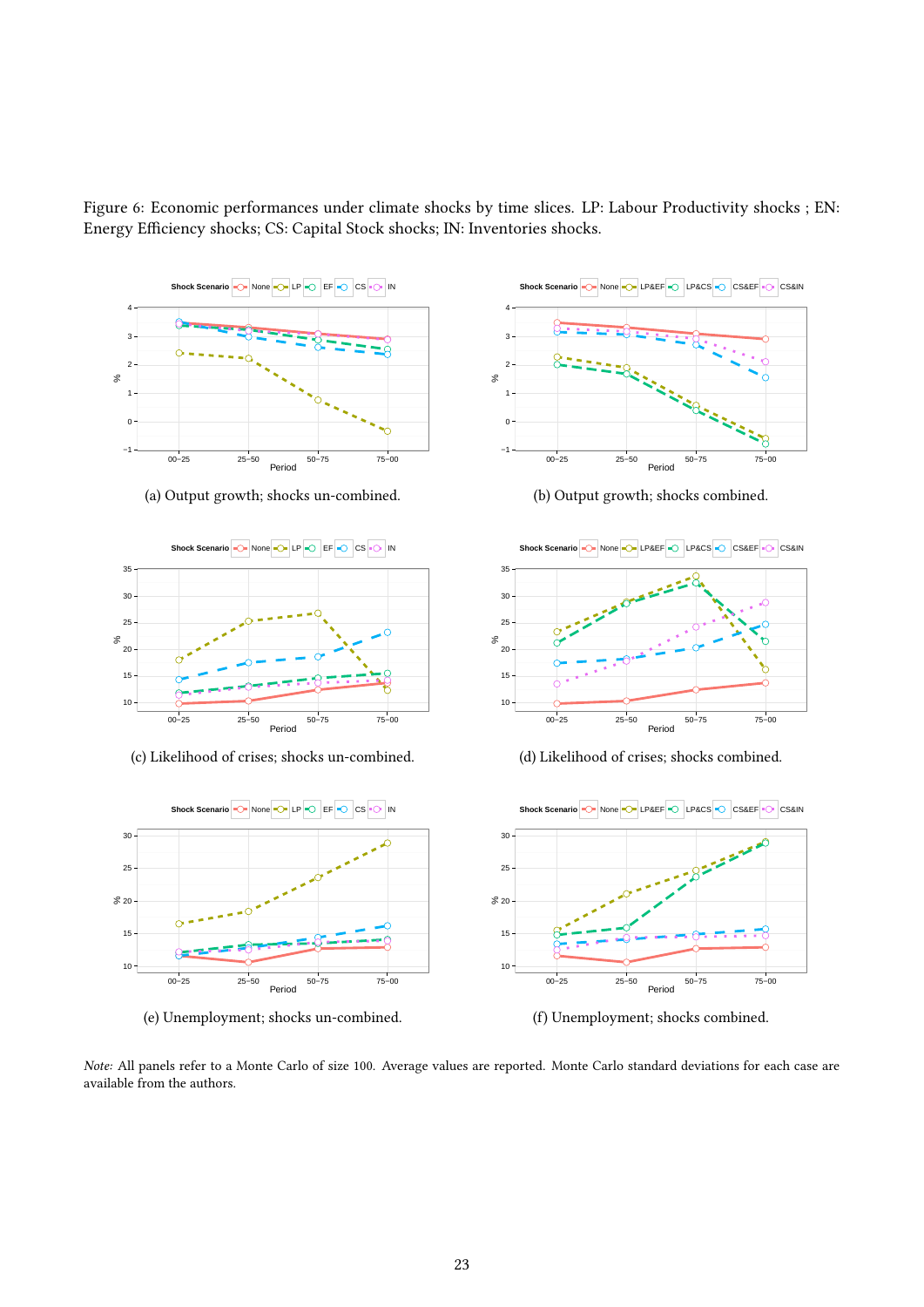The heterogeneous impact of shocks is also linked by the highly *non-linear* dynamics of the economy. We report in Figure [6](#page-24-0) the average MC value of output growth rate, likelihood of crises and unemployment in the different scenarios, segmenting the simulation into 4 non-overlapping windows lasting 25 years each. While in most of scenarios, growth and economic stability are almost unaffected in the first time period, the impact of shocks magnify and diverge over time. In line with our previous results, capital stock (CS) and labour productivity (LP) shocks have a different impact on the dynamics of the economy. In the  $LP$  scenario, growth performance is progressively harmed until the economy reaches a stagnation plateau, with low volatility and rising unemployment. On the contrary, in presence of CS damages, rising temperatures have a milder impact on output growth, but the economy becomes more and more unstable over time. These results are reinforced when inventories shocks are also present. Finally, energy efficiency shocks are less harmful that other scenarios, but by increasing energy demand, they amplify the direct impact of IN, CS and LP damages.

Let us now compare the economic damages from climate change observed in the DSK model with those generated by standard IAMs. More specificallly, in Table [6,](#page-23-0) we test for the existence of a statistically significant difference with respect to the results we would have obtained employing a standard damage function targeting output adopted in [Nordhaus and Sztorc](#page-32-24) [\(2013\)](#page-32-24), which is the latest available version of the most widely used IAM. $38$  We find that climate shocks have a much more catastrophic impact on the economy in our model than in CGE-based IAMs (see Table [6\)](#page-23-0). And this holds notwithstanding the average size of climate shocks is comparable (see [Nordhaus,](#page-32-0) [2014\)](#page-32-0). In particular, in all eight scenarios, at least two third of the economic indicators are signicantly worse than the ones obtained employing the aggregate quadratic damage function à la [Nordhaus and Sztorc](#page-32-24) [\(2013\)](#page-32-24). In some cases, when shocks are combined, the difference is dramatic (see, in particular, LP&EF and LP&CS scenarios in Table [6\)](#page-23-0). The more catastrophic impact of climate change in the DSK model vis-à-vis CGE-based IAMs is due to the presence of non-linearities and the endogenous emergence of *tipping points* provoked by heterogenous micro-schocks percolating via different channels (see Figure [6\)](#page-24-0).

Such differences are even more vivid when one considers output levels at the end of the century, as commonly done in the integrated assessment literature (cf. last column of Table [6\)](#page-23-0). The ratio of GDP levels in 2100 between the "no shocks" and the Nordhaus-Sztorc damage function case is 94%. However, the ratio falls to 74% when climate shocks hit the capital stock and even to 15% when climate change harms labor productivity. When LP and CS climate shocks are coupled, the economic performance collapses: GDP average growth falls below the 1% average over the century, unemployment doubles, and the likelihood of crises reaches 25%. Note also that the results robustly confirm the wide heterogeneity observed in the different climate-shock scenarios

# <span id="page-25-0"></span>5 Discussion and concluding remarks

In this paper, we have presented the first agent-based integrated assessment model, which explore the coevolution between economic dynamics and climate change. The Dystopian Schumpeter meeting Keynes (DSK) model builds upon [Dosi et al.](#page-29-6) [\(2010,](#page-29-6) [2013,](#page-29-7) [2016\)](#page-29-8) and it allows for non-linear climate dynamics as in [Sterman](#page-33-8) [et al.](#page-33-8) [\(2013\)](#page-33-8). Economic activity is linked to the emissions of greenhouse gasses, which increase temperature and lead to climate change. Higher temperatures trigger micro climate shocks, which, by differently impacting on workers' labor productivity and on firms' energy efficiency, capital stock and inventories, affect the macroeconomic performance via possible catastrophic events.

Simulation results show that the DSK model is able to match a wide ensemble of micro and macro stylized facts concerning climate change and economic dynamics. Moreover, simulation experiments show a substantial lack of isomorphism between the effects of micro and macro level shocks, as it is typical in complex system

<sup>&</sup>lt;sup>38</sup>The damage function in [Nordhaus and Sztorc](#page-32-24) [\(2013\)](#page-32-24) takes the following form:  $L(x) = 1/(0.00267x^2)$ .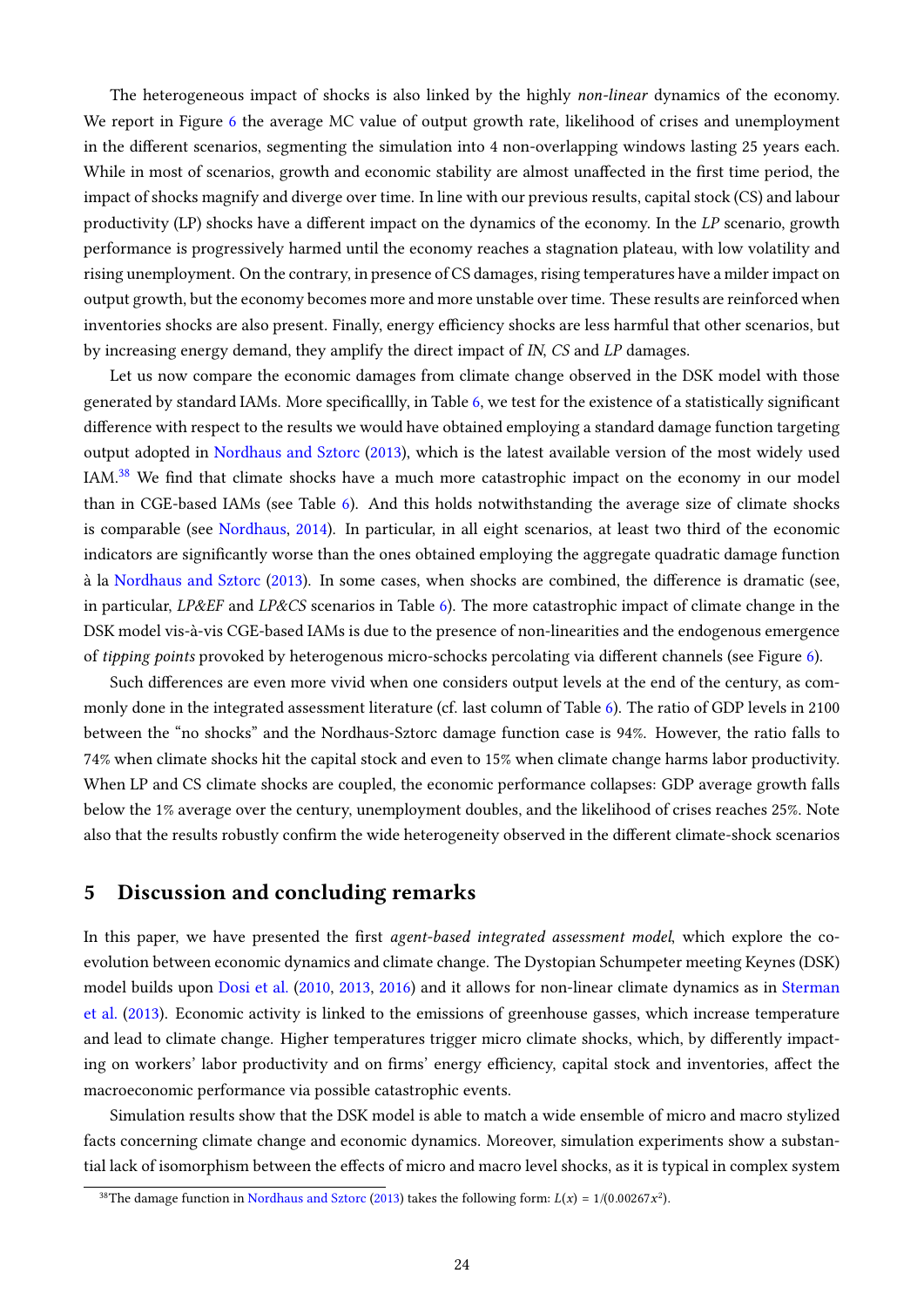models (see [Flake,](#page-30-18) [1988;](#page-30-18) [Tesfatsion and Judd,](#page-33-5) [2006\)](#page-33-5). The effects of micro climate shocks are indeed amplified by the interactions of heterogeneous agents along an evolving network structure of investment relationships across firms, and by the deep uncertainty resulting from technical and climate change dynamics. System stability is particularly harmed by climate shocks affecting capital stocks and inventories, while stagnating growth and soaring unemployment result from shocks to the labour productivity of workers.

Our results also show that climate damages from uncontrolled emissions are substantial and much more severe than predicted by standard integrated-assessment models (IAMs, see e.g. [Nordhaus,](#page-32-1) [1992,](#page-32-1) [2014\)](#page-32-0), possibly leading to the emergence of tipping points and irreversible outcomes. In the next future, we are planning to extend our impact analysis to include health and mortality. However, even at the current stage our results thus provide a clear support to the hypothesis that the current estimates of economic losses produced by climate shocks are biased downwards (see also [Hallegatte et al.,](#page-30-19) [2007;](#page-30-19) [Stern,](#page-33-3) [2016\)](#page-33-3) and that, in view of the increasing magnitude and variance in impacts, timing for climate policy is crucial (see also [Lamperti et al.,](#page-31-15) [2015\)](#page-31-15).

In such a framework, policy interventions become more complex than in standard IAMs, which simply study monetary incentives (subsidies) and carbon taxes. The DSK model can provide a flexible laboratory for more ambitious policy experiments, to study the joint impact of different climate, energy, innovation, fiscal and monetary interventions on economic and climate change dynamics. This is the most urgent point in our future research agenda. Further, we plan to use the model to explore the issue of policy urgency, paying particular attention at the path-dependent nature of different economic and climate processes. Finally, as for model development, we will exploit the structural heterogeneity brought about by agent based modelling to analyse the climate-inequality nexus and the links between energy industry and the financial system.

# Acknowledgments

The authors are indebted with Valentina Bosetti, Giorgio Fagiolo, Jill Jäger, Mattia Guerini, Paula Harrison, Antoine Mandel, Irene Monestarolo and Willi Semmler for valuable comments and discussions that improved the quality of the paper. The authors thank also all the participants to the seminars series at PSE-Université Paris 1 Panthéon-Sorbonne (Paris) and Fondazione Eni Enrico Mattei (FEEM, Milan) and to the following conferences or workshops: WEHIA 2015 (Nice), EMAEE 2015 (Maastricht), WEHIA 2016 (Castellon), CEF 2016 (Bordeaux), Annual Meeting of the International Schumpeter Society 2016 (Montreal), the ISEE Workshop on Agent-based Modelling in Ecological Economics 2016 (Berlin), iEMS 2016 (Toulouse), 50<sup>th</sup> SPRU Anniversary Conference, Crisis2016 (Ancona), EAEPE 2016 (Manchester) and the first Hamburg Workshop on Agent-based Modeling of Environmental Challenges and Climate Policy (Hamburg). All the usual disclaimers apply. Francesco Lamperti acknowledges financial support from European Union FP7 grant agreement No. 603416 - Project IMPRESSIONS. Giovanni Dosi acknowledges financial support from EU FP7 Project IMPRESSIONS and from European Union's Horizon 2020 grant agreement No. 640772 - Project DOLFINS and No. 649186 - Project ISIGrowth. Mauro Napoletano acknowledges financial support from EU H2020 Projects DOLFINS and ISIGrowth. Andrea Roventini acknowledges financial support from EU FP7 Project IMPRESSIONS and EU H2020 Projects DOLFINS and ISIGrowth. Alessandro Sapio acknowledges financial support from EU FP7 Project IMPRESSIONS and EU H2020 Project ISIGrowth.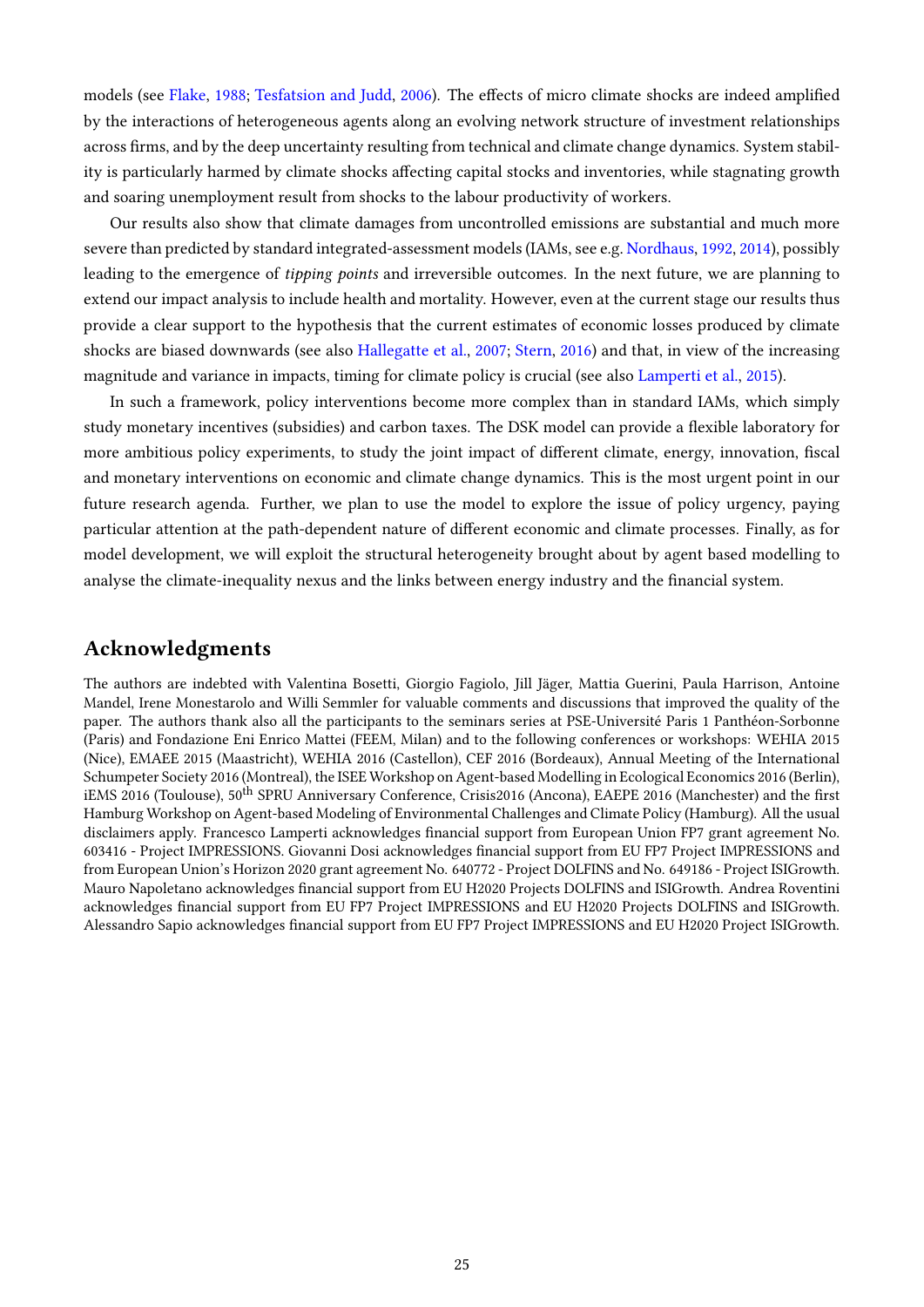# References

- <span id="page-27-8"></span>Ackerman, F., Stanton, E. A., and Bueno, R. (2010). Fat tails, exponents, extreme uncertainty: Simulating catastrophe in DICE. Ecological Economics, 69(8):1657 – 1665.
- <span id="page-27-11"></span>Albuquerque, R., Eichenbaum, M., Papanikolaou, D., and Rebelo, S. (2015). Long-run bulls and bears. Journal of Monetary Economics, 76:S21 – S36. Supplement Issue: November 7-8, 2014 Research Conference on "Asset Price Fluctuations and Economic Policy".
- <span id="page-27-6"></span>Allen, L. (1990). Plant responses to rising carbon dioxide and potential interactions with air pollutants. Journal of Environmental Quality, 19(1):15–34.
- <span id="page-27-7"></span>Allen, L. H. and Amthor, J. S. (1995). Plant physiological responses to elevated CO2, temperature, air pollution, and UV-B radiation. In Woodwell, G. M. and Mackenzie, F. T., editors, Biotic Feedbacks in the Global Climatic System, pages 51–84. Oxford University Press, New York.
- <span id="page-27-18"></span>Assenza, T., Gatti, D. D., and Grazzini, J. (2015). Emergent dynamics of a macroeconomic agent based model with capital and credit. Journal of Economic Dynamics and Control, 50:5 - 28. Crises and Complexity - Complexity Research Initiative for Systemic InstabilitieS (CRISIS) Workshop 2013.
- <span id="page-27-12"></span>Attanasio, A., Pasini, A., and Triacca, U. (2012). A contribution to attribution of recent global warming by out-of-sample granger causality analysis. Atmospheric Science Letters, 13(1):67–72.
- <span id="page-27-13"></span>Ausloos, M., Miśkiewicz, J., and Sanglier, M. (2004). The durations of recession and prosperity: does their distribution follow a power or an exponential law? Physica A: Statistical Mechanics and its Applications, 339(3–4):548 – 558.
- <span id="page-27-1"></span>Balint, T., Lamperti, F., Mandel, A., Napoletano, M., Roventini, A., and Sapio, A. (2017). Complexity and the Economics of Climate Change: a Survey and a Look Forward. Ecological Economics, forthcoming.
- <span id="page-27-17"></span>Banerjee, A., Dolado, J., Galbraith, J., and Hendry, D. (1993). Co-integration, Error Correction, and the Econometric Analysis of Non-Stationary Data. Oxford University Press.
- <span id="page-27-19"></span>Barde, S. (2016). A practical, accurate, information criterion for nth order markov processes. Computational Economics, pages 1–44.
- <span id="page-27-16"></span>Bartelsman, E. J. and Doms, M. (2000). Understanding productivity: Lessons from longitudinal microdata. Journal of Economic literature, 38(3):569–594.
- <span id="page-27-10"></span>Baxter, M. and King, R. G. (1999). Measuring Business Cycles: Approximate Band-Pass Filters For Economic Time Series. The Review of Economics and Statistics, 81(4):575–593.
- <span id="page-27-3"></span>Bentley, R. A., Maddison, E. J., Ranner, P. H., Bissell, J., Caiado, C. C. S., Bhatanacharoen, P., Clark, T., Botha, M., Akinbami, F., Hollow, M., Michie, R., Huntley, B., Curtis, S. E., and Garnett, P. (2014). Social tipping points and earth systems dynamics. Frontiers in Environmental Science, 2:35.
- <span id="page-27-9"></span>Berger, L., Emmerling, J., and Tavoni, M. (2016). Managing catastrophic climate risks under model uncertainty aversion. Management Science.
- <span id="page-27-2"></span>Biggs, R., Carpenter, S. R., and Brock, W. A. (2009). Turning back from the brink: Detecting an impending regime shift in time to avert it. Proceedings of the National Academy of Sciences, 106(3):826–831.
- <span id="page-27-5"></span>Boca, A., Galeotti, M., Himmelberg, C. P., and Rota, P. (2008). Investment and time to plan and build: A comparison of structures vs. equipment in a panel of Italian firms. Journal of the European Economic Association, 6(4):864–889.
- <span id="page-27-0"></span>Bosetti, V., Carraro, C., Galeotti, M., Massetti, E., and Tavoni, M. (2006). Witch a world induced technical change hybrid model. The Energy Journal, 27:13–37.
- <span id="page-27-4"></span>Bosetti, V. and Maffezzoli, M. (2013). Taxing Carbon under Market Incompleteness. Working Papers 2013.72, Fondazione Eni Enrico Mattei.
- <span id="page-27-14"></span>Bottazzi, G. and Secchi, A. (2003). Common properties and sectoral specificities in the dynamics of us manufacturing companies. Review of Industrial Organization, 23(3-4):217–232.
- <span id="page-27-15"></span>Bottazzi, G. and Secchi, A. (2006). Explaining the distribution of firm growth rates. The RAND Journal of Economics, 37(2):235–256.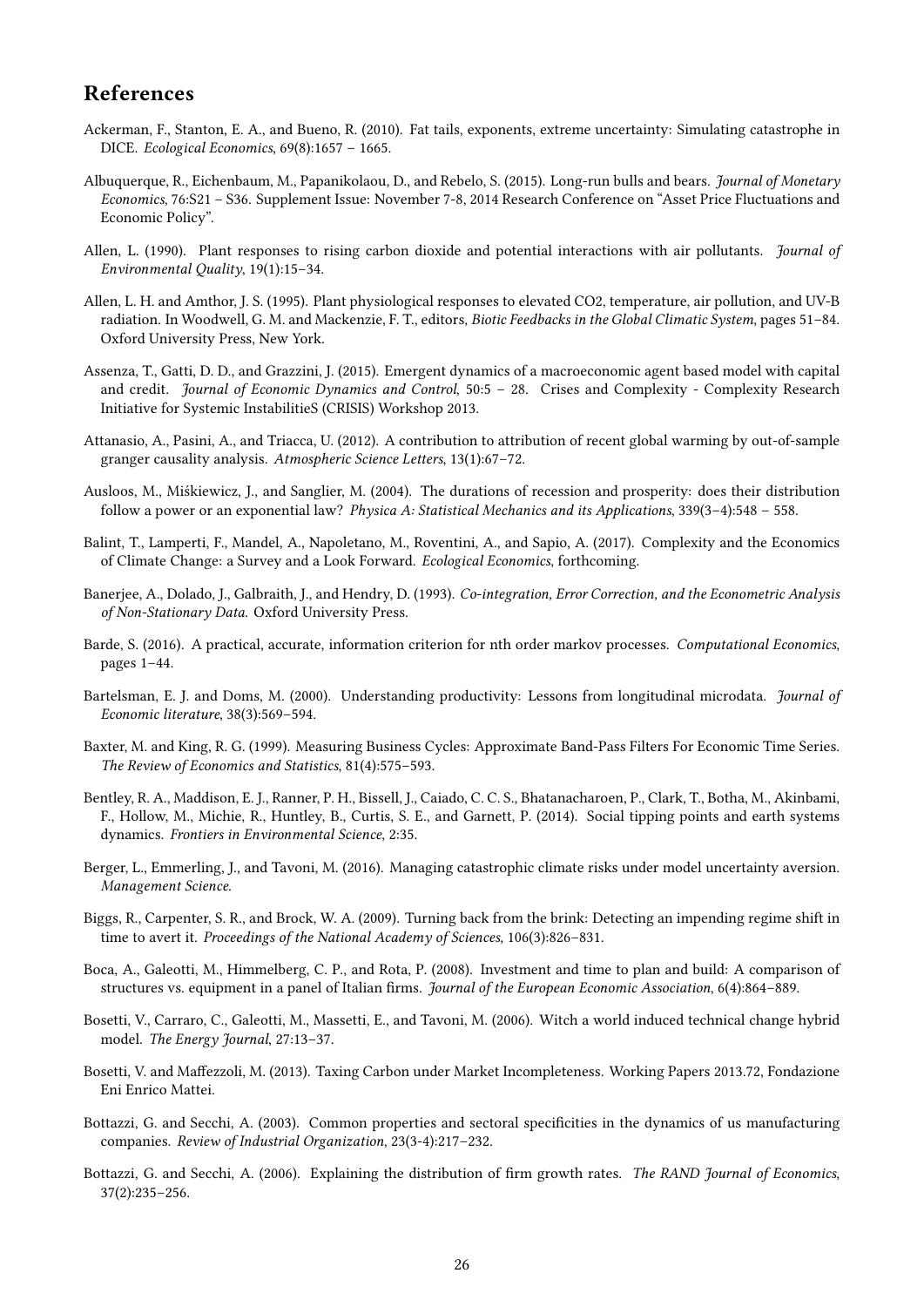- <span id="page-28-12"></span>Brock, W. A. (1988). Nonlinearity and complex dynamics in economics and finance. In Anderson, P., Arrow, K., and Pines, D., editors, The Economy as An Evolving Complex System. Reading, MA: Addison-Wesley.
- <span id="page-28-2"></span>Brock, W. A. and Carpenter, S. R. (2010). Interacting regime shifts in ecosystems: implication for early warnings. Ecological Monographs, 80(3):353–367.
- <span id="page-28-13"></span>Brock, W. A. and Xepapadeas, A. (2003). Regulating nonlinear environmental systems under knightian uncertainty. In Arnott, R., Greenwald, B., Kanbur, R., and Nalebuff, B., editors, Economics for an Imperfect World: Essays in Honor of Joseph E. Stiglitz. Cambridge MA: MIT Press.
- <span id="page-28-0"></span>Brook, B. W., Ellis, E. C., Perring, M. P., Mackay, A. W., and Blomqvist, L. (2013). Does the terrestrial biosphere have planetary tipping points? Trends in Ecology & Evolution, 28(7):396–401.
- <span id="page-28-16"></span>Burns, A. F. and Mitchell, W. C. (1946). Measuring Business Cycles. National Bureau of Economic Research.
- <span id="page-28-21"></span>Cachon, G., Gallino, S., and Olivares, M. (2012). Severe weather and automobile assembly productivity. Technical Report 12/37, Columbia Business School Research Paper.
- <span id="page-28-6"></span>Caporin, M. and Fontini, F. (2016). The long-run oil–natural gas price relationship and the shale gas revolution. Energy Economics, forthcoming.
- <span id="page-28-1"></span>Carleton, T. A. and Hsiang, S. M. (2016). Social and economic impacts of climate. Science, 353(6304):aad9837.
- <span id="page-28-17"></span>Castaldi, C. and Dosi, G. (2009). The patterns of output growth of firms and countries: Scale invariances and scale specificities. Empirical Economics, 37(3):475-495.
- <span id="page-28-5"></span>Caves, R. E. (1998). Industrial organization and new findings on the turnover and mobility of firms. *Journal of economic* literature, 36(4):1947–1982.
- <span id="page-28-9"></span>Chiang, J.-M., Iverson, L. R., Prasad, A., and Brown, K. J. (2008). Effects of climate change and shifts in forest composition on forest net primary production. Journal of Integrative Plant Biology, 50(11):1426–1439.
- <span id="page-28-10"></span>Ciscar, J.-C., Iglesias, A., Feyen, L., Szabó, L., Van Regemorter, D., Amelung, B., Nicholls, R., Watkiss, P., Christensen, O. B., Dankers, R., Garrote, L., Goodess, C. M., Hunt, A., Moreno, A., Richards, J., and Soria, A. (2011). Physical and economic consequences of climate change in europe. Proceedings of the National Academy of Sciences, 108(7):2678–2683.
- <span id="page-28-11"></span>Ciscar, J.-C., Saveyn, B., and Van Regemorter, D. (2012). Economic modelling of climate impacts: a partial review. Review of Business and Economic Literature, 57(2):144–157.
- <span id="page-28-14"></span>Claessens, S. and Kose, A. (2013). Financial Crises Explanations, Types, and Implications. IMF Working Papers 13/28, International Monetary Fund.
- <span id="page-28-15"></span>Claessens, S., Kose, M. A., and Terrones, M. E. (2009). What happens during recessions, crunches and busts? Economic Policy, 24(60):653–700.
- <span id="page-28-3"></span>Clarke, L., Edmonds, J., Krey, V., Richels, R., Rose, S., and Tavoni, M. (2009). International climate policy architectures: Overview of the EMF 22 international scenarios. Energy Economics, suppl. 2(31):S64–S81.
- <span id="page-28-8"></span>Claussen, M., Mysak, L., Weaver, A., Crucifix, M., Fichefet, T., Loutre, M.-F., Weber, S., Alcamo, J., Alexeev, V., Berger, A., et al. (2002). Earth system models of intermediate complexity: closing the gap in the spectrum of climate system models. Climate Dynamics, 18(7):579–586.
- <span id="page-28-7"></span>Cox, P. M., Betts, R. A., Jones, C. D., Spall, S. A., and Totterdell, I. J. (2000). Acceleration of global warming due to carbon-cycle feedbacks in a coupled climate model. Nature, 408(6809):184–187.
- <span id="page-28-4"></span>Dafermos, Y., Nikolaidi, M., and Galanis, G. (2017). A stock-flow-fund ecological macroeconomic model. Ecological Economics, 131:191 – 207.
- <span id="page-28-19"></span>DeCanio, S. J. and Watkins, W. E. (1998). Investment in energy efficiency: do the characteristics of firms matter? Review of Economics and Statistics, 80(1):95–107.
- <span id="page-28-20"></span>Dell, M., Jones, B. F., and Olken, B. A. (2014). What do we learn from the weather? the new climate–economy literature. Journal of Economic Literature, 52(3):740–798.
- <span id="page-28-18"></span>Doda, B. (2014). Evidence on business cycles and emissions. Journal of Macroeconomics, 40:214 – 227.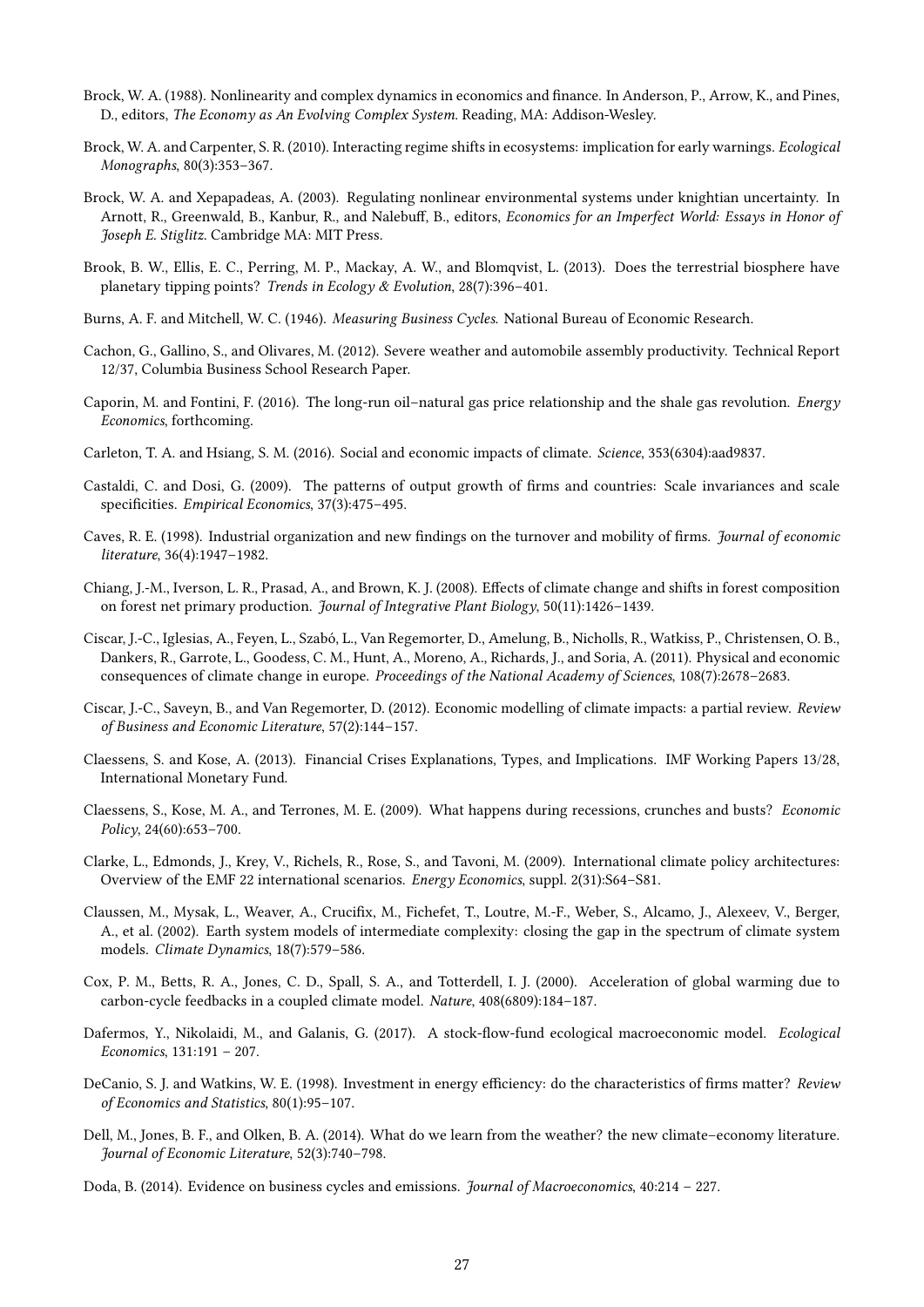- <span id="page-29-17"></span>Doms, M. and Dunne, T. (1998). Capital adjustment patterns in manufacturing plants. Review of Economic Dynamics, 1(2):409–429.
- <span id="page-29-9"></span>Dosi, G. (1988). Sources, procedures, and microeconomic effects of innovation. Journal of Economic Literature, 26(3):1120-1171.
- <span id="page-29-16"></span>Dosi, G. (2007). Statistical regularities in the evolution of industries. a guide through some evidence and challenges for the theory. In Malerba, F. and Brusoni, S., editors, Perspectives on innovation, pages 1110–1121. Cambridge University Press.
- <span id="page-29-4"></span>Dosi, G. (2012). Economic Organization, Industrial Dynamics and Development. Edward Elgar: Cheltenham.
- <span id="page-29-7"></span>Dosi, G., Fagiolo, G., Napoletano, M., and Roventini, A. (2013). Income distribution, credit and fiscal policies in an agentbased Keynesian model. Journal of Economic Dynamics and Control, 37(8):1598 – 1625. Rethinking Economic Policies in a Landscape of Heterogeneous Agents.
- <span id="page-29-20"></span>Dosi, G., Fagiolo, G., Napoletano, M., Roventini, A., and Treibich, T. (2015). Fiscal and monetary policies in complex evolving economies. Journal of Economic Dynamics and Control, 52:166 – 189.
- <span id="page-29-10"></span>Dosi, G., Fagiolo, G., and Roventini, A. (2006). An evolutionary model of endogenous business cycles. Computational Economics, 27(1):3–34.
- <span id="page-29-6"></span>Dosi, G., Fagiolo, G., and Roventini, A. (2010). Schumpeter meeting Keynes: A policy-friendly model of endogenous growth and business cycles. Journal of Economic Dynamics and Control, 34(9):1748–1767.
- <span id="page-29-11"></span>Dosi, G., Napoletano, M., Roventini, A., Stiglitz, J., and Treibich, T. (2017a). Rational Heuristics? Expectations and Behaviors in Evolving Economies with Heterogeneous, Interacting Agents. LEM Papers Series forthcoming, Laboratory of Economics and Management (LEM), Sant'Anna School of Advanced Studies, Pisa, Italy.
- <span id="page-29-8"></span>Dosi, G., Napoletano, M., Roventini, A., and Treibich, T. (2016). Micro and macro policies in the Keynes+Schumpeter evolutionary models. Journal of Evolutionary Economics, forthcoming:1–28.
- <span id="page-29-14"></span>Dosi, G., Pereira, M., Roventini, A., and Virgillito, M. E. (2017b). Causes and consequences of hysteresis: Aggregate demand, productivity and employment. LEM Working Papers Series 2017-07, Scuola Superiore Sant'Anna, Laboratory of Economics and Management (LEM).
- <span id="page-29-5"></span>Dosi, G. and Virgillito, M. E. (2016). In order to stand up you must keep cycling: Change and coordination in complex evolving economies. LEM working paper 2016/39, Scuola Superiore Sant'Anna.
- <span id="page-29-12"></span>Eisner, R. (1972). Components of capital expenditures: Replacement and modernization versus expansion. The Review of Economics and Statistics, pages 297–305.
- <span id="page-29-0"></span>Emmerling, J., Drouet, L. D., Reis, L. A., Bevione, M., Berger, L., Bosetti, V., Carrara, S., De Cian, E., De Maere D'Aertrycke, G., and Longden (2016). The WITCH 2016 Model - Documentation and Implementation of the Shared Socioeconomic Pathways. MITP: Mitigation, Innovation,and Transformation Pathways 240748, Fondazione Eni Enrico Mattei (FEEM).
- <span id="page-29-18"></span>EU (2014). European competitiveness report 2014: Helping firms grow. Technical report, European Commission, DG Enterprise and Industry.
- <span id="page-29-13"></span>Fabra, N. and Toro, J. (2005). Price wars and collusion in the spanish electricity market. *International Journal of Industrial* Organization, 23(3–4):155 – 181.
- <span id="page-29-19"></span>Fagiolo, G., Birchenhall, C., and Windrum, P. (2007). Empirical validation in agent-based models: Introduction to the special issue. Computational Economics, 30(3):189–194.
- <span id="page-29-15"></span>Fagiolo, G., Napoletano, M., and Roventini, A. (2008). Are output growth-rate distributions fat-tailed? some evidence from OECD countries. Journal of Applied Econometrics, 23(5):639–669.
- <span id="page-29-1"></span>Fagiolo, G. and Roventini, A. (2012). Macroeconomic policy in DSGE and agent-based models. Revue de l'OFCE, 5(124):67– 116.
- <span id="page-29-2"></span>Fagiolo, G. and Roventini, A. (2017). Macroeconomic policy in DSGE and agent-based models redux: New developments and challenges ahead. Journal of Artificial Societies and Social Simulation, 20(1).
- <span id="page-29-3"></span>Farmer, J. D. and Foley, D. (2009). The economy needs agent-based modelling. Nature, 460(7256):685–686.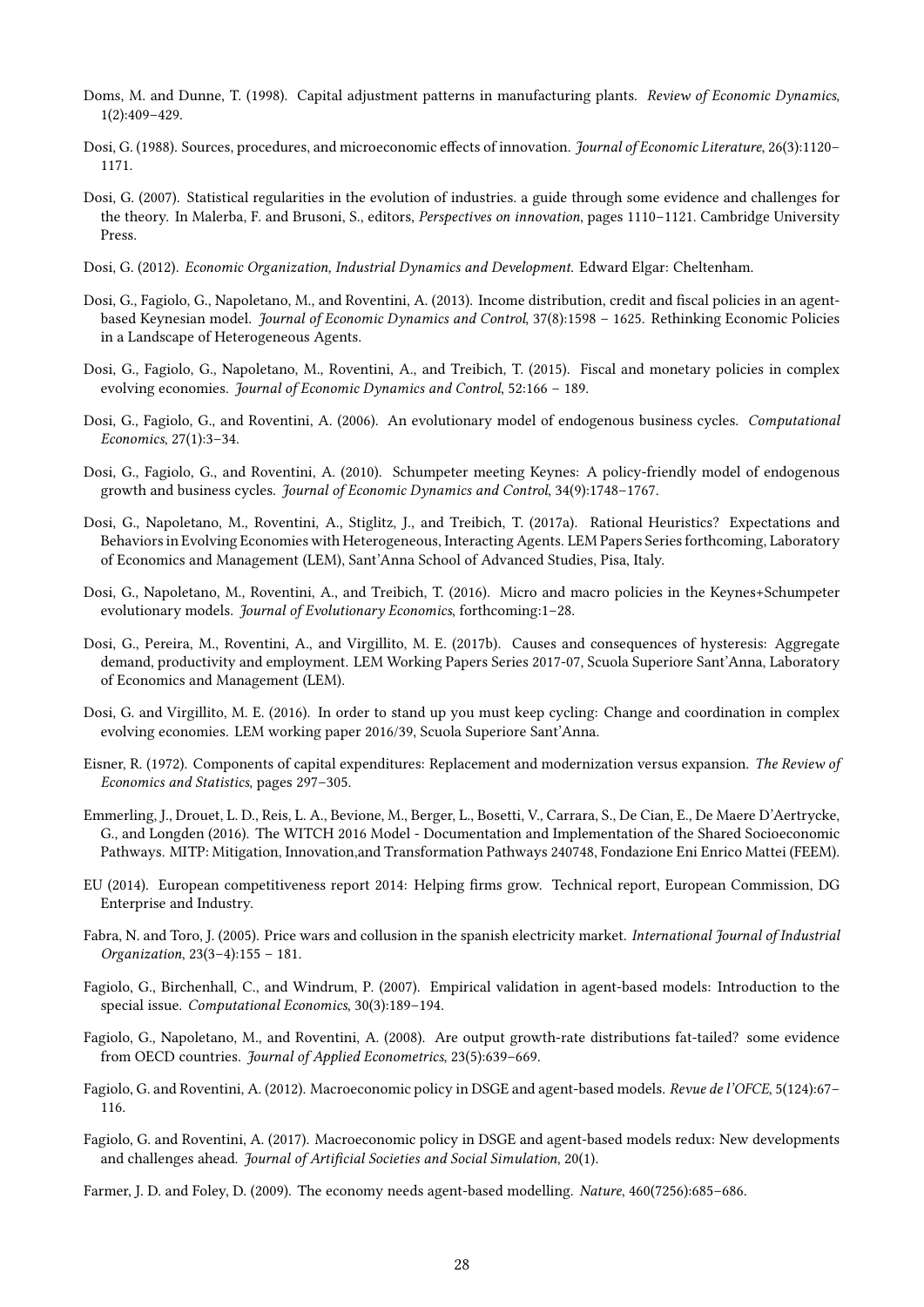- <span id="page-30-22"></span><span id="page-30-21"></span><span id="page-30-4"></span>Farmer, J. D., Hepburn, C., Mealy, P., and Teytelboym, A. (2015). A third wave in the economics of climate change. Environmental and Resource Economics, 62(2):329–357.
- <span id="page-30-10"></span>Feldstein, M. S. and Foot, D. K. (1971). The other half of gross investment: Replacement and modernization expenditures. The Review of Economics Statistic, pages 49–58.
- <span id="page-30-18"></span>Flake, G. W. (1988). The Computational Beauty of Nature. The MIT Press.
- <span id="page-30-17"></span>Foos, D., Norden, L., and Weber, M. (2010). Loan growth and riskiness of banks. Journal of Banking & Finance, 34(12):2929– 2940.
- <span id="page-30-5"></span>Forni, M. and Lippi, M. (1997). Aggregation and the Microfoundations of Dynamic Macroeconomics. Oxford, Oxford University Press.
- Friedlingstein, P., Cox, P., Betts, R., Bopp, L., Von Bloh, W., Brovkin, V., Cadule, P., Doney, S., Eby, M., Fung, I., et al. (2006). Climate-carbon cycle feedback analysis: Results from the C4MIP model intercomparison. Journal of Climate, 19(14):3337–3353.
- <span id="page-30-14"></span>Fung, I. (1993). Models of oceanic and terrestrial sinks of anthropogenic CO2: A review of the contemporary carbon cycle. In Oremland, R., editor, Biogeochemistry of Global Change, pages 166–189. Springer US.
- <span id="page-30-7"></span>Gerst, M., Wang, P., Roventini, A., Fagiolo, G., Dosi, G., Howarth, R., and Borsuk, M. (2013). Agent-based modeling of climate policy: An introduction to the ENGAGE multi-level model framework. Environmental Modelling & Software, 44:62 – 75. Thematic Issue on Innovative Approaches to Global Change Modelling.
- <span id="page-30-15"></span>Gerst, M. D., Howarth, R. B., and Borsuk, M. E. (2010). Accounting for the risk of extreme outcomes in an integrated assessment of climate change. Energy Policy, 38(8):4540 – 4548.
- <span id="page-30-16"></span>Gillingham, K., Nordhaus, W. D., Anthoff, D., Blanford, G., Bosetti, V., Christensen, P., McJeon, H., Reilly, J., and Sztorc, P. (2015). Modeling uncertainty in climate change: A multi-model comparison. Working Paper 21637, National Bureau of Economic Research.
- <span id="page-30-3"></span>Golosov, M., Hassler, J., Krusell, P., and Tsyvinski, A. (2014). Optimal taxes on fossil fuel in general equilibrium. Econometrica, 82(1):41–88.
- <span id="page-30-11"></span>Goolsbee, A. (1998). The business cycle, financial performance, and the retirement of capital goods. Review of Economic Dynamics, 1(2):474–496.
- <span id="page-30-12"></span>Goudriaan, J. and Ketner, P. (1984). A simulation study for the global carbon cycle, including man's impact on the biosphere. Climatic Change, 6(2):167–192.
- <span id="page-30-9"></span>Greenwald, B. C. and Stiglitz, J. E. (1993). Financial market imperfections and business cycles. The Quarterly Journal of Economics, 108(1):77–114.
- <span id="page-30-0"></span>Greiner, A., Grüne, L., and Semmler, W. (2010). Growth and climate change: Threshold and multiple equilibria. In Crespo Cuaresma, J., Palokangas, T., and Tarasyev, A., editors, Dynamic Systems, Economic Growth, and the Environment, pages 63–78. Springer Berlin Heidelberg, Berlin, Heidelberg.
- <span id="page-30-1"></span>Grune, L., Semmler, W., and Stieler, M. (2015). Using nonlinear model predictive control for dynamic decision problems in economics. Journal of Economic Dynamics and Control, 60:112 – 133.
- <span id="page-30-20"></span>Guerini, M. and Moneta, A. (2016). A method for agent-based model validation. mimeo.
- <span id="page-30-19"></span>Hallegatte, S. et al. (2007). Do current assessments underestimate future damages from climate change? World Economics, 8(3):131.
- <span id="page-30-13"></span>Harvey, D., Gregory, J., Hoffert, M., Jain, A., Lal, M., Leemans, R., Raper, S., Wigley, T., and De Wolde, J. (1997). An introduction to simple climate models used in the IPCC Second Assessment Report.
- <span id="page-30-8"></span>Hasselmann, K. and Kovalevsky, D. V. (2013). Simulating animal spirits in actor-based environmental models. Environmental Modelling & Software, 44:10 – 24. Thematic Issue on Innovative Approaches to Global Change Modelling.
- <span id="page-30-6"></span>Heckman, J. (2001). Micro data, heterogeneity, and the evaluation of public policy: Nobel lecture. *Journal of Political* Economy, 109:673–748.
- <span id="page-30-2"></span>Hope, C. (2006). The marginal impact of CO2 from PAGE2002: An integrated assessment model incorporating the IPCC's five reasons for concern. Integrated assessment,  $6(1):19-56$ .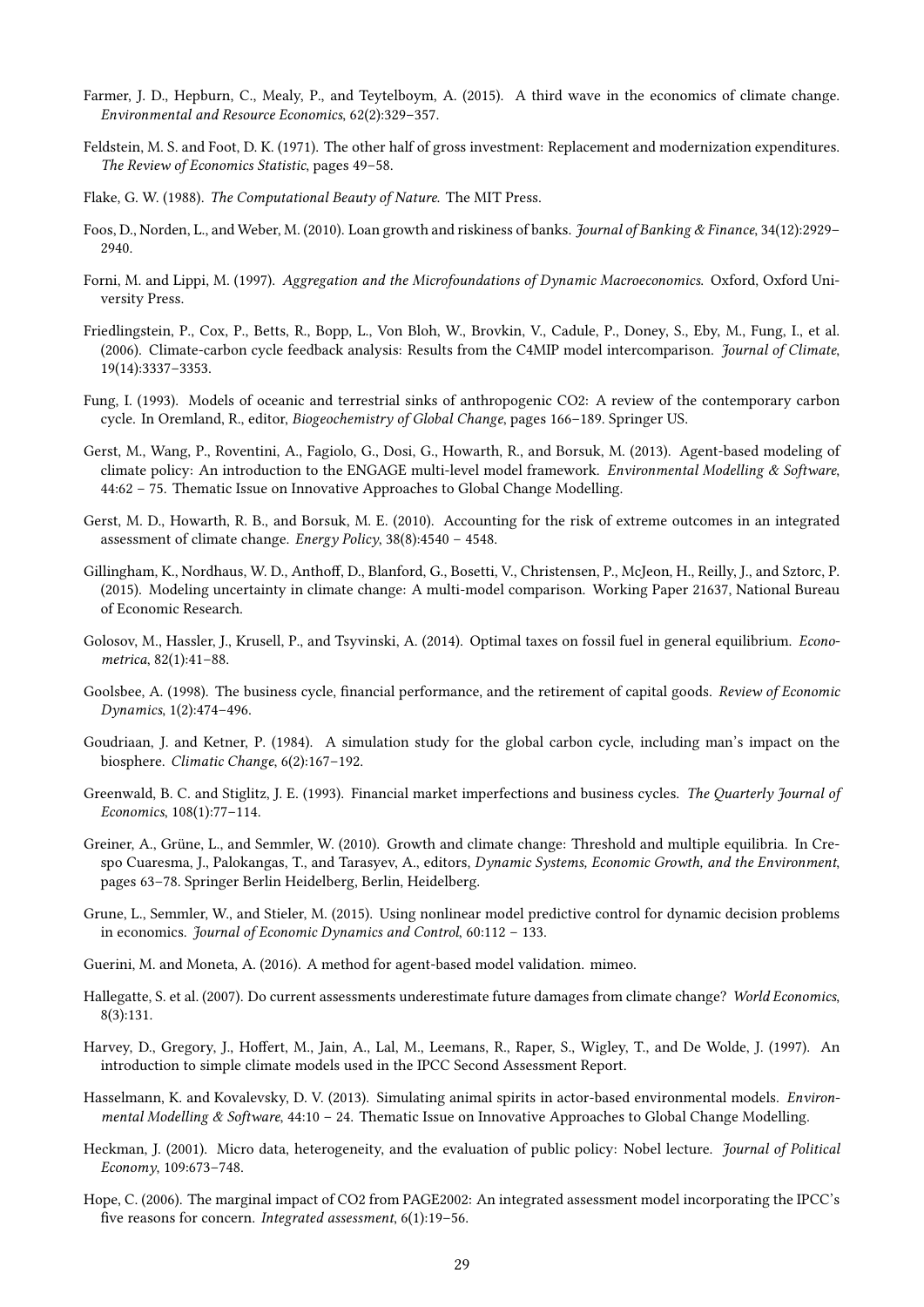- <span id="page-31-20"></span><span id="page-31-5"></span>IPCC (2001). Climate change 2001: the scientific basis. Cambridge University Press, Cambridge (UK).
- <span id="page-31-7"></span>IPCC (2007a). Climate change 2007: synthesis report. In Pachauri, R. and Reisinger, A., editors, Contribution of Working Groups I, II and III to the Fourth Assessment Report of the Intergovernmental Panel on Climate Change. IPCC, Geneva (Switzerland).
- <span id="page-31-6"></span>IPCC (2007b). Climate change 2007-the physical science basis: Working Group I contribution to the Fourth Assessment Report of the IPCC, volume 4. Cambridge University Press, Cambridge (UK) and New York (US).
- <span id="page-31-9"></span>IPCC (2012). Managing the risks of extreme events and disasters to advance climate change adaptation: special report of the intergovernmental panel on climate change. Cambridge University Press, New York (US).
- <span id="page-31-3"></span>IPCC (2013). Climate Change 2013: The Physical Science Basis. Contribution of Working Group I to the Fifth Assessment Report of the Intergovernmental Panel on Climate Change. Cambridge University Press, Cambridge, United Kingdom and New York, NY, USA.
- <span id="page-31-0"></span>IPCC (2014). In Pachauri, R. K., Allen, M. R., Barros, V., Broome, J., Cramer, W., Christ, R., Church, J., Clarke, L., Dahe, Q., Dasgupta, P., et al., editors, Climate change 2014: Synthesis Report. Contribution of Working Groups I, II and III to the Fifth Assessment Report of the Intergovernmental Panel on Climate Change. Cambridge University Press.
- <span id="page-31-8"></span>Katz, R. W. and Brown, B. G. (1992). Extreme events in a changing climate: Variability is more important than averages. Climatic Change, 21(3):289–302.
- <span id="page-31-2"></span>Kirman, A. (2016). Ants and nonoptimal self-organization: Lessons for macroeconomics. Macroeconomic Dynamics, 20(02):601–621.
- <span id="page-31-1"></span>Kirman, A. P. (1992). Whom or what does the representative individual represent? *Journal of Economic Perspectives*, 6:117–136.
- <span id="page-31-10"></span>Kuznets, S. S. and Murphy, J. T. (1966). Modern economic growth: Rate, structure, and spread, volume 2. Yale University Press New Haven.
- <span id="page-31-18"></span>Lamperti, F. (2016). Empirical Validation of Simulated Models through the GSL-div: an Illustrative Application. LEM Papers Series 2016/18, Laboratory of Economics and Management (LEM), Sant'Anna School of Advanced Studies, Pisa, Italy.
- <span id="page-31-17"></span>Lamperti, F. (2017). An information theoretic criterion for empirical validation of simulation models. Econometrics and Statistics, forthcoming.
- <span id="page-31-14"></span>Lamperti, F., Balint, T., Mandel, A., Napoletano, M., Roventini, A., and Sapio, A. (2016). Towards Agent-Based Integrated Assessment Models: Examples, Challenges and Future Developments. LEM Papers Series forthcoming, Laboratory of Economics and Management (LEM), Sant'Anna School of Advanced Studies, Pisa, Italy.
- <span id="page-31-11"></span>Lamperti, F. and Mattei, C. E. (2016). Going up and down: Rethinking the empirics of growth in the developing and newly industrialized world. Technical report, Laboratory of Economics and Management (LEM), Sant'Anna School of Advanced Studies, Pisa, Italy.
- <span id="page-31-15"></span>Lamperti, F., Napoletano, M., and Roventini, A. (2015). Preventing Environmental Disasters: Market-Based vs. Commandand-Control Policies. LEM Papers Series 2015/34, Laboratory of Economics and Management (LEM), Sant'Anna School of Advanced Studies, Pisa, Italy.
- <span id="page-31-19"></span>Lamperti, F., Roventini, A., and Sani, A. (2017). Agent-based model calibration using machine learning surrogates. LEM working paper series, Scuola Superiore Sant'Anna, Laboratory of Economics and Management (LEM).
- <span id="page-31-13"></span>Leary, M. T. (2009). Bank loan supply, lender choice, and corporate capital structure. The Journal of Finance, 64(3):1143– 1185.
- <span id="page-31-16"></span>Lengnick, M. (2013). Agent-based macroeconomics: A baseline model. Journal of Economic Behavior & Organization, 86:102 – 120.
- <span id="page-31-12"></span>Lown, C. and Morgan, D. P. (2006). The credit cycle and the business cycle: new findings using the loan officer opinion survey. Journal of Money, Credit and Banking, pages 1575–1597.
- <span id="page-31-4"></span>Matthews, H. D. (2007). Implications of CO2 fertilization for future climate change in a coupled climate–carbon model. Global Change Biology, 13(5):1068–1078.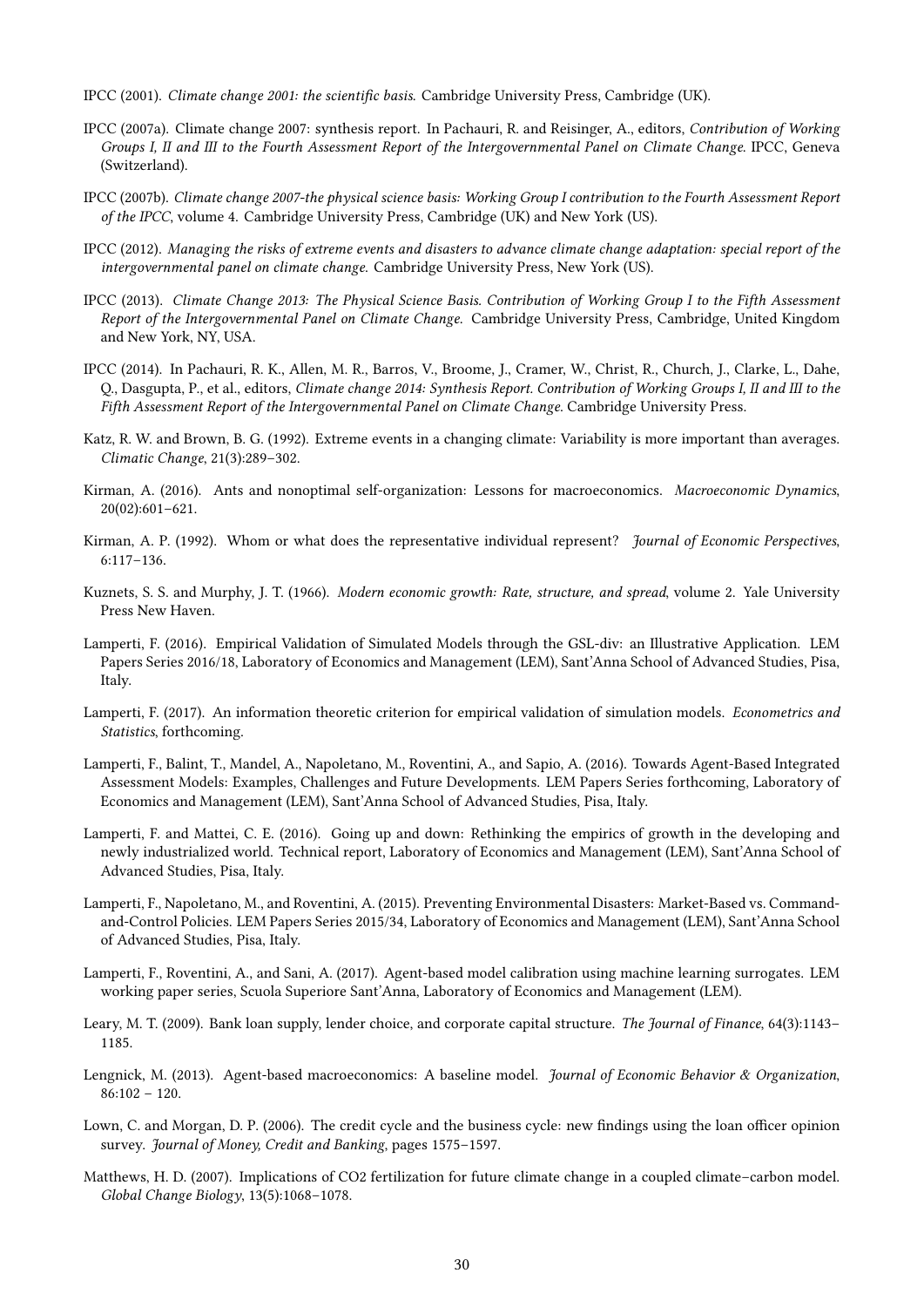- <span id="page-32-26"></span><span id="page-32-25"></span><span id="page-32-19"></span>Mendoza, E. G. and Terrones, M. E. (2012). An anatomy of credit booms and their demise. Technical report, National Bureau of Economic Research.
- <span id="page-32-4"></span>Mercure, J.-F., Pollitt, H., Bassi, A. M., Viñuales, J. E., and Edwards, N. R. (2016). Modelling complex systems of heterogeneous agents to better design sustainability transitions policy. Global Environmental Change, 37:102 – 115.
- <span id="page-32-9"></span>Monasterolo, I. and Raberto, M. (2016). A hybrid system dynamics – agent based model to assess the role of green fiscal and monetary policies. Technical report, SSRN.
- <span id="page-32-20"></span>Moosa, I. A. (2000). Cyclical asymmetry in energy consumption and intensity: the japanese experience. OPEC Review, 24(1):53–59.
- <span id="page-32-7"></span>Moss, S. (2002a). Agent based modelling for integrated assessment. Integrated Assessment, 3(1):63–77.
- <span id="page-32-8"></span>Moss, S. (2002b). Policy analysis from first principles. *PNAS*, 99(3):7267–7274.
- <span id="page-32-6"></span>Moss, S., Pahl-Wostl, C., and Downing, T. (2001). Agent-based integrated assessment modelling: the example of climate change. Integrated Assessment, 2(1):17–30.
- <span id="page-32-17"></span>Napoletano, M., Roventini, A., and Sapio, S. (2006). Are business cycles all alike? a bandpass filter analysis of Italian and US cycles. Rivista Italiana degli Economisti, 1:87–118.
- <span id="page-32-16"></span>NBER (2010). US business cycle expansions and contractions.
- <span id="page-32-0"></span>Nordhaus, W. (2014). Estimates of the social cost of carbon: Concepts and results from the DICE-2013R model and alternative approaches. Journal of the Association of Environmental and Resource Economists, 1(1/2):273–312.
- <span id="page-32-24"></span>Nordhaus, W. and Sztorc, P. (2013). DICE 2013R: Introduction and user's manual. available at http://dicemodel.net.
- <span id="page-32-1"></span>Nordhaus, W. D. (1992). An optimal transition path for controlling greenhouse gases. Science, 258(5086):1315–1319.
- <span id="page-32-12"></span>Nordhaus, W. D. (2008). A question of balance: economic modeling of global warming. Yale University Press New Haven.
- <span id="page-32-11"></span>Oeschger, H., Siegenthaler, U., Schotterer, U., and Gugelmann, A. (1975). A box diffusion model to study the carbon dioxide exchange in nature. Tellus, 27(2):168–192.
- <span id="page-32-15"></span>Olivier, J. G., Janssens-Maenhout, G., and Peters, J. A. (2015). Trends in global CO2 emissions: 2015 report. Technical Report 1803, PBL Netherlands Environmental Assessment Agency and Institute for Environment and Sustainability of the European Commission's Joint Research Centre.
- <span id="page-32-23"></span>Osterwald-Lenum, M. (1992). A Note with Quantiles of the Asymptotic Distribution of the Maximum Likelihood Cointegration Rank Test Statistics. Oxford Bulletin of Economics and Statistics, 54(3):461–72.
- <span id="page-32-18"></span>Ozturk, I. (2010). A literature survey on energy–growth nexus. Energy Policy, 38:340–349.
- <span id="page-32-21"></span>Peters, G. P., Marland, G., Le Quere, C., Boden, T., Canadell, J. G., and Raupach, M. R. (2012). Rapid growth in CO2 emissions after the 2008-2009 global financial crisis. Nature Clim. Change,  $2(1):2-4$ .
- <span id="page-32-22"></span>Petrick, S. et al. (2013). Carbon efficiency, technology, and the role of innovation patterns: evidence from german plantlevel microdata. Technical report, Institute for the World Economy.
- <span id="page-32-10"></span>Phelps, E. S. and Winter, S. G. (1970). Optimal price policy under atomistic competition. In Microeconomic foundations of employment and inflation theory, pages 309-337. New York: WW Norton.
- <span id="page-32-14"></span>Pindyck, R. S. (2012). Uncertain outcomes and climate change policy. Journal of Environmental Economics and Management, 63(3):289 – 303.
- <span id="page-32-2"></span>Pindyck, R. S. (2013). Climate change policy: What do the models tell us? *Journal of Economic Literature*, 51(3):860–72.
- <span id="page-32-3"></span>Pindyck, R. S. (2016). The social cost of carbon revisited. Working Paper 22807, National Bureau of Economic Research.
- <span id="page-32-5"></span>Ponta, L., Raberto, M., Teglio, A., and Cincotti, S. (2016). An agent-based stock-flow consistent model of the sustainable transition in the energy sector. MPRA Paper 73183, University Library of Munich, Germany.
- <span id="page-32-13"></span>Renton, M., Shackelford, N., and Standish, R. J. (2014). How will climate variability interact with long-term climate change to affect the persistence of plant species in fragmented landscapes? *Environmental Conservation*, 41:110-121.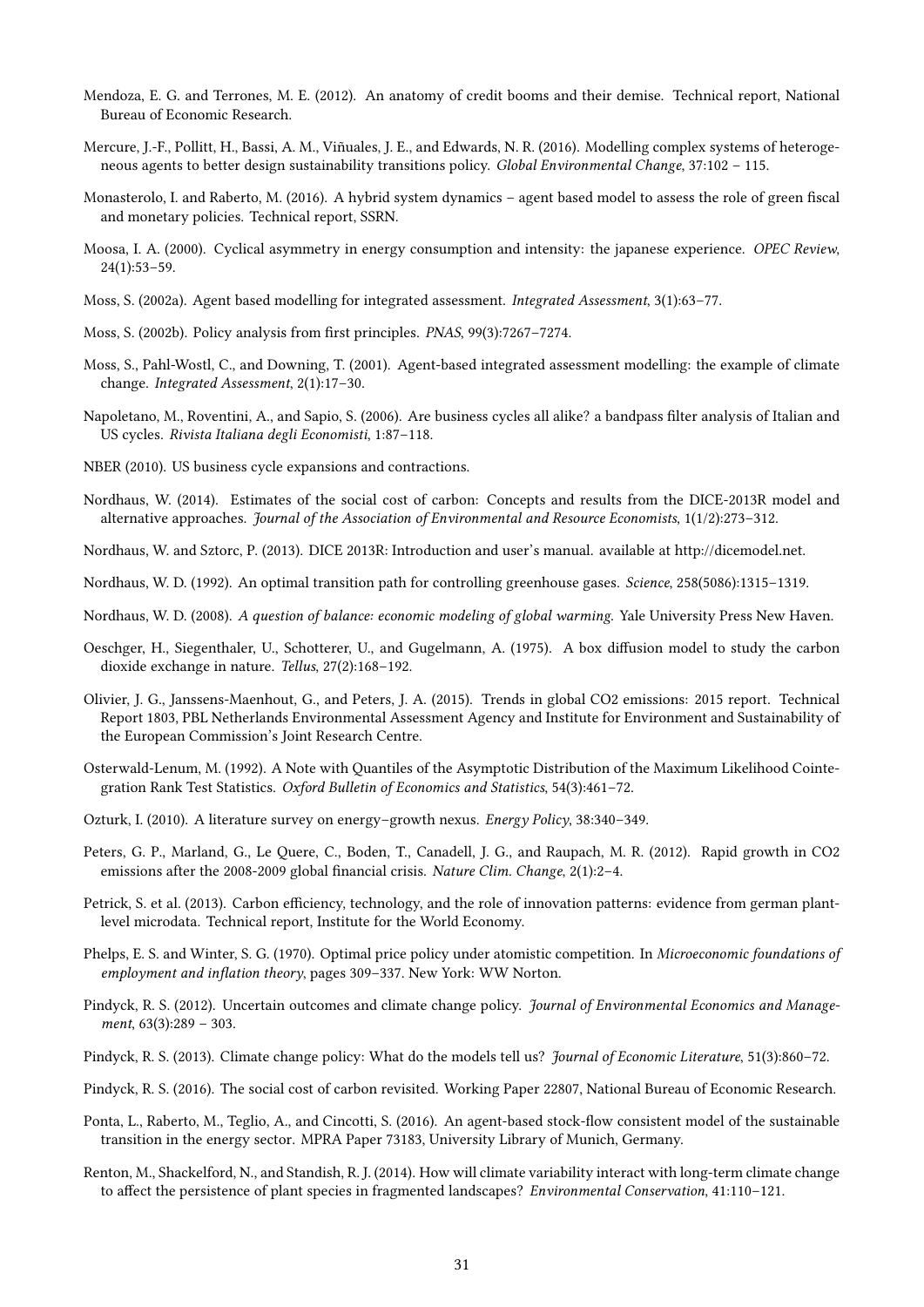- <span id="page-33-23"></span><span id="page-33-15"></span>Revelle, R. and Suess, H. E. (1957). Carbon dioxide exchange between atmosphere and ocean and the question of an increase of atmospheric CO2 during the past decades. Tellus, 9(1):18–27.
- <span id="page-33-4"></span>Revesz, R. L., Howard, P. H., Arrow, K., Goulder, L. H., Kopp, R. E., Livermore, M. A., Oppenheimer, M., and Sterner, T. (2014). Global warming: Improve economic models of climate change. Nature, 508(7495):173–175.
- <span id="page-33-22"></span>Riccetti, L., Russo, A., and Gallegati, M. (2013). Leveraged network-based financial accelerator. Journal of Economic Dynamics and Control, 37(8):1626 – 1640. Rethinking Economic Policies in a Landscape of Heterogeneous Agents.
- <span id="page-33-17"></span>Rogoff, K. (2016). Extreme weather and global growth. Project Syndicate - Sustainability and Environment + Economics.
- <span id="page-33-11"></span>Rotemberg, J. J. (2008). Behavioral aspects of price setting, and their policy implications. Technical report, National Bureau of Economic Research.
- <span id="page-33-12"></span>Rotmans, J. (1990). IMAGE: An Integrated Model to Assess the Greenhouse Effect, volume 1. Springer Science & Business Media.
- <span id="page-33-7"></span>Safarzyńska, K. and van den Bergh, J. C. (2016). Integrated crisis-energy policy: Macro-evolutionary modelling of technology, finance and energy interactions. Technological Forecasting and Social Change.
- <span id="page-33-13"></span>Sarmiento, J. L., Hughes, T. M. C., Stouffer, R. J., and Manabe, S. (1998). Simulated response of the ocean carbon cycle to anthropogenic climate warming. Nature, 393(6682):245–249.
- <span id="page-33-0"></span>Schleussner, C.-F., Lissner, T. K., Fischer, E. M., Wohland, J., Perrette, M., Golly, A., Rogelj, J., Childers, K., Schewe, J., Frieler, K., Mengel, M., Hare, W., and Schaeffer, M. (2016). Differential climate impacts for policy-relevant limits to global warming: the case of 1.5 °C and 2 °C. Earth System Dynamics, 7(2):327–351.
- <span id="page-33-16"></span>Schneider, S. H. and Thompson, S. L. (1981). Atmospheric CO2 and climate: importance of the transient response. Journal of Geophysical Research: Oceans (1978–2012), 86(C4):3135–3147.
- <span id="page-33-20"></span>Seppanen, O., Fisk, W. J., and Faulkner, D. (2003). Cost benefit analysis of the night-time ventilative cooling in office building. Technical report, Lawrence Berkeley National Laboratory.
- <span id="page-33-21"></span>Seppanen, O., Fisk, W. J., and Lei, Q. (2006). Effect of temperature on task performance in office environment. Technical report, Lawrence Berkeley National Laboratory.
- <span id="page-33-14"></span>Shaver, G. R., Canadell, J., Chapin, F. S., Gurevitch, J., Harte, J., Henry, G., Ineson, P., Jonasson, S., Melillo, J., Pitelka, L., and Rustad, L. (2000). Global warming and terrestrial ecosystems: A conceptual framework for analysis. BioScience, 50(10):871–882.
- <span id="page-33-6"></span>Smajgl, A., Brown, D. G., Valbuena, D., and Huigen, M. G. (2011). Empirical characterisation of agent behaviours in socio-ecological systems. Environmental Modelling & Software, 26(7):837 – 844.
- <span id="page-33-9"></span>Sterman, J., Fiddaman, T., Franck, T., Jones, A., McCauley, S., Rice, P., Sawin, E., and Siegel, L. (2012). Climate interactive: the c-roads climate policy model. System Dynamics Review, 28(3):295–305.
- <span id="page-33-8"></span>Sterman, J. D., Fiddaman, T., Franck, T., Jones, A., McCauley, S., Rice, P., Sawin, E., and Siegel, L. (2013). Management flight simulators to support climate negotiations. Environmental Modelling & Software,  $44:122-135$ .
- <span id="page-33-1"></span>Stern, N. (2007). Stern Review: The economics of climate change. Cambridge University Press.
- <span id="page-33-2"></span>Stern, N. (2013). The structure of economic modeling of the potential impacts of climate change: Grafting gross underestimation of risk onto already narrow science models. Journal of Economic Literature, 51:838–859.
- <span id="page-33-3"></span>Stern, N. (2016). Current climate models are grossly misleading. Nature, 530(7591):407–409.
- <span id="page-33-10"></span>Stiglitz, J. E. and Weiss, A. (1981). Credit rationing in markets with imperfect information. The American Economic Review, 71(3):393–410.
- <span id="page-33-18"></span>Stock, J. H. and Watson, M. W. (1999). Business cycle fluctuations in us macroeconomic time series. In Handbook of Macroeconomics, volume 1, Part A, pages 3 – 64. Elsevier.
- <span id="page-33-5"></span>Tesfatsion, L. and Judd, K. L. (2006). Handbook of computational economics: agent-based computational economics, volume 2. Elsevier.

<span id="page-33-19"></span>Thoma, M. (2004). Electrical energy usage over the business cycle. Energy Economics, 26(3):463 – 485.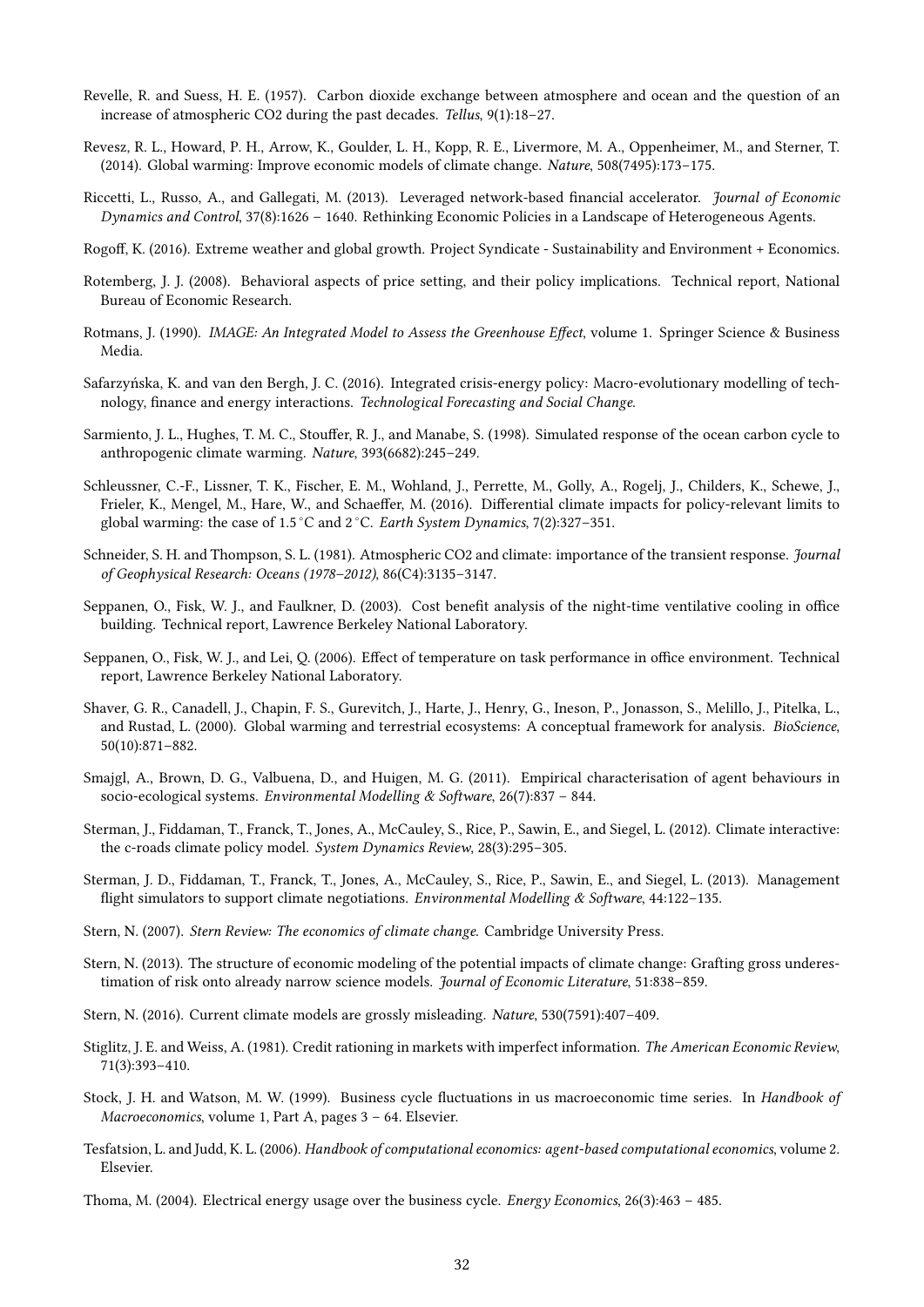- <span id="page-34-7"></span>Thomalla, F., Downing, T., Spanger-Siegfried, E., Han, G., and Rockström, J. (2006). Reducing hazard vulnerability: towards a common approach between disaster risk reduction and climate adaptation. Disasters, 30(1):39–48.
- <span id="page-34-1"></span>Tol, R. S. (1997). On the optimal control of carbon dioxide emissions: an application of fund. *Environmental Modeling &* Assessment, 2(3):151–163.
- <span id="page-34-6"></span>Tol, R. S. (2002). Estimates of the damage costs of climate change, part ii. dynamic estimates. Environmental and Resource Economics, 21(2):135–160.
- <span id="page-34-10"></span>Triacca, U. (2001). On the use of granger causality to investigate the human influence on climate. Theoretical and Applied Climatology, 69(3-4):137–138.
- <span id="page-34-13"></span>Wälde, K. and Woitek, U. (2004). R&D expenditure in G7 countries and the implications for endogenous fluctuations and growth. Economics Letters, 82(1):91–97.
- <span id="page-34-0"></span>Weitzman, M. L. (2009). On modeling and interpreting the economics of catastrophic climate change. The Review of Economics and Statistics, 91(1):1–19.
- <span id="page-34-8"></span>Weitzman, M. L. (2011). Fat-tailed uncertainty in the economics of catastrophic climate change. Review of Environmental Economics and Policy, 5(2):275–292.
- <span id="page-34-2"></span>Weitzman, M. L. (2013). Tail-hedge discounting and the social cost of carbon. *Journal of Economic Literature*, 51:873–882.
- <span id="page-34-9"></span>Windrum, P., Fagiolo, G., and Moneta, A. (2007). Empirical validation of agent-based models: Alternatives and prospects. Journal of Artificial Societies and Social Simulation, 10(2):8.
- <span id="page-34-3"></span>Wolf, S., Fürst, S., Mandel, A., Lass, W., Lincke, D., Pablo-Martí, F., and Jaeger, C. (2013). A multi-agent model of several economic regions. Environmental Modelling & Software, 44:25–43.
- <span id="page-34-12"></span>Wright, I. (2005). The duration of recessions follows an exponential not a power law. Physica A: Statistical Mechanics and its Applications, 345(3):608–610.
- <span id="page-34-4"></span>Wullschleger, S. D., Post, W., and King, A. (1995). On the potential for a CO2 fertilization effect in forests: Estimates of the biotic growth factor based on 58 controlled-exposure studies. Biotic Feedbacks in the Global Climatic System (eds Woodwell, GM and Mackenzie, FT), pages 85–107.
- <span id="page-34-11"></span>Zarnowitz, V. (1985). Recent work on business cycles in historical perspective: A review of theories and evidence. Journal of Economic Literature, 23(2):523–580.
- <span id="page-34-5"></span>Zhao, M. and Running, S. W. (2010). Drought-induced reduction in global terrestrial net primary production from 2000 through 2009. Science, 329(5994):940–943.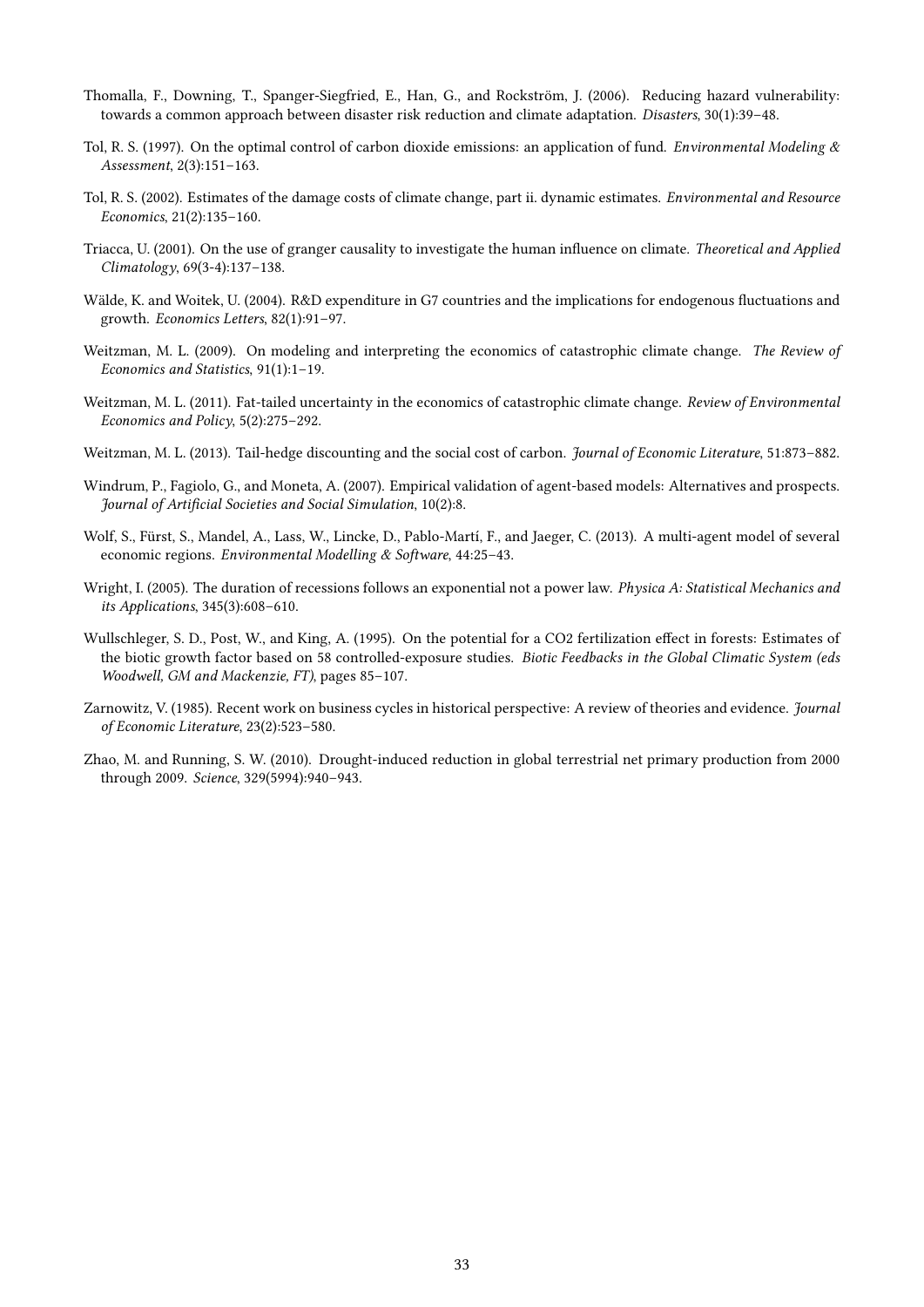# <span id="page-35-0"></span>A Appendix - Model details and model closure

In this appendix we present the full formal structure of the real side of the model discussed in section [2.](#page-5-0) We start with the equations describing the search processes and the determination of production and prices in the capital-good sector. Next, we turn to the equations related to the determination of production, investment, prices and profits in the consumptiongood sector.

#### A.1 The capital good industry, complements.

Capital-good firms' technology is defined by a set of six firm-specific coefficients composed by  $A_{i,\tau}^k$  with  $k = \{L, EE, EF\}$ , which represent the technical features of the machine produced, and  $B_{i,\tau}^k$ , which represent the features of the production technique employed by firm *i*, with  $\tau$  being the technology vintage. Firms define their price by applying a fixed mark-up  $(\mu_1 > 0)$  on their unit cost of production defined by the nominal wage, nominal cost of energy, labour productivity, energy efficiency and, eventually, a carbon tax. Capital-good firms can increase both their process and product technology levels via (costly) innovation and imitation. Indeed, R&D expenditures, defined in each period as a fraction of past sales are split between both activities according to the parameter  $\xi \in [0, 1]$ .

The innovation process has two steps: first a random draw from a Bernoulli distribution with parameter  $\vartheta_i^{in}(t)$  = 1 –  $\exp^{-\varsigma_1 INNOV_i(t)}$  determines whether firm *i* innovates or not, with 0 ≤  $\varsigma_1$  ≤ 1. Note that higher amounts of R&D expenditures allocated to innovation,  $INNOV_i(t)$ , increase the probability to innovate. If an innovation occurs, the firm draws the new technology whose main features are described by equations [\(3\)](#page-6-1), [\(5\)](#page-7-0) and [\(6\)](#page-7-0) in section [2.](#page-5-0) The imitation process is similarly performed in two steps. A Bernoulli draw  $(\theta_i^{im}(t) = 1 - \exp^{-\varsigma_2 IMIT_i(t)})$  defines access to imitation given the imitation expenditures,  $IMIT_i(t)$ , with  $0 \leq \varsigma_2 \leq 1$ . In the second stage, a competitor technology is imitated, based on an imitation probability which decreases in the technological distance (computed adopting Euclidean metrics) between every pair of firms. Note that the innovative and imitation processes are not always successful as the newly discovered technology might not outperform firm *i*'s current vintage. The comparison between the new and incumbent generations of machines is made taking into account both price and efficiency, as specified by equation  $(7)$ . Next, capitalgood firms advertise their machine's price and productivity by sending a "brochure" to potential customers (both to historical clients,  $HC_i(t)$ , and to a random sample of potential new customers,  $NC_i(t)^{39}$  $NC_i(t)^{39}$  $NC_i(t)^{39}$  consumption-good firms thus have access to imperfect information about the available machines.

#### A.2 The consumption good industry, complements.

Consumption-good firms produce a homogeneous good using two types of inputs (labor and capital) with constant returns to scale. The desired level of production  $Q_i^d$  depends upon adaptive expectations  $D_j^e = f[D_j(t-1), D_j(t-2),..., D_j(t-h)]$ desired inventories  $(N_j^d)$ , and the actual stock of inventories  $(N_j)$ :

$$
Q_j(t)^d = D_j^e(t) + N_j^d(t) - N_j(t),
$$
\n(34)

where  $N_j(t) = \iota D_j^e(t), \ \iota \in [0, 1].$ 

Consumption-good firms' production is limited by their capital stock  $(K_i(t))$ . Given the desired level of production firms evaluate their desired capital stock  $(K^d)$ , which, in case it is higher than their current one, calls for desired expansionary investment  $(EI<sup>d</sup>)$ :<sup>[40](#page-2-0)</sup>

$$
EI_j^d(t) = K_j^d(t) - K_j(t).
$$
\n(35)

Each firms' stock of capital is made of a set of different vintages of machines with heterogeneous productivity. As time passes by, machines are scrapped according to  $(7)$ . Total replacement investment is then computed at firm level as the number of scrapped machines satisfying the previous condition, and those with age above  $\eta$  periods,  $\eta > 0$ . Firms compute the average productivity of their capital stock, the unit cost of production, and set prices by applying a variable mark-up on unit costs of production as expressed by equation [\(9\)](#page-8-1). Consumers have imperfect information regarding the final product (see [Rotemberg,](#page-33-11) [2008](#page-33-11), for a survey on consumers' imperfect price knowledge) which prevents them from instantaneously switching to the most competitive producer. Still, a firm's competitiveness  $(E_i(t))$  is directly determined by its price, but also by the amount of past unfilled demand  $l_i(t)$ :

$$
E_j(t) = -\omega_1 p_j(t) - \omega_2 I_j(t),\tag{36}
$$

where  $w_{1,2} \ge 0.41$  $w_{1,2} \ge 0.41$  At the aggregate level, the average competitiveness of the consumption-good sector is computed averaging the competitiveness of each consumption-good firm weighted by its past market share,  $f_j$ . Market shares are

<sup>&</sup>lt;sup>39</sup>The random sample of new customers is proportional to the size of  $HC_i(t)$ . In particular,  $NC_i(t) = YHC_i(t)$ , with  $0 \le Y \le 1$ .

 $40$ In line with the empirical literature on firm investment behaviour [\(Doms and Dunne,](#page-29-17) [1998\)](#page-29-17), firms' expansion in production capacity is limited by a fixed maximum threshold. Moreover, as described below, credit-constrained firms' effective investment does not reach the desired level.

<sup>&</sup>lt;sup>41</sup>Such unfilled demand is due to the difference between expected and actual demand. Firms set their production according to the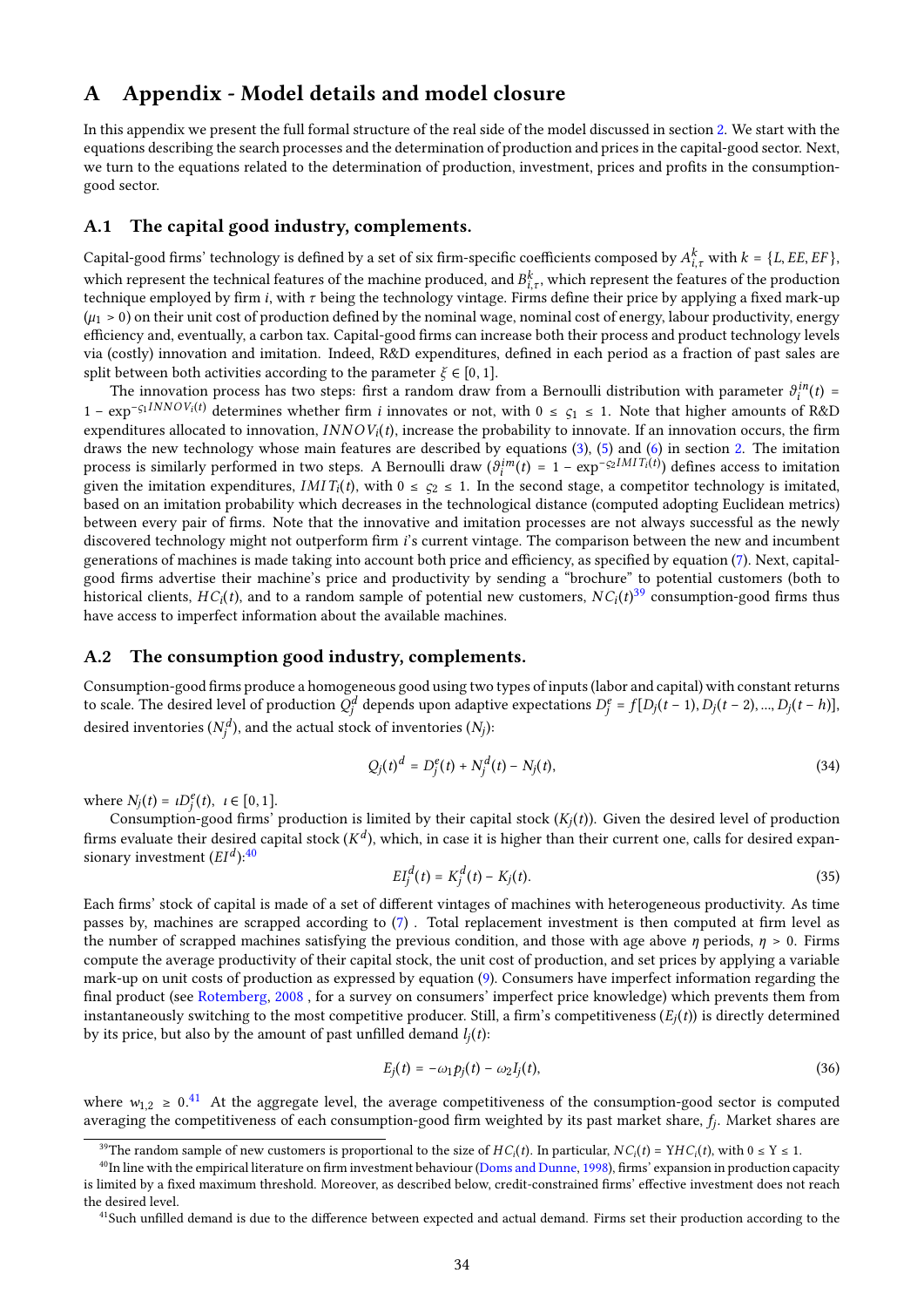finally linked to their competitiveness through a "quasi" replicator dynamics:

$$
f_j(t) = f_{j,t-1}\left(1 + \chi \frac{E_j(t) - \bar{E}_t}{\bar{E}_t}\right),\tag{37}
$$

where  $\chi > 0$  and  $\bar{E}_t$  is the average competitiveness of the consumption good sector.

#### A.3 The banking industry, complements.

We assume a banking sector composed by a unique commercial bank (or multiple identical ones) that gathers deposits and provides credit to firms. In what follows, we first describe how credit demand is calculated by each firm. Next, we discuss how total credit is determined by the bank, and how credit is allocated to each firm.

The financial structure of firms matters (external funds are more expensive than internal ones) and firms may be credit rationed. Consumption-good firms have to finance their investments as well as their production and start by using their net worth. If the latter does not fully cover total production and investment costs, firms borrow external funds from the bank. Total production and investment expenditures of firms must therefore satisfy the following constraint

$$
c_j(t)Q_j(t) + EI_j(t)^d + RI_j(t)^d \le N W_j(t)^d + Deb_j(t)^d
$$
\n(38)

where  $c_j(t)Q_j(t)$  indicates total production costs,  $EI_j(t)^d$  expansion investment,  $RI_j(t)^d$  replacement investment,  $NW_j(t)$ the net worth and  $Deb_i(t)$  is the credit demand by the firm. Firms have limited borrowing capacity: the ratio between debt and sales cannot exceed a maximum threshold: the maximum credit demand of each firm is limited by its past sales according to a loan-to-value ratio  $0 \leq \lambda \leq +\infty$ .

The maximum credit available in the economy is set through a credit multiplier rule. More precisely, in each period the bank is allowed by an unmodeled Central Bank to grant credit above the funds obtained through deposits from firms according to a multiplier  $k > 0$ :

$$
MTC_t = k \sum_{j=1}^{N} N W_{j,t-1}.
$$
\n(39)

Total credit is allocated to each firm in the consumption-good sector on a pecking order basis, according to the ratio between net worth and sales. If the total credit available is insufficient to fulfill the demand of all the firms in the pecking order list, some firms that are lower in the pecking order are credit rationed. Conversely, the total demand for credit can also be lower than the total notional supply. In this case all credit demand of firms is fulfilled and there are no credit-rationed firms. It follows that in any period the stock of loans of the bank satisfies the following constraint:

$$
\sum_{j=1}^{N} Deb_j(t) = Loan(t) \leq MTC_t.
$$
\n(40)

The profits of the bank are equal to interest rate receipts from redeemable loans and from interests on reserves held at the Central Bank minus interests paid on deposits. Furthermore, the bank fixes its deposit and loan rates applying respectively a mark-down and a mark-up on the Central Bank rate.

#### A.4 Consumption, taxes and public expenditures

The public sector levies taxes on firm profits and worker wages (or on profits only) and pays to unemployed workers a subsidy, which corresponds to a fraction of the current market wage. In fact, taxes and subsidies are the fiscal instruments that contribute to the aggregate demand management. All wages and subsidies are consumed: the aggregate consumption  $(C_t)$  is the sum of income of both employed and unemployed workers. The model satisfies the standard national account identities: the sum of value added of capital- and consumption-goods firms  $(Y_t)$  equals their aggregate production since in our simplied economy there are no intermediate goods, and that in turn coincides with the sum of aggregate consumption, investment ( $I_t = EI_t + RI_t$ ) and change in inventories ( $\Delta N$ ):

$$
\sum_{i=1} Q_i(t) + \sum_j Q_j(t) = Y_t = C_t + I_t + \Delta N.
$$
\n(41)

# <span id="page-36-0"></span>B Appendix - Model validation and model dynamics

In line with the indirect inference approach discussed in [Windrum et al.](#page-34-9) [\(2007\)](#page-34-9) and [Fagiolo et al.](#page-29-19) [\(2007\)](#page-29-19) and following the prevailing practice in the agent based modelling literature (see, among others, [Dosi et al.,](#page-29-6) [2010,](#page-29-6) [2013;](#page-29-7) [Riccetti et al.,](#page-33-22) [2013;](#page-33-22) [Lengnick,](#page-31-16) [2013;](#page-31-16) [Dosi et al.,](#page-29-20) [2015;](#page-29-20) [Assenza et al.,](#page-27-18) [2015;](#page-27-18) [Safarzyńska and van den Bergh,](#page-33-7) [2016\)](#page-33-7), the DSK model is validated

expected demand. If a firms is not able to satisfy the actual demand, its competitiveness is accordingly reduced. On the contrary, if expected demand is higher than actual one, inventories accumulate.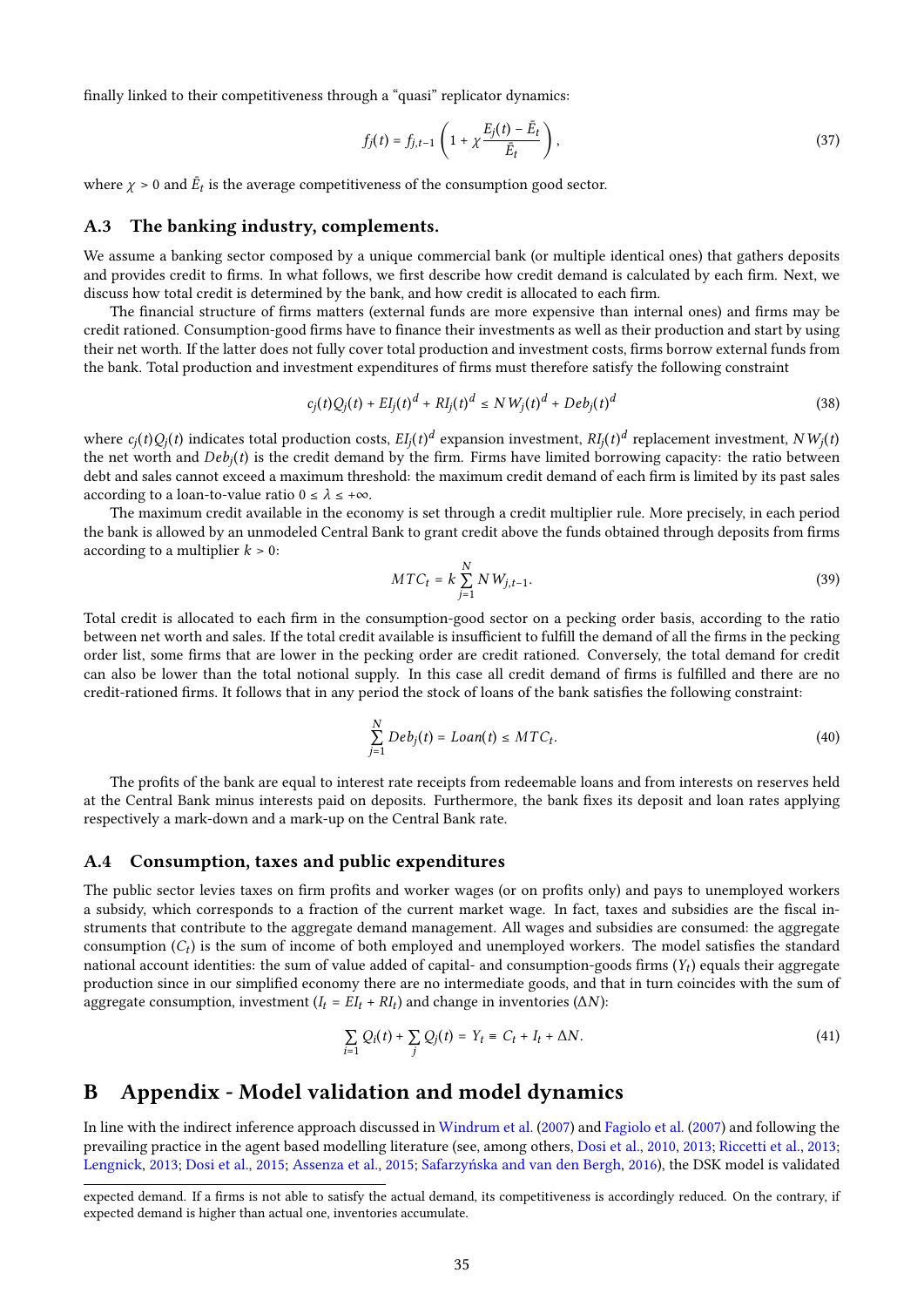through the replication of empirical stylized facts, both concerning micro and macro aspects of the economic system.<sup>[42](#page-2-0)</sup> Table [2](#page-19-0) in the main text reports the empirical regularities that the model replicates. Due to space availability, we invite the interested reader to contact the authors in order to obtain additional information on the estimation of parametric or non-parametric distributions that are requested to examine the presence of some empirical regularities (e.g. fat-tails). For what concerns other properties, this appendix provides evidences that complement the main text. In addition, we refer to [Dosi et al.](#page-29-8) [\(2016\)](#page-29-8) for an extensive illustration of the stylized facts reproduced by a previous version of the DSK model.

Figure [7](#page-38-0) shows different panels reporting the behaviour of main macroeconomic aggregates at business cycle frequency and their correlation structure. The relationships among main macroeconomic aggregates is well tuned with the literature (see figure [7c\)](#page-38-0). Output, aggregate consumption, investments, firms' debt and demand of energy are positively and strongly correlated, while prices negatively associate with investments. Unemployment decreases when economy expands and its correlation with inflation is extremely close to zero. Beyond these general tendencies, table [7](#page-37-0) provides evidence on leading and lagging indicators, which appear fairly similar to those proposed in [Stock and Watson](#page-33-18) [\(1999\)](#page-33-18) and [Napoletano et al.](#page-32-17) [\(2006\)](#page-32-17).

<span id="page-37-0"></span>Table 7: Auto-cross correlations between output and main macroeconomic aggregates. Bandpass-ltered (6,32,12) series. Average auto-cross correlations from a Monte Carlo of size 100. Monte Carlo standard deviations are reported below each coefficient.

|              | Lag of Output |          |          |          |              |          |          |
|--------------|---------------|----------|----------|----------|--------------|----------|----------|
|              | $-3$          | -2       | $-1$     | $\theta$ | $\mathbf{1}$ | 2        | 3        |
| Output       | 0.311         | 0.642    | 0.902    | 1.000    | 0.902        | 0.642    | 0.311    |
|              | 0.040         | 0.031    | 0.010    | 0.00     | 0.010        | 0.031    | 0.040    |
| Cons         | 0.354         | 0.652    | 0.890    | 0.981    | 0.901        | 0.684    | 0.392    |
|              | 0.051         | 0.031    | 0.022    | 0.004    | 0.011        | 0.020    | 0.033    |
| Inv          | 0.073         | 0.282    | 0.491    | 0.664    | 0.761        | 0.752    | 0.631    |
|              | 0.111         | 0.104    | 0.084    | 0.061    | 0.060        | 0.060    | 0.060    |
| Prices       | 0.023         | $-0.063$ | $-0.184$ | $-0.362$ | $-0.522$     | $-0.591$ | $-0.534$ |
|              | 0.141         | 0.140    | 0.110    | 0.081    | 0.064        | 0.062    | 0.071    |
| TotDebt      | 0.684         | 0.811    | 0.852    | 0.794    | 0.640        | 0.412    | 0.172    |
|              | 0.044         | 0.032    | 0.021    | 0.023    | 0.032        | 0.041    | 0.040    |
| EnDem        | 0.590         | 0.821    | 0.902    | 0.791    | 0.514        | 0.170    | $-0.124$ |
|              | 0.041         | 0.040    | 0.040    | 0.041    | 0.051        | 0.053    | 0.054    |
| Infl         | 0.054         | 0.081    | 0.104    | 0.103    | 0.042        | $-0.031$ | $-0.092$ |
|              | 0.021         | 0.030    | 0.031    | 0.034    | 0.021        | 0.022    | 0.023    |
| Unemployment | $-0.330$      | $-0.562$ | $-0.754$ | $-0.843$ | $-0.801$     | $-0.663$ | $-0.453$ |
|              | 0.041         | 0.041    | 0.032    | 0.031    | 0.030        | 0.021    | 0.032    |

Here we also check whether the emissions pathways generated by the model deliver reasonable results in terms of projected global mean surface temperature. Figure [3](#page-18-1) in the main text shows the dynamics of temperature along the whole time span for each of the runs used in a typical Monte Carlo ensemble and report their distribution at the middle and final point of the simulation. Our results find relatively in line with those from most widely used IAMs [\(8b\)](#page-39-0), even though mean and median values of our projections (reported also in table [1\)](#page-17-1) are slightly higher than counterparts from other models (see also [Clarke et al.,](#page-28-3) [2009;](#page-28-3) [Gillingham et al.,](#page-30-16) [2015\)](#page-30-16). A possible reason for this effect is given by the presence, within the carbon cycle (see section [2.3\)](#page-11-1), of different feedbacks loops giving rise to non-linear dynamics.<sup>[43](#page-2-0)</sup>

 $42$ Notice that alternative approaches for large scale models are under development. See [Barde](#page-27-19) [\(2016\)](#page-27-19); [Lamperti](#page-31-19) [\(2017,](#page-31-17) [2016\)](#page-31-18); Lamperti [et al.](#page-31-19) [\(2017\)](#page-31-19); [Guerini and Moneta](#page-30-20) [\(2016\)](#page-30-20).

<sup>&</sup>lt;sup>43</sup>These feedbacks have been calibrated according to [Sterman et al.](#page-33-8) [\(2013\)](#page-33-8) and C-ROADS model documentation. See  $https:$ [//www.climateinteractive.org/tools/c-roads/technical](https://www.climateinteractive.org/tools/c-roads/technical).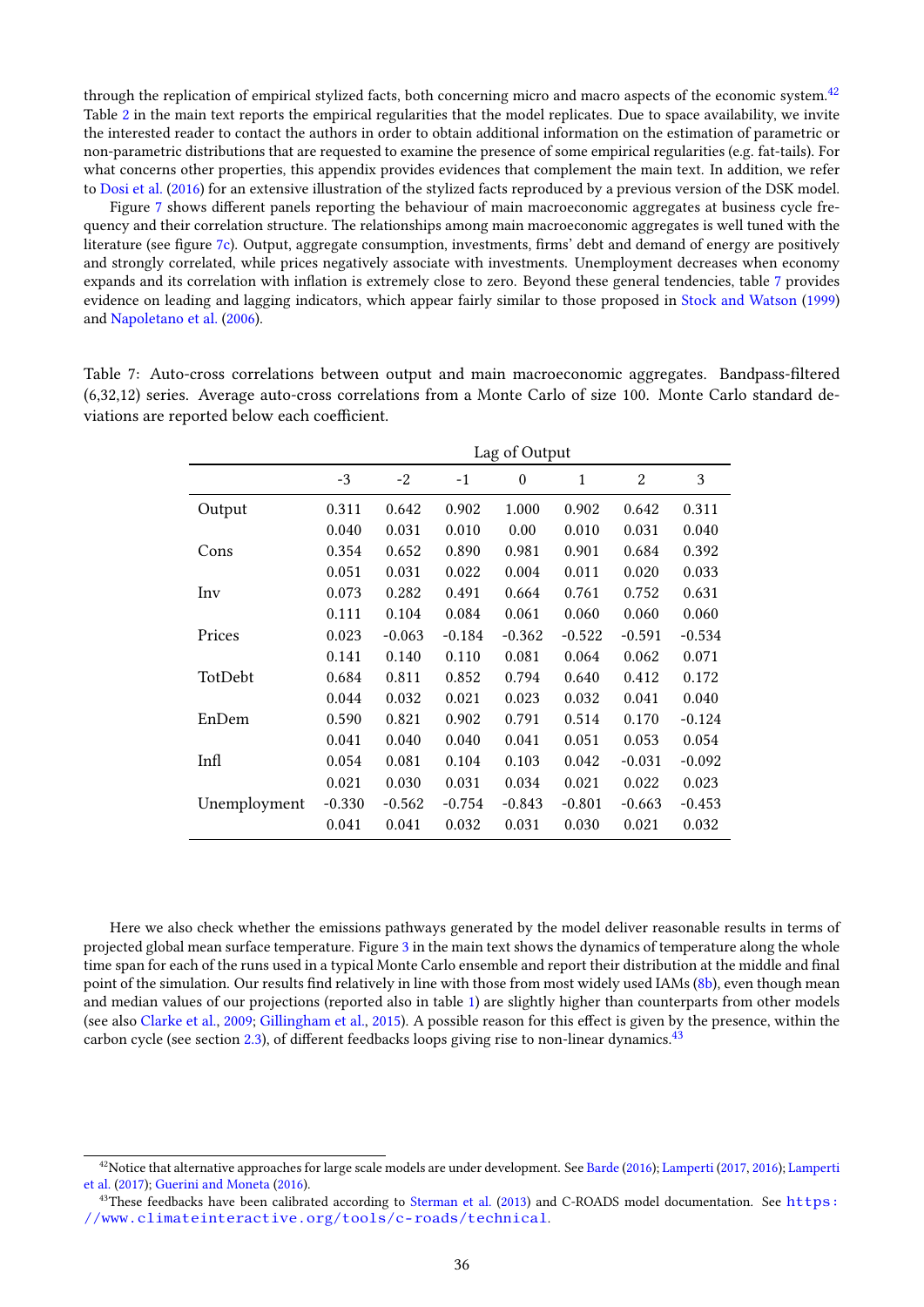<span id="page-38-0"></span>Figure 7: Filtered series and their correlation structure. Panel [7a](#page-38-0) and Panel [7b](#page-38-0) presents the behaviour of selected Bandpass-filtered (6,32,12) series for a randomly chosen Monte Carlo run. Panel [7c](#page-38-0) presents the correlation structure emerging from filtered series and refers to a Monte Carlo of size 100.



(a) Output, Consumption and Investments.







(c) Correlation structure.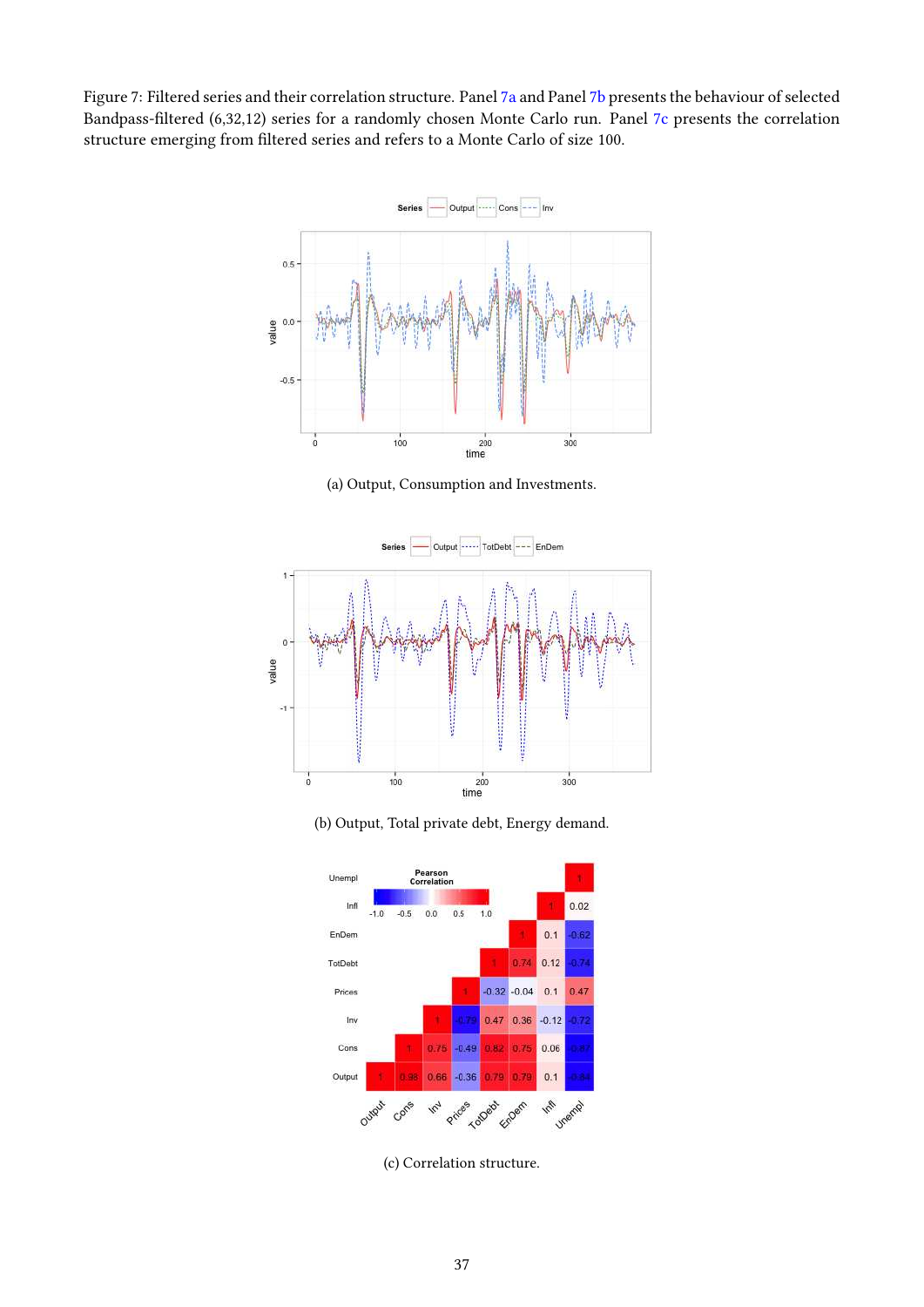

<span id="page-39-0"></span>Figure 8: Industrial emissions and temperature projections from different models. Source: [Nordhaus](#page-32-0) [\(2014\)](#page-32-0)

Note: Projected industrial  $CO<sub>2</sub>$  emissions in baseline scenario. The heavy dashed line with triangles is the average of the 11 models surveyed in the EMF-22 project. The heavy line with squares is the DICE-2013R version. The light lines are the individual EMF-22 models. The EMF results are described in [Clarke et al.](#page-28-3) [\(2009\)](#page-28-3) Emissions are expressed in GtCO<sub>2</sub>, which can be converted in GtC using the following conversion factor:  $1 \text{ GtC} = 3.67 \text{ GtCO}_2$ .



Note: Global mean temperature increase as projected by IPCC scenarios and integrated assessment economic models. The figure compares the projections of four scenarios using IPCC scenarios with those of the DICE-2013R model and the average of 10 EMF-22 integrated economic models. The letters A1B, A2, B1, and B2 represent the results of four IPCC standardized emissions and the ensemble of climate model projections from the IPCC Fourth Assessment Report. The runs shown in panel [8b](#page-39-0) take the industrial  $CO<sub>2</sub>$  concentrations from the EMF-22 models. These are then combined with estimates of land-use  $CO<sub>2</sub>$  emissions and the radiative forcings for other GHGs from the RICE-2010 model and finally put into the climate module of the RICE-2010 model. The 10 models were ETSAPTIAM, FUND, GTEM, MERGE Optimistic, MERGE Pessimistic, MESSAGE, MiniCAMBASE, POLES, SGM, and WITCH.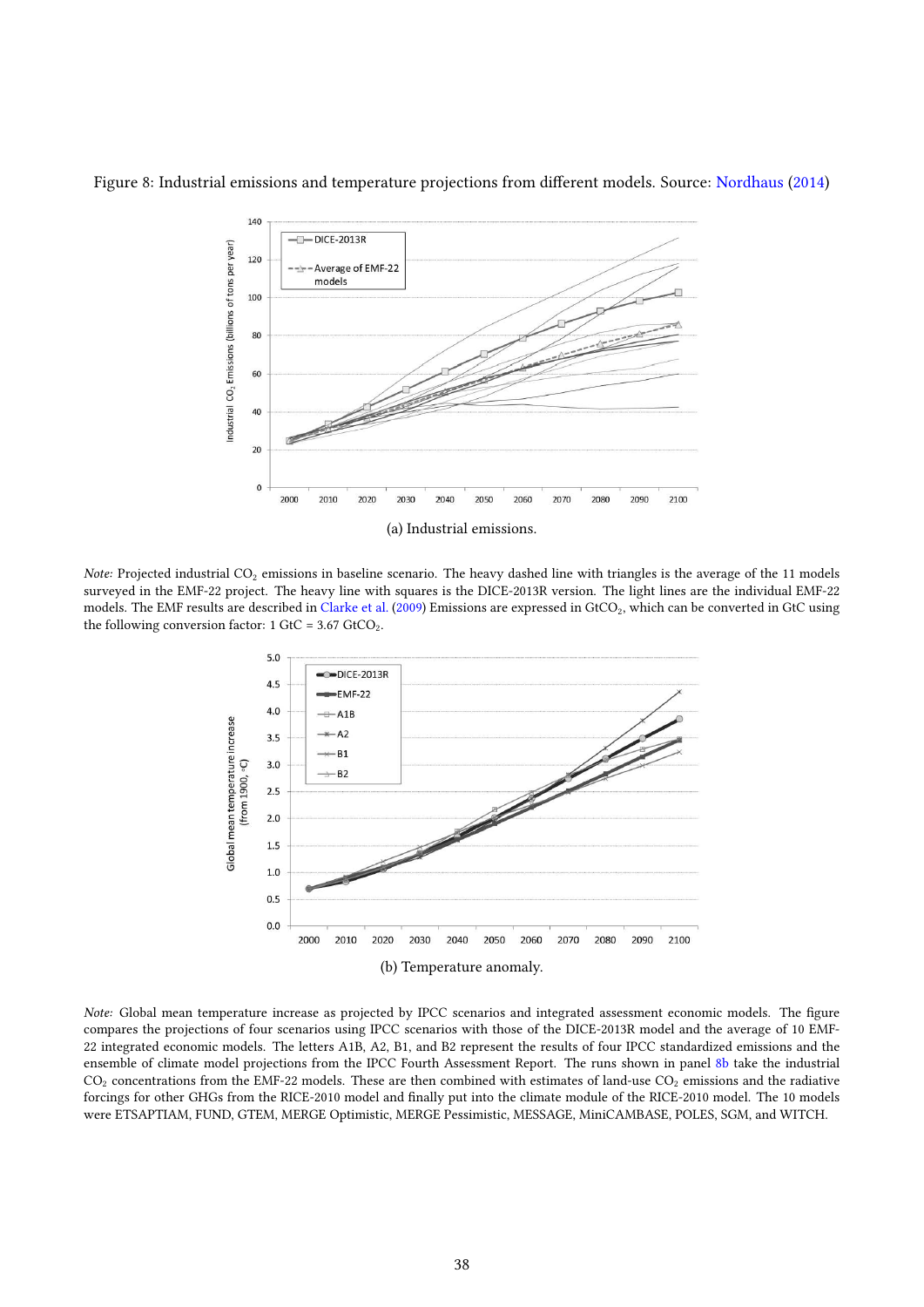# C Appendix - Model parameters

Table 8: Main parameters and initial conditions in the economic system. For previous parametrization of some sub-portions of the model and for model sensitivity to key parameters see [Dosi et al.](#page-29-10) [\(2006,](#page-29-10) [2010,](#page-29-6) [2013\)](#page-29-7).

| Description                                  | Symbol                   | Value           |
|----------------------------------------------|--------------------------|-----------------|
| Monte Carlo replications                     | MC                       | 100             |
| Time sample in economic system               | T                        | 400             |
| Time sample in climate system                | T                        | 400             |
| Number of firms in capital-good industry     | F <sub>1</sub>           | 50              |
| Number of firms in consumption-good industry | $F_2$                    | 200             |
| Capital-good firms' mark-up                  | $\mu_1$                  | 0.04            |
| Consumption-good firm initial mark-up        | $\bar{\mu}_0$            | 0.28            |
| Energy monopolist' mark-up                   | $\mu_e$                  | 0.01            |
| Uniform distribution supports                | $[\varphi_1, \varphi_2]$ | [0.10, 0.90]    |
| Wage setting $\Delta AB$ weight              | $\psi_1$                 | 1               |
| Wage setting $\Delta c$ <i>pi</i> weight     | $\psi_2$                 | $\theta$        |
| Wage setting $\Delta U$ weight               | $\psi_3$                 | $\theta$        |
| R&D investment propensity (industrial)       | $\boldsymbol{\nu}$       | 0.04            |
| R&D allocation to innovative search          | $\xi$                    | 0.5             |
| Firm search capabilities parameters          | $\zeta_{1,2}$            | 0.3             |
| R&D investment propensity (energy)           | $\xi_e$                  | 0.01            |
| R&D share investment in green tech.          | $\eta_{\rm g} e$         | 0.4             |
| Beta distribution parameters (innovation)    | $(\alpha_1, \beta_1)$    | (3, 3)          |
| Beta distribution support (innovation)       | $[\chi_1,\bar{\chi}_1]$  | $[-0.15, 0.15]$ |
| New customer sample parameter                | $\bar{\omega}$           | 0.5             |
| Desired inventories                          | l                        | 0.1             |
| Physical scrapping age (industrial)          | η                        | 20              |
| Physical scrapping age (energy)              | $\eta_e$                 | 80              |
| Payback period (industrial)                  | b                        | 3               |
| Payback period (energy)                      | $b_e$                    | 10              |
| Initial (2000) share of green energy         |                          | 0.1             |